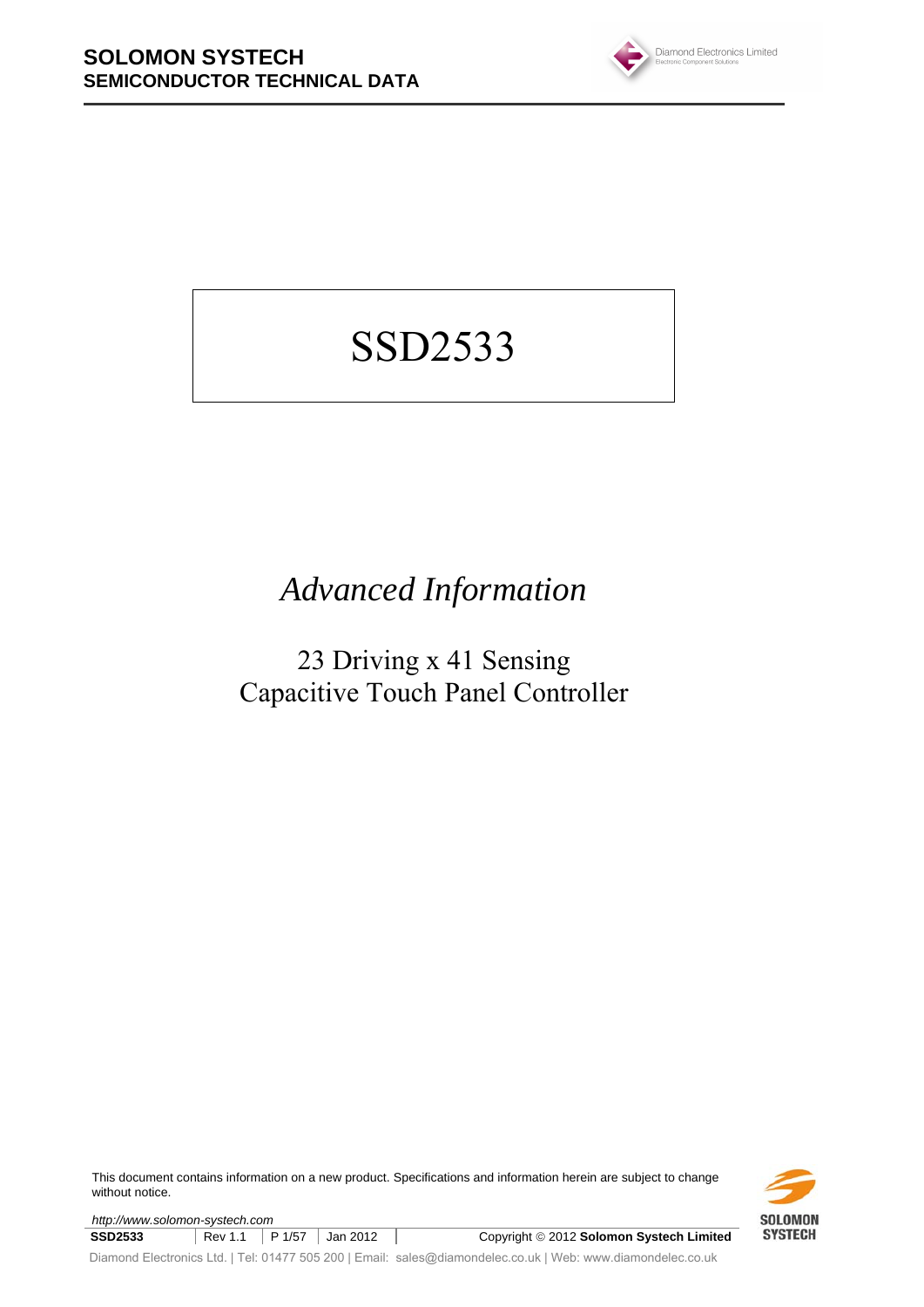

| Version | Change Items                                                               | <b>Effective Date</b> |
|---------|----------------------------------------------------------------------------|-----------------------|
| 0.10    | 1 <sup>st</sup> Release                                                    | 26-Oct-10             |
|         |                                                                            |                       |
| 0.20    | 1. Ordering Information                                                    | $12$ -Jan- $11$       |
|         | 2. Added Functional Block Description                                      |                       |
|         | 3. Added Command Register Table                                            |                       |
|         | 4. Added Command Description                                               |                       |
| 0.30    | 1. Remove SSD2533 QN5 information and package                              | 10-Mar-11             |
|         | 2. Replace SSD2533QT6 to QT2                                               |                       |
|         | 3. Update the Table 15-1, Table 15-2, Page 41                              |                       |
| 0.40    | 1. Revised SSD2533QN4 pin definitions on P.10                              | 17-Mar-11             |
|         | 2. Revised orientation presented on pin definitions on P.9,10              |                       |
|         | 3. Revised IIC address on P.11, 13                                         |                       |
|         | 4. Revised initialization program code                                     |                       |
| 1.0     | 1. Added SSD2533QN10 (QFN88) Information (p.7)                             | 25-Aug-11             |
|         | 2. Added 88 pins QFN $(p.11)$                                              |                       |
|         | 3. Revised command description on 0x25, 0x27, 0x2A, 0x37, added 0x2C.      |                       |
|         | (p.17)                                                                     |                       |
|         | 4. Revised command description on 0x7A (p.19)                              |                       |
|         | 5. Revised command description on R2Ah, added R2Ch (p.26)                  |                       |
|         | 6. Revised command description on R30h, R33h, R34h, R35h (p.27)            |                       |
|         | 7. Revised command description on R3Eh (p.28)                              |                       |
|         | 8. Revised command description on R68h, R69h (p.29)                        |                       |
|         | 9. Revised command description on R79h and R7Ah (p.30)                     |                       |
|         | 10. Revised the graph and description on R86h, R87h, RDBh (p31-32)         |                       |
|         | 11. Revised Isleep/Idp definition (p.34)                                   |                       |
|         | 12. Revised "Power saving mode" and "Normal Mode" Sequence (p.37)          |                       |
|         | 13. Added pull high resistor and RF filter capacitor on figure 15-1 (p.40) |                       |
|         | 14. Revised the initialization program (p.46)                              |                       |
|         | 15. Added QFN 88 pins package information (p.52)                           |                       |
|         | 16. Added SSD2533QN10 package information (p.55)                           |                       |
| 1.1     | 1. Added SSD2533QN4A (QFN68) Information (p.7)                             | $05$ -Jan-12          |
|         | 2. Add pin arrangement for SSD2533QN4A (p.11)                              |                       |

# Appendix: IC Revision history of SSD2533 Specification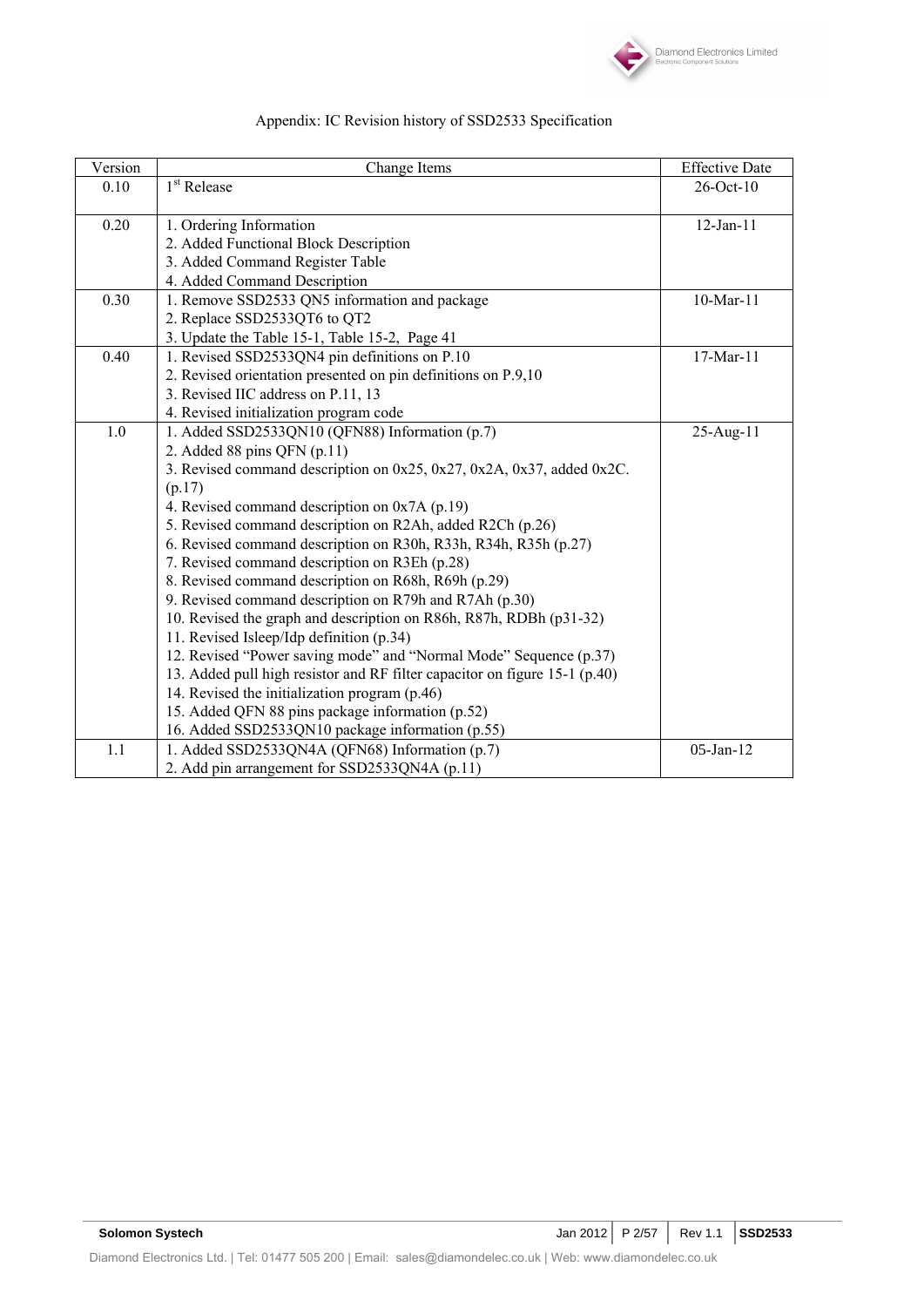

# **CONTENTS**

| $\mathbf{1}$   |              |  |
|----------------|--------------|--|
| $\overline{2}$ |              |  |
|                |              |  |
| 3              |              |  |
| 4              |              |  |
| 5              |              |  |
|                | 5.1          |  |
|                | 5.2          |  |
|                | 5.3          |  |
| 6              |              |  |
|                | 6.1          |  |
|                | 6.2          |  |
|                | 6.3<br>6.4   |  |
|                |              |  |
| 7 <sup>7</sup> |              |  |
|                | 7.1          |  |
|                | 7.2<br>7.3   |  |
|                | 7.4          |  |
|                | 7.5          |  |
|                | 7.6          |  |
|                | 7.7          |  |
|                | 7.8          |  |
| 8              |              |  |
| 9              |              |  |
| 10             |              |  |
| 11             |              |  |
| 12             |              |  |
| 13             |              |  |
| 14             |              |  |
|                | 14.1         |  |
|                | 14.2         |  |
|                | 14.3         |  |
| 15             |              |  |
|                | 15.1         |  |
|                | 15.2         |  |
|                | 15.3<br>15.4 |  |
|                | 15.5         |  |
|                |              |  |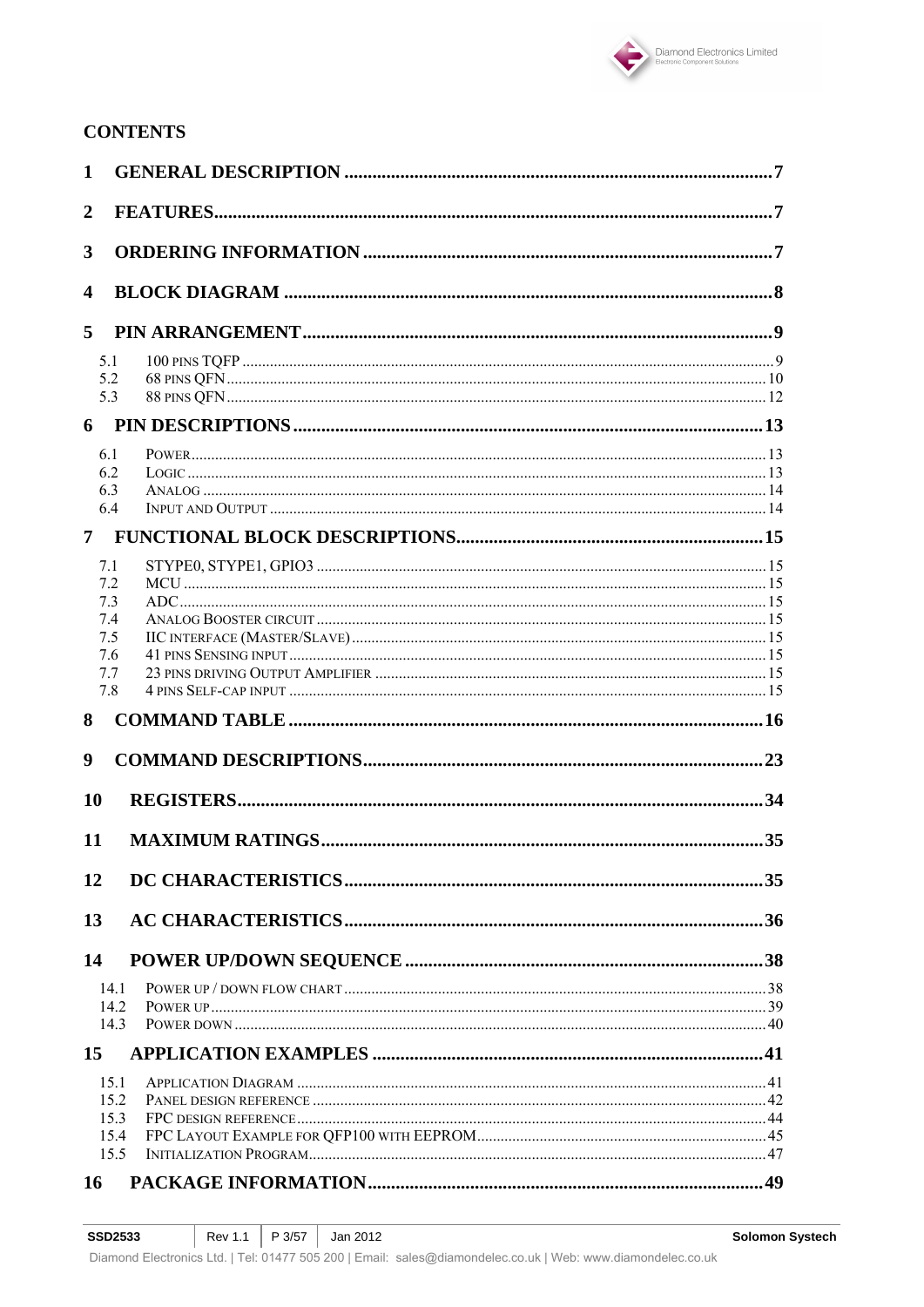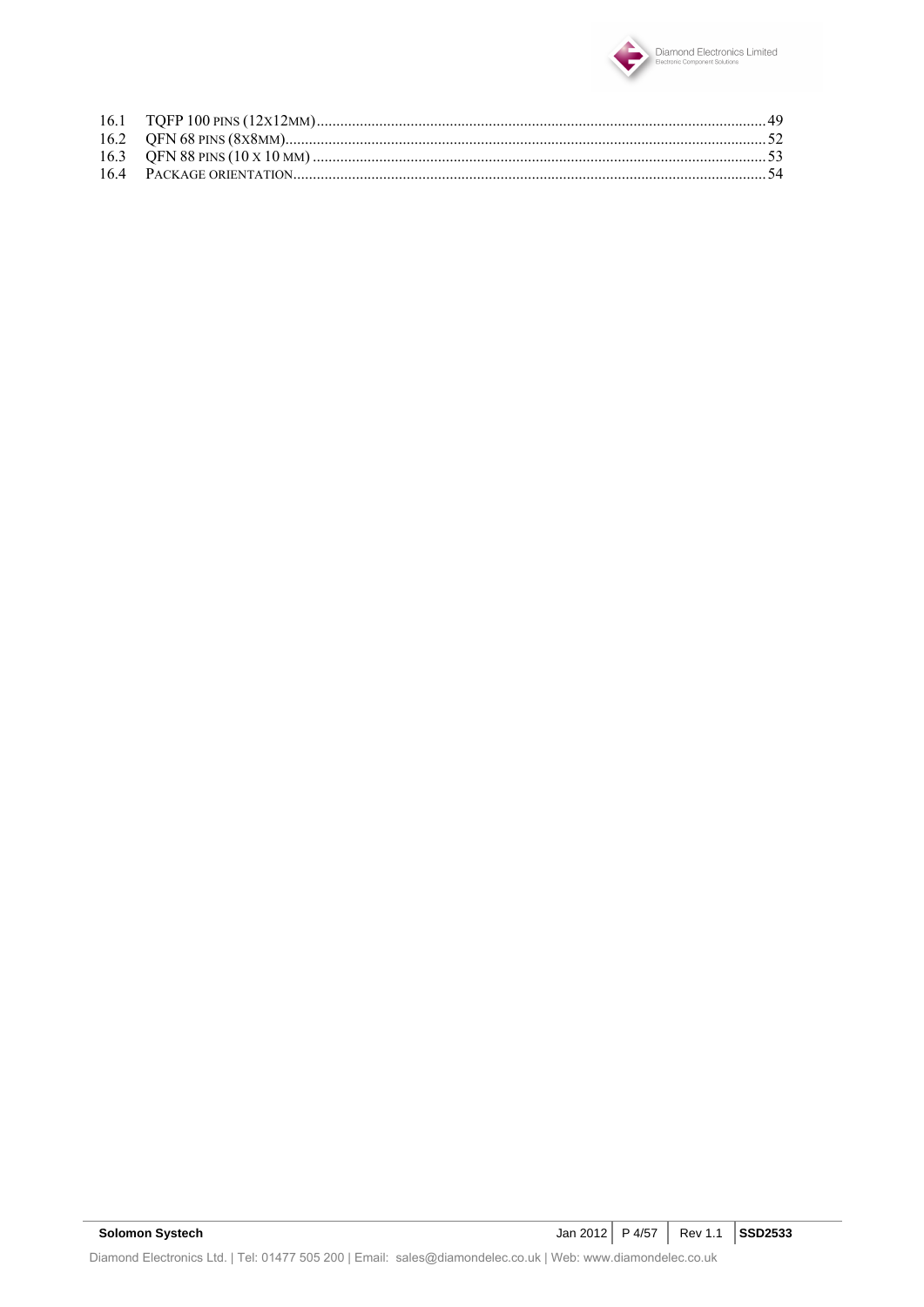

### TABLES

| TABLE 13-2: SERIAL TIMING CHARACTERISTICS (TA = -40 TO 85°C, VDDIO = 2.7V, VSS = 0V) 37 |  |
|-----------------------------------------------------------------------------------------|--|
|                                                                                         |  |
|                                                                                         |  |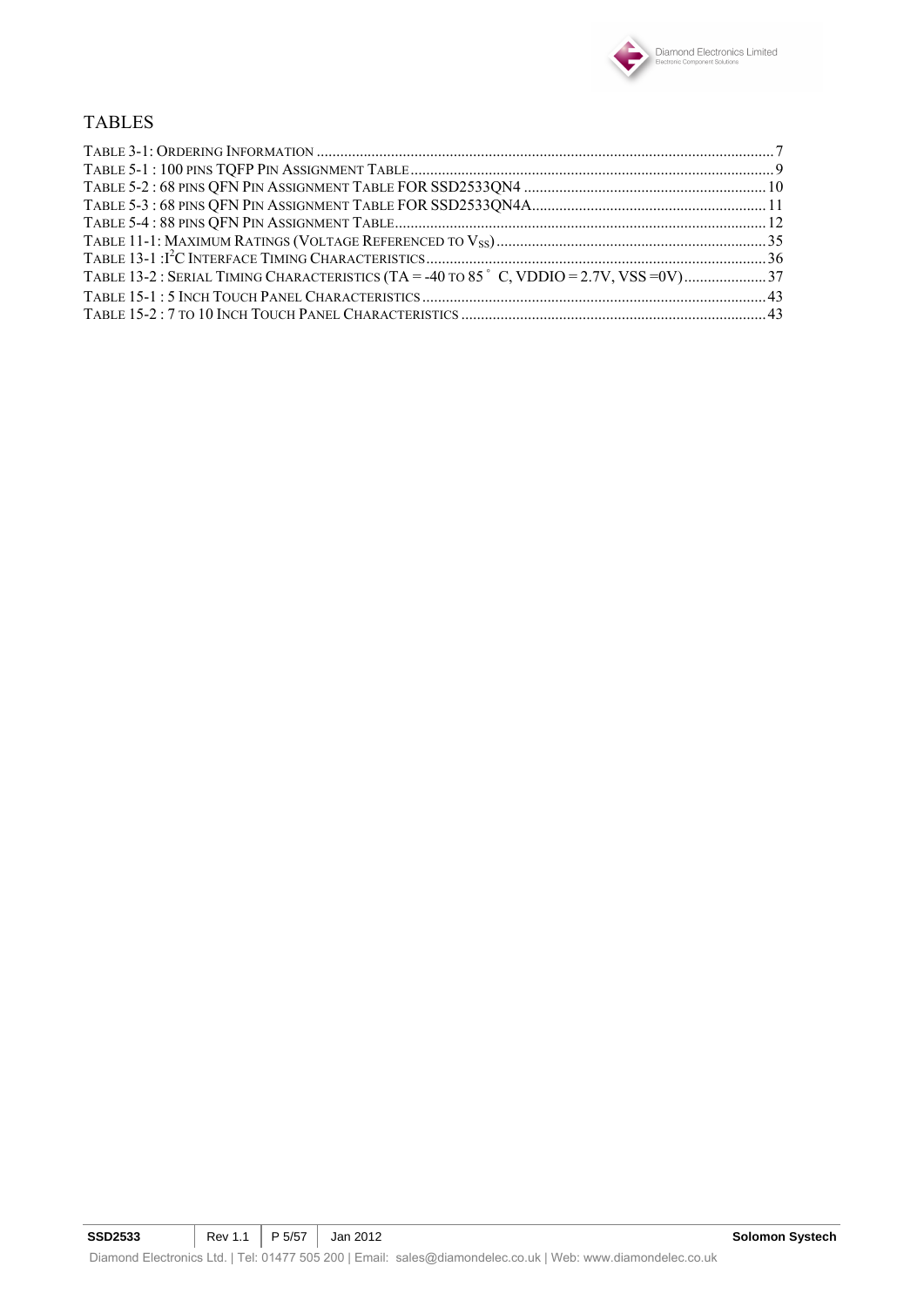

### FIGURES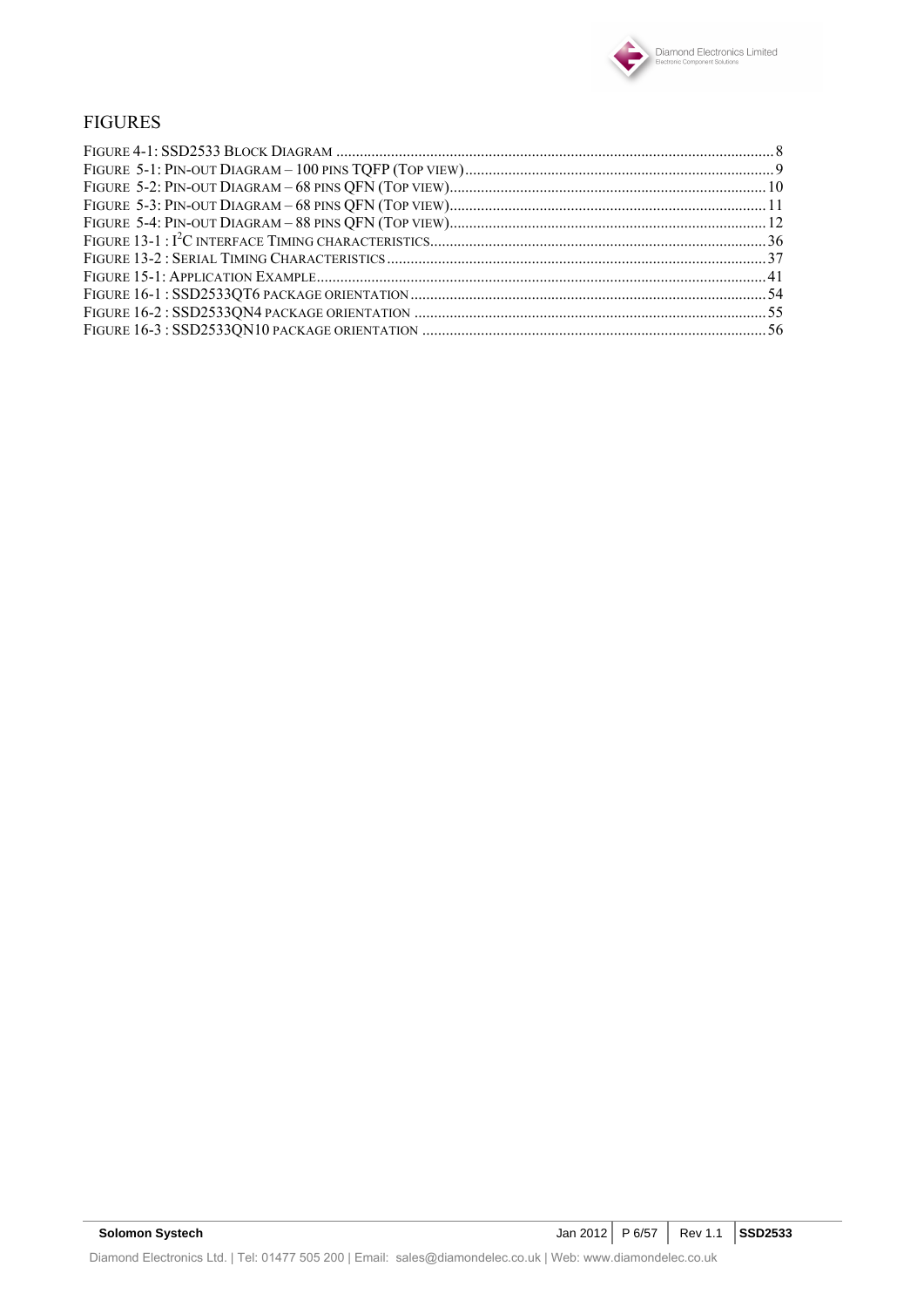

### 1 GENERAL DESCRIPTION

SSD2533 is an all in one capacitive touch panel driver that integrated the power circuits, driving and sensing circuits into a single MCU based chip. It can drive capacitive type touch panel with up to 23 driving and 41 sensing lines.

- 2 FEATURES
	- Operating voltage for IIC communication:
		- o VCI:  $2.5 \sim 3.3$ V<br>
		o VDDIO:  $1.65 \sim 3.3$ V
		- o VDDIO:
	- 5.5V to 9V(max.) driving voltage with external booster Caps
	- 16 steps in 0.5V increment programmable driving voltage control
	- 16 bit MCU core
	- 2K x 16 bit RAM for external EEPROM boot load
	- 16K x 16-bit Internal ROM
	- Support 2560x1408 touch resolution and capable to support up to Full-HD panel
	- Support 100Hz max. sampling rate  $(25 \sim 100$ Hz user programmable)
	- Total 23 driving and 41 sensing pins
	- Fully programmable driver scanning order
	- 8 choices for Touch Screen Orientation control
	- Provide  $(X, Y)$  coordinates and number of touch points with force index and speed index
	- 4 independent capacitive sensing pins and 4 independent GPIO pins
	- Support up to 10 fingers
	- Automatic mode switching (Normal, Idle)
	- Auto calibration for each cross-over point
	- Support IIC (up to 400kbits/sec) and USB 1.1 interface
	- Package: QFN68, QFN88 and TQFP100

### 3 ORDERING INFORMATION

| Ordering Part Number | Drive | Sense | Package Form    | MOQ / MPQ | Remark                       |
|----------------------|-------|-------|-----------------|-----------|------------------------------|
| SSD2533QN4           | 23    | 12    | QFN-68 (Tray)   | 260/2600  | <b>IIC</b> Only              |
| SSD2533QN4A          | 21    | 28    | QFN-68(Tray)    | 260/2600  | <b>IIC</b> Only              |
| SSD2533QT6           | 23    | 41    | TQFP-100 (Tray) | 119/1190  | $\text{HC}$ , USB 1.1        |
| SSD2533QN10          | 23    | 38    | QFN-88(Tray)    | 168/1680  | $\text{IIC}, \text{USB}$ 1.1 |

Table 3-1: Ordering Information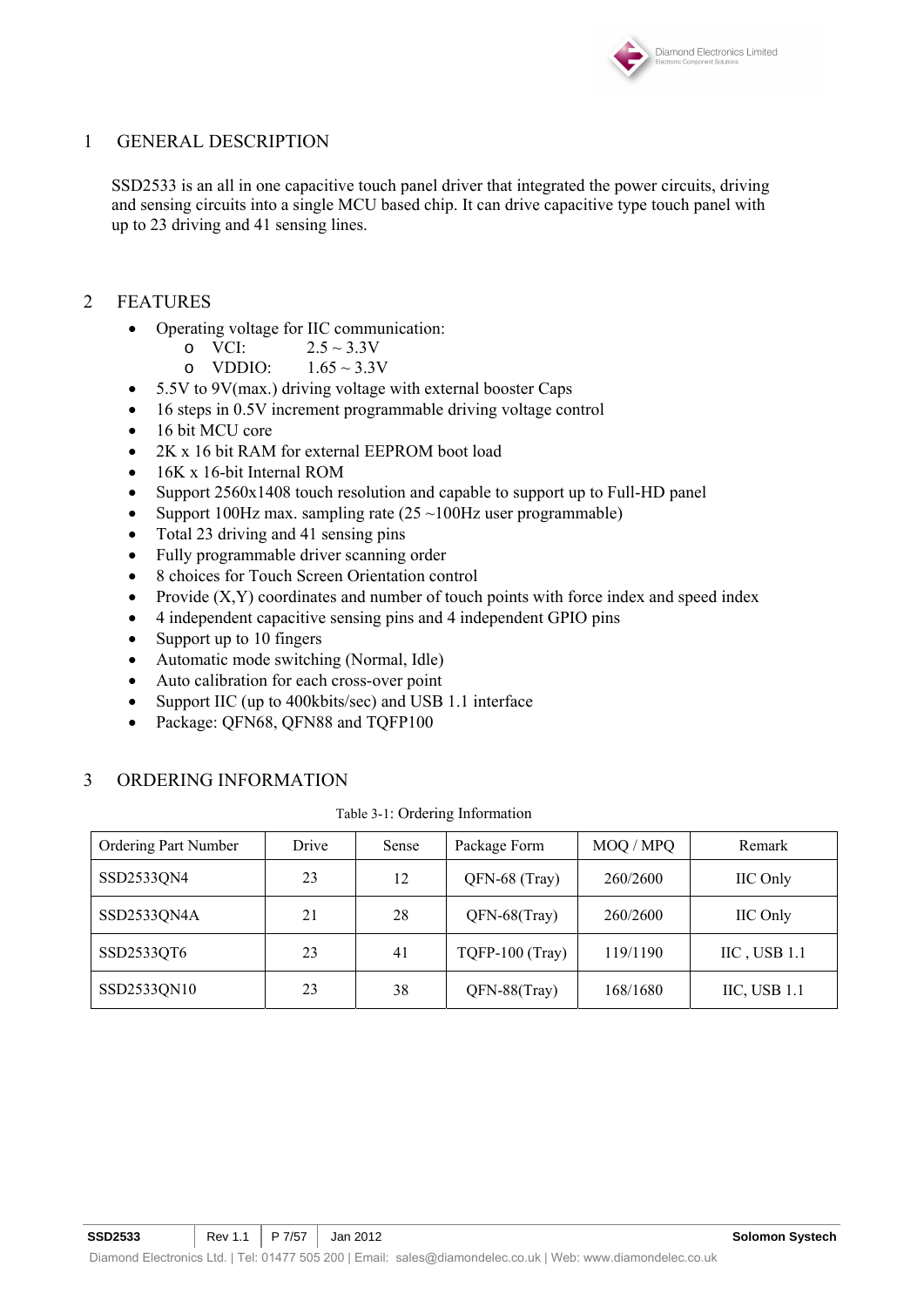

# 4 BLOCK DIAGRAM



Figure 4-1: SSD2533 Block Diagram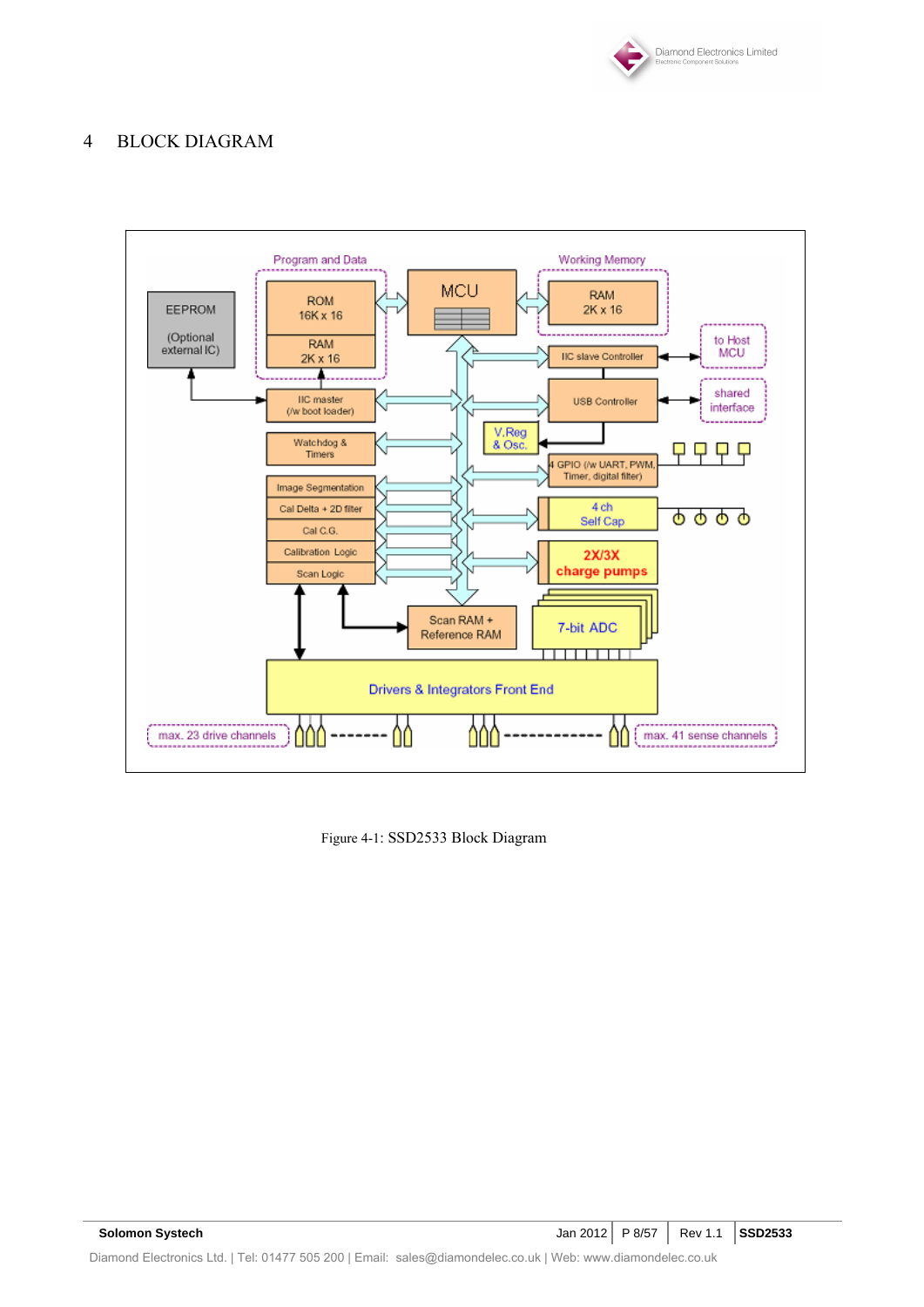

### PIN ARRANGEMENT

# **5.1 100 pins TQFP**



Figure 5-1: Pin-out Diagram – 100 pins TQFP (Top view)

| Pin#           | Signal Name       | Pin# | Signal Name         | Pin# | Signal Name         | Pin# | Signal Name         |
|----------------|-------------------|------|---------------------|------|---------------------|------|---------------------|
|                | <b>AVSS</b>       | 26   | C3N                 | 51   | SENSE32             | 76   | SENSE07             |
| $\overline{2}$ | /RESET            | 27   | C3P                 | 52   | SENSE31             | 77   | SENSE06             |
| $\overline{3}$ | /IRO              | 28   | <b>VOUT</b>         | 53   | SENSE30             | 78   | SENSE05             |
| 4              | <b>MASTER SDA</b> | 29   | <b>VCHS</b>         | 54   | SENSE29             | 79   | SENSE04             |
| 5              | <b>MASTER SCK</b> | 30   | DRIVE <sub>00</sub> | 55   | SENSE28             | 80   | SENSE03             |
| 6              | <b>SLAVE SDA</b>  | 31   | DRIVE <sub>01</sub> | 56   | SENSE27             | 81   | SENSE02             |
| $\overline{7}$ | <b>SLAVE SCK</b>  | 32   | DRIVE02             | 57   | SENSE26             | 82   | SENSE01             |
| 8              | <b>STYPE0</b>     | 33   | DRIVE03             | 58   | SENSE25             | 83   | <b>SENSE00</b>      |
| 9              | STYPE1            | 34   | DRIVE04             | 59   | SENSE24             | 84   | <b>AVSS</b>         |
| 10             | KEY00             | 35   | DRIVE <sub>05</sub> | 60   | SENSE23             | 85   | <b>VCI</b>          |
| 11             | KEY01             | 36   | DRIVE <sub>06</sub> | 61   | SENSE22             | 86   | DRIVE <sub>22</sub> |
| 12             | KEY02             | 37   | DRIVE07             | 62   | SENSE21             | 87   | DRIVE <sub>21</sub> |
| 13             | KEY03             | 38   | DRIVE08             | 63   | SENSE <sub>20</sub> | 88   | DRIVE <sub>20</sub> |
| 14             | GPIO00            | 39   | DRIVE09             | 64   | SENSE19             | 89   | DRIVE19             |
| 15             | GPIO01            | 40   | DRIVE10             | 65   | SENSE18             | 90   | DRIVE18             |
| 16             | GPIO02            | 41   | <b>AVSS</b>         | 66   | SENSE17             | 91   | DRIVE17             |
| 17             | GPIO03            | 42   | <b>VCI</b>          | 67   | SENSE16             | 92   | DRIVE16             |
| 18             | <b>DVSS</b>       | 43   | SENSE40             | 68   | SENSE15             | 93   | DRIVE15             |
| 19             | <b>VCORE</b>      | 44   | SENSE39             | 69   | SENSE14             | 94   | DRIVE14             |
| 20             | <b>VDDIO</b>      | 45   | SENSE38             | 70   | SENSE13             | 95   | DRIVE13             |
| 21             | <b>VCI</b>        | 46   | SENSE37             | 71   | SENSE12             | 96   | DRIVE12             |
| 22             | <b>BIAS</b>       | 47   | SENSE36             | 72   | SENSE11             | 97   | DRIVE11             |
| 23             | <b>AVSS</b>       | 48   | SENSE35             | 73   | SENSE10             | 98   | <b>VCHS</b>         |
| 24             | C2P               | 49   | SENSE34             | 74   | SENSE09             | 99   | USB DP              |
| 25             | C2N               | 50   | SENSE33             | 75   | SENSE08             | 100  | USB DN              |

Table 5-1 : 100 pins TQFP Pin Assignment Table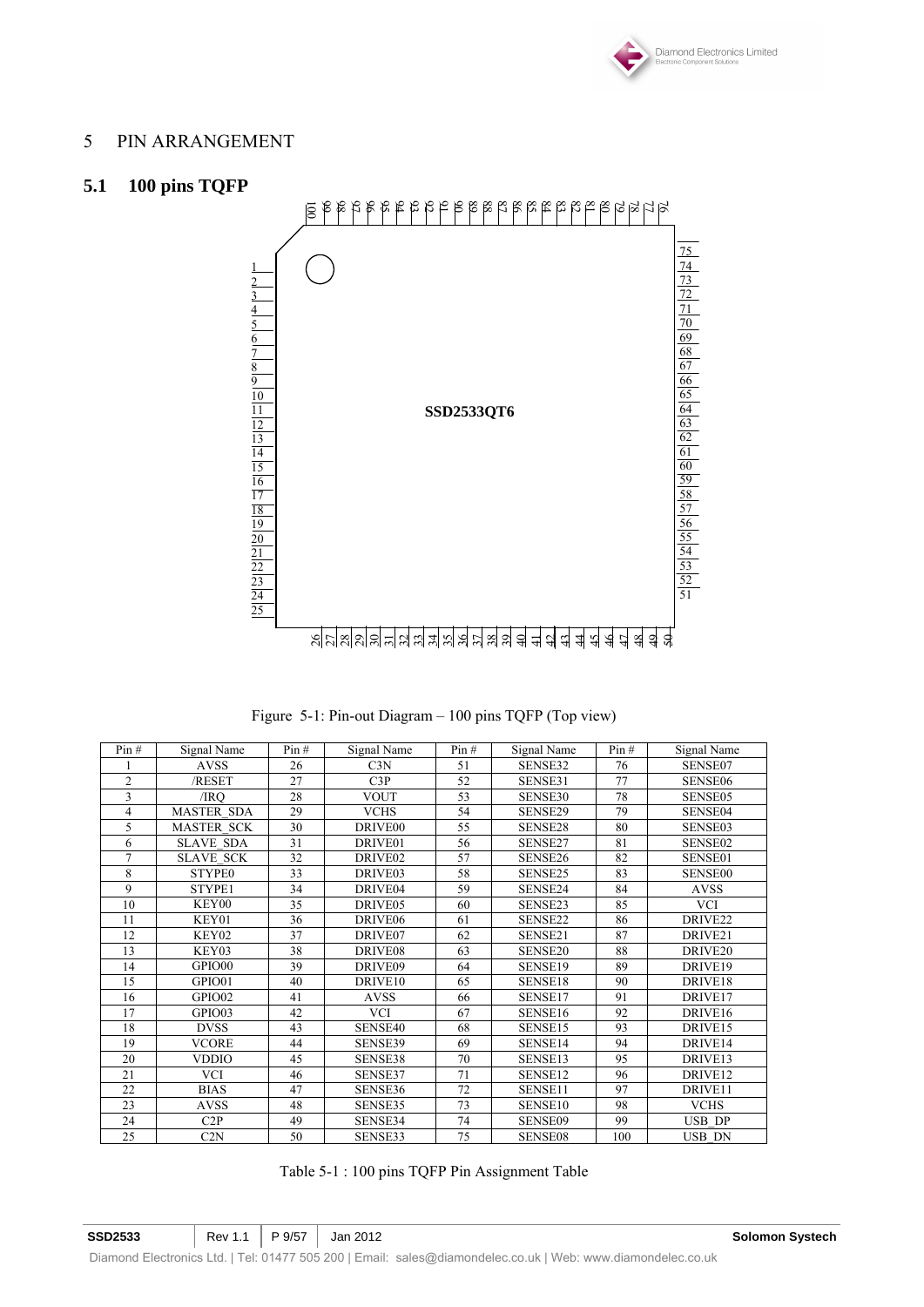

# **5.2 68 pins QFN**



Figure 5-2: Pin-out Diagram – 68 pins QFN (Top view)

| Pin# | Signal Name      | Pin# | Signal Name         | Pin# | Signal Name         | Pin# | Signal Name         |
|------|------------------|------|---------------------|------|---------------------|------|---------------------|
|      | /IRO             | 18   | C <sub>3N</sub>     | 35   | NС                  | 52   | <b>AVSS</b>         |
| 2    | <b>SLAVE SDA</b> | 19   | C3P                 | 36   | NC                  | 53   | DRIVE <sub>22</sub> |
| 3    | <b>SLAVE SCK</b> | 20   | <b>VOUT</b>         | 37   | NC                  | 54   | DRIVE <sub>21</sub> |
| 4    | <b>STYPE</b>     | 21   | <b>VCHS</b>         | 38   | SENSE <sub>20</sub> | 55   | DRIVE <sub>20</sub> |
| 5    | KEY00            | 22   | DRIVE <sub>00</sub> | 39   | SENSE19             | 56   | DRIVE19             |
| 6    | KEY01            | 23   | DRIVE01             | 40   | SENSE18             | 57   | DRIVE18             |
| 7    | KEY02            | 24   | DRIVE <sub>02</sub> | 41   | SENSE17             | 58   | DRIVE <sub>17</sub> |
| 8    | KEY03            | 25   | DRIVE <sub>03</sub> | 42   | SENSE <sub>16</sub> | 59   | DRIVE <sub>16</sub> |
| 9    | GPIO03           | 26   | DRIVE <sub>04</sub> | 43   | SENSE <sub>15</sub> | 60   | DRIVE <sub>15</sub> |
| 10   | <b>DVSS</b>      | 27   | DRIVE <sub>05</sub> | 44   | SENSE14             | 61   | DRIVE <sub>14</sub> |
| 11   | <b>VCORE</b>     | 28   | DRIVE <sub>06</sub> | 45   | SENSE13             | 62   | DRIVE <sub>13</sub> |
| 12   | VDDIO            | 29   | DRIVE <sub>07</sub> | 46   | SENSE12             | 63   | DRIVE <sub>12</sub> |
| 13   | VCI              | 30   | DRIVE <sub>08</sub> | 47   | SENSE11             | 64   | DRIVE11             |
| 14   | <b>BIAS</b>      | 31   | DRIVE09             | 48   | SENSE <sub>10</sub> | 65   | <b>VCHS</b>         |
| 15   | <b>AVSS</b>      | 32   | DRIVE <sub>10</sub> | 49   | SENSE09             | 66   | <b>USB DP</b>       |
| 16   | C2P              | 33   | <b>AVSS</b>         | 50   | NC                  | 67   | USB DN              |
| 17   | C2N              | 34   | NC                  | 51   | NC                  | 68   | /RESET              |

Table 5-2 : 68 pins QFN Pin Assignment Table for SSD2533QN4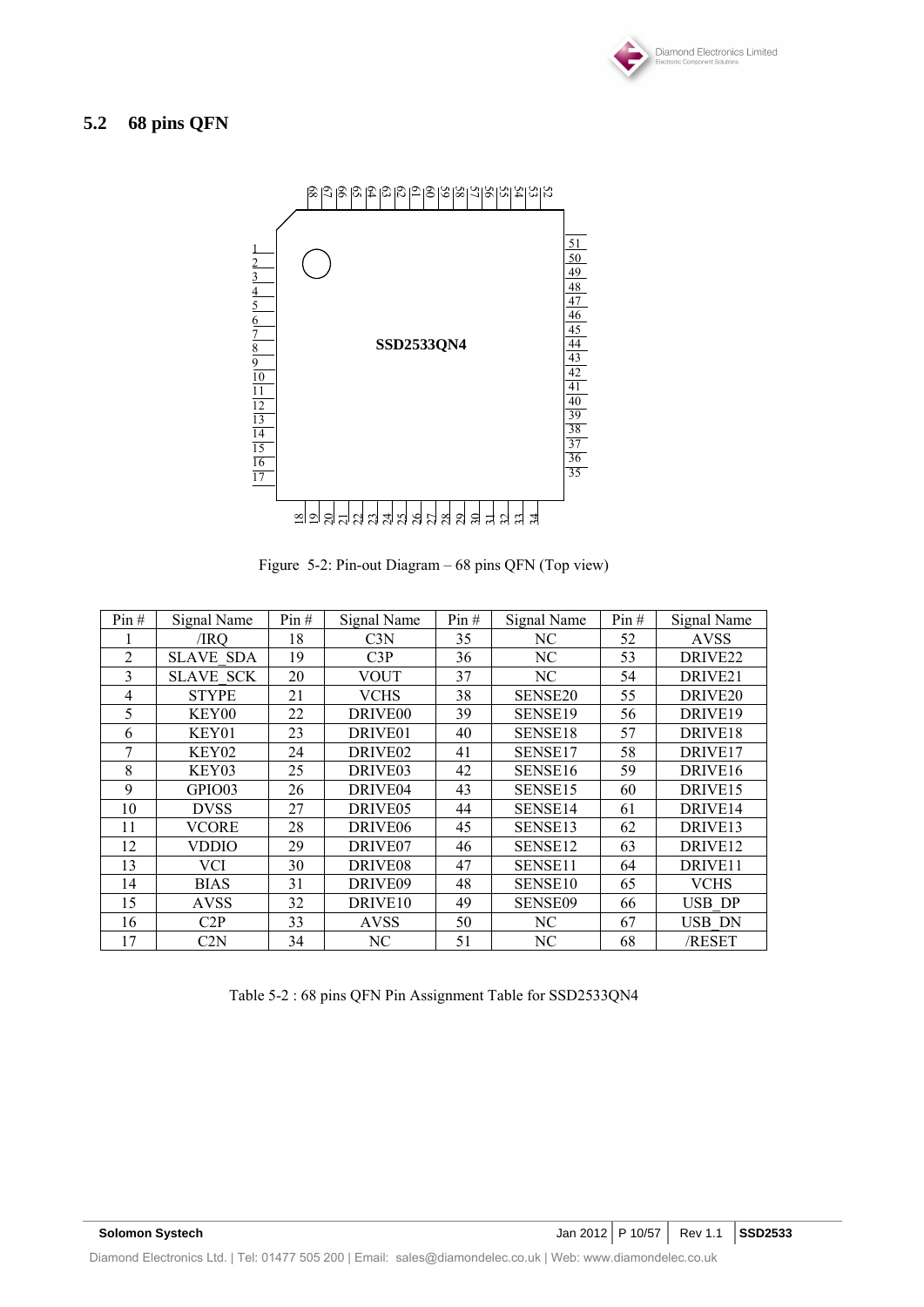



Figure 5-3: Pin-out Diagram – 68 pins QFN (Top view)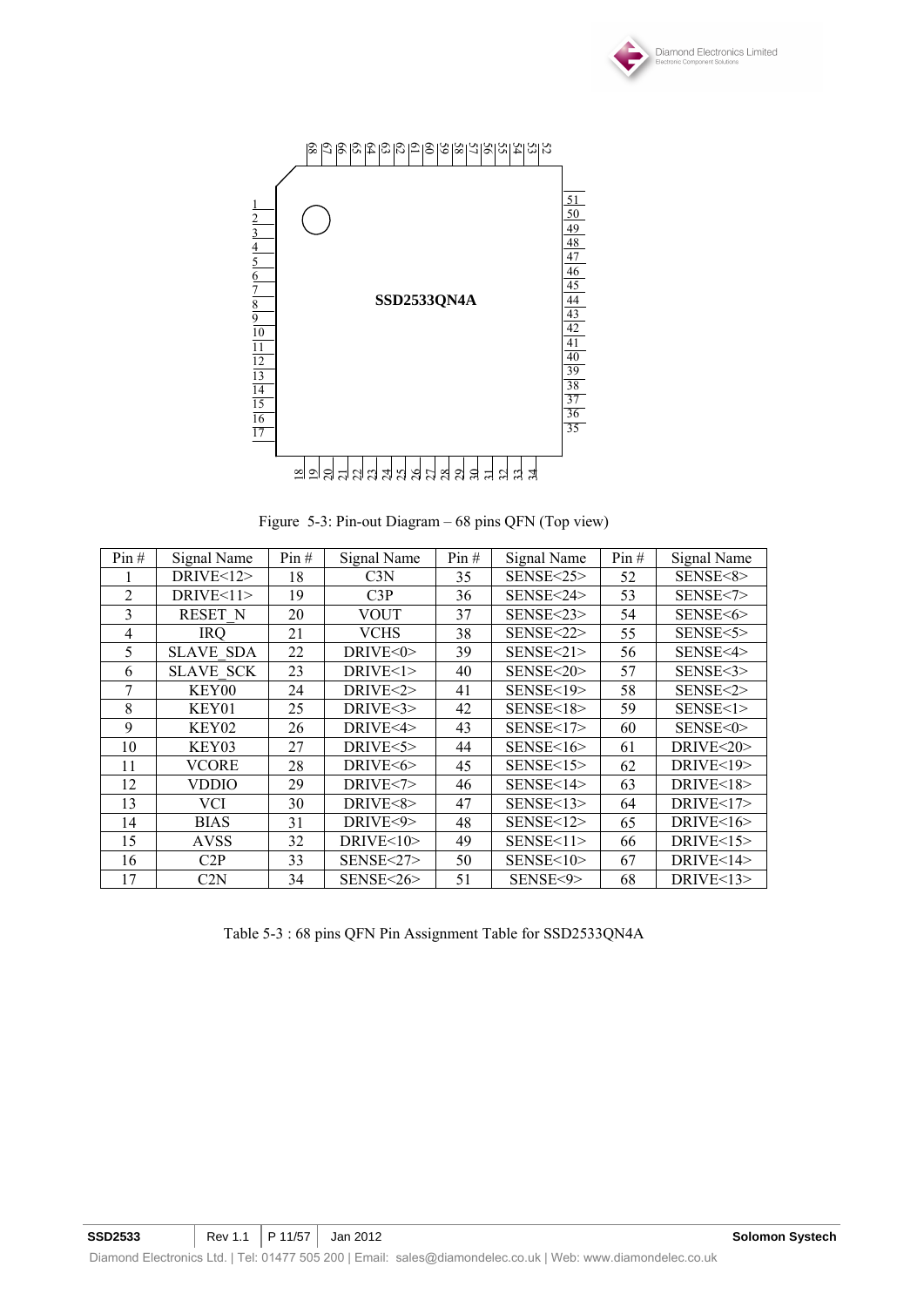



Figure 5-4: Pin-out Diagram – 88 pins QFN (Top view)

| Pin#           | Signal Name       | Pin# | Signal Name         | Pin# | Signal Name         | Pin# | Signal Name         |
|----------------|-------------------|------|---------------------|------|---------------------|------|---------------------|
|                | <b>USB DP</b>     | 23   | C2N                 | 45   | SENSE31             | 67   | <b>SENSE09</b>      |
| $\overline{2}$ | <b>USB DN</b>     | 24   | C3N                 | 46   | SENSE30             | 68   | <b>SENSE08</b>      |
| 3              | /RESET            | 25   | C3P                 | 47   | SENSE29             | 69   | SENSE07             |
| 4              | /IRO              | 26   | <b>VOUT</b>         | 48   | SENSE28             | 70   | SENSE06             |
| 5              | <b>MASTER SDA</b> | 27   | <b>VCHS</b>         | 49   | SENSE27             | 71   | SENSE05             |
| 6              | <b>MASTER SCK</b> | 28   | DRIVE <sub>00</sub> | 50   | SENSE26             | 72   | SENSE04             |
| 7              | <b>SLAVE SDA</b>  | 29   | DRIVE01             | 51   | SENSE25             | 73   | SENSE03             |
| 8              | <b>SLAVE SCK</b>  | 30   | DRIVE02             | 52   | SENSE24             | 74   | SENSE02             |
| 9              | <b>STYPE0</b>     | 31   | DRIVE03             | 53   | SENSE23             | 75   | SENSE01             |
| 10             | STYPE1            | 32   | DRIVE04             | 54   | SENSE22             | 76   | <b>SENSE00</b>      |
| 11             | KEY00             | 33   | DRIVE05             | 55   | SENSE21             | 77   | DRIVE <sub>22</sub> |
| 12             | KEY01             | 34   | DRIVE <sub>06</sub> | 56   | SENSE <sub>20</sub> | 78   | DRIVE <sub>21</sub> |
| 13             | KEY02             | 35   | DRIVE07             | 57   | SENSE19             | 79   | DRIVE <sub>20</sub> |
| 14             | KEY03             | 36   | DRIVE08             | 58   | SENSE18             | 80   | DRIVE19             |
| 15             | GPIO03            | 37   | DRIVE09             | 59   | SENSE17             | 81   | DRIVE18             |
| 16             | <b>DVSS</b>       | 38   | DRIVE <sub>10</sub> | 60   | SENSE16             | 82   | DRIVE17             |
| 17             | <b>VCORE</b>      | 39   | SENSE37             | 61   | SENSE15             | 83   | DRIVE16             |
| 18             | <b>VDDIO</b>      | 40   | SENSE36             | 62   | SENSE14             | 84   | DRIVE15             |
| 19             | VCI               | 41   | SENSE35             | 63   | SENSE13             | 85   | DRIVE14             |
| 20             | <b>BIAS</b>       | 42   | SENSE34             | 64   | SENSE12             | 86   | DRIVE13             |
| 21             | <b>AVSS</b>       | 43   | SENSE33             | 65   | SENSE11             | 87   | DRIVE12             |
| 22             | C2P               | 44   | SENSE32             | 66   | SENSE <sub>10</sub> | 88   | DRIVE11             |

Table 5-4 : 88 pins QFN Pin Assignment Table

| <b>Solomon Systech</b> |  |
|------------------------|--|
|                        |  |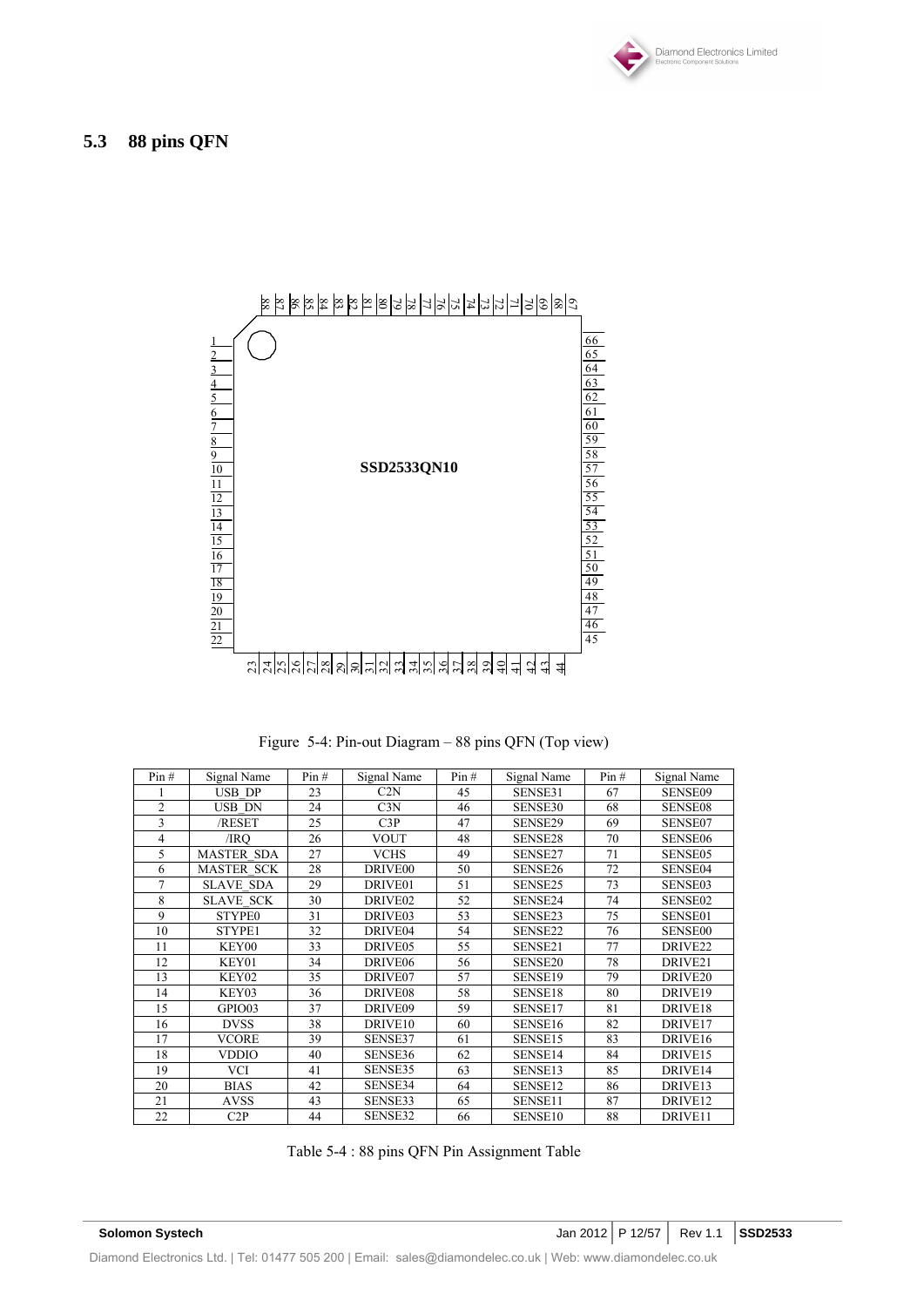

### **6 PIN DESCRIPTIONS**

Key:

 $I = Input$  $O =$ Output IO = Bi-directional (input/output)  $P = Power$  pin  $Hi-Z = High impedance$ 

### **6.1 Power**

| Pin Name     | Type | RESET#<br><b>State</b> | Description                                       |
|--------------|------|------------------------|---------------------------------------------------|
| <b>VDDIO</b> | D    | N/A                    | This pin is power supply input for I/O buffer     |
| <b>VCI</b>   | D    | N/A                    | This pin is power supply input for analog circuit |
| <b>VCHS</b>  | D    | N/A                    | This pin is ground for Booster and HV switches    |
| <b>DVSS</b>  | D    | N/A                    | This pin is ground for logic                      |
| <b>AVSS</b>  | D    | N/A                    | This pin is ground for analog                     |

# **6.2 Logic**

| Pin Name                    | Type     | RESET#<br>State | Description                     |                                   |             |                                             |                 |  |
|-----------------------------|----------|-----------------|---------------------------------|-----------------------------------|-------------|---------------------------------------------|-----------------|--|
| /RESET                      | I        | VDDIO           |                                 | This is Reset pin for the chip    |             |                                             |                 |  |
| /IRQ                        | $\Omega$ | <b>VDDIO</b>    |                                 |                                   |             | This is Interrupt pin for Interrupt request |                 |  |
| SLAVE_<br><b>SDA</b>        | IO       | $Hi-Z$          | IIC data pin                    |                                   |             |                                             |                 |  |
| SLAVE_<br><b>SCK</b>        | I        | $Hi-Z$          |                                 | IIC clock input pin               |             |                                             |                 |  |
| <b>MASTER</b><br><b>SDA</b> | IO       | $Hi-Z$          | IIC data pin in MCU mode        |                                   |             |                                             |                 |  |
| <b>MASTER</b><br><b>SCK</b> | I        | $Hi-Z$          | IIC clock input pin in MCU mode |                                   |             |                                             |                 |  |
|                             |          |                 |                                 | Bus interface mode selection pin. |             |                                             |                 |  |
|                             |          |                 | STYPE1                          | <b>STYPE0</b>                     | GPIO3       | GPIO <sub>2</sub>                           | <b>IIC</b> Addr |  |
| STYPE0,                     |          |                 | $\theta$                        | $\Omega$                          | <b>GPIO</b> | <b>GPIO</b>                                 | 0x48            |  |
| STYPE1,                     |          |                 | $\theta$                        | 1                                 | $\theta$    | Reserved                                    | Reserved        |  |
| GPIO3                       |          | $Hi-Z$          | $\theta$                        | 1                                 | 1           | Reserved                                    | Reserved        |  |
|                             |          |                 | $\mathbf{1}$                    | $\theta$                          | $\theta$    | Reserved                                    | Reserved        |  |
|                             |          |                 | $\mathbf{1}$                    | $\theta$                          | 1           | <b>GPIO</b>                                 | 0x49            |  |
|                             |          |                 | 1                               | 1                                 | $\theta$    | <b>GPIO</b>                                 | 0x4A            |  |
|                             |          |                 | $\mathbf{1}$                    | 1                                 | 1           | <b>GPIO</b>                                 | 0x4B            |  |
| USB DP                      | IO       | $Hi-Z$          |                                 | $\text{USB}$ data+ pin            |             |                                             |                 |  |
| USB DN                      | IO       | Hi-Z            | USB data-pin                    |                                   |             |                                             |                 |  |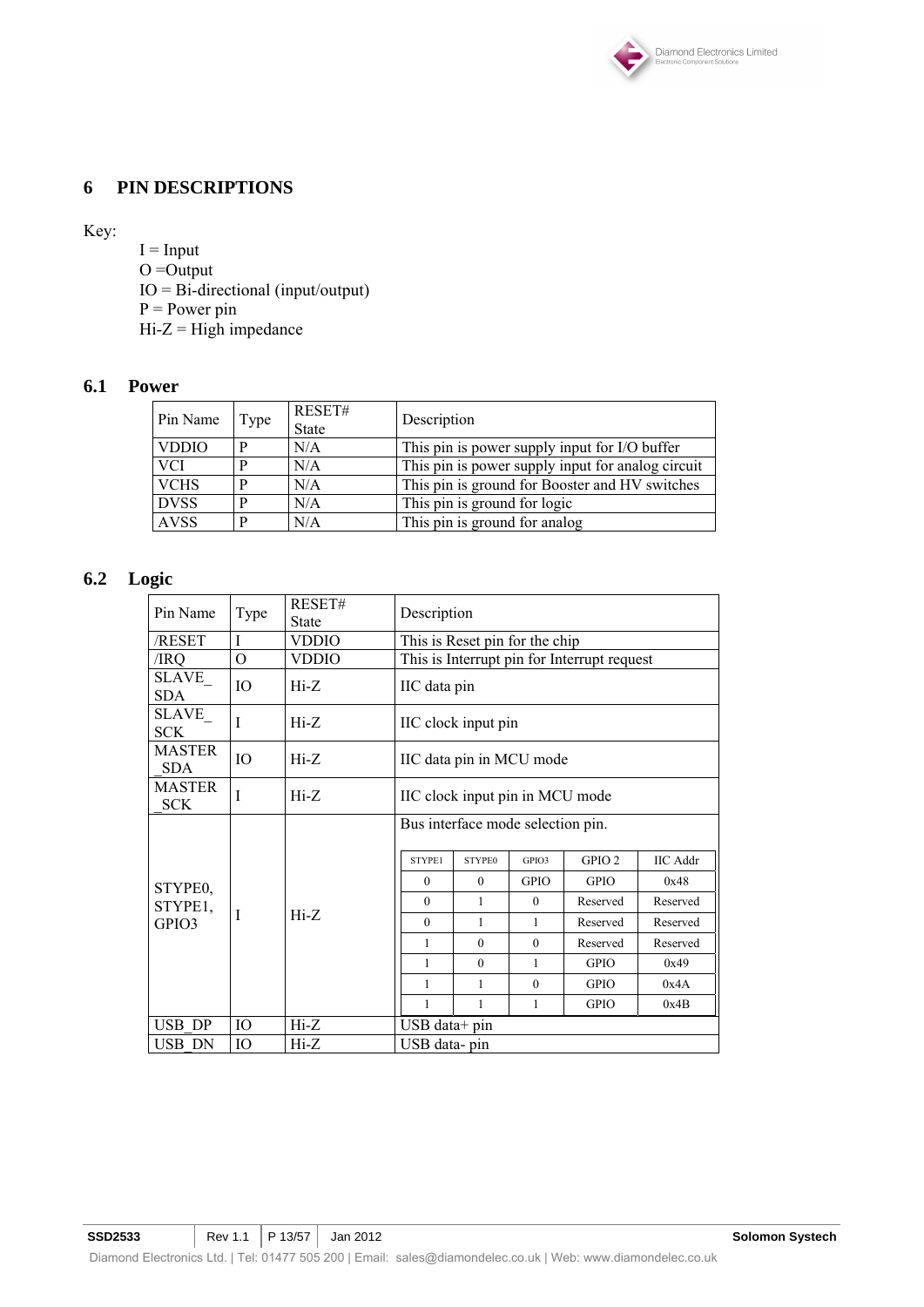

# **6.3 Analog**

| Pin Name        | Type | RESET#<br><b>State</b> | Description                                                                           |
|-----------------|------|------------------------|---------------------------------------------------------------------------------------|
| C2P             | IO.  | <b>VCI/VCHS</b>        | Booster pin. Connect a capacitor to C2N                                               |
| C2N             | IO   | <b>VCI/VCHS</b>        | Booster pin. Connect a capacitor to C2P                                               |
| C3P             | IO   | <b>VCI/VCHS</b>        | Booster pin. Connect a capacitor to C3N                                               |
| C <sub>3N</sub> | IO   | <b>VCI/VCHS</b>        | Booster pin. Connect a capacitor to C3P                                               |
| <b>VOUT</b>     | P    | <b>VCI/VCHS</b>        | Output power supply for booster.<br>Connect a capacitor for stabilization             |
| <b>BIAS</b>     | P    | <b>VCI/VCHS</b>        | Regulated voltage supply for sensor circuit.<br>Connect a capacitor for stabilization |
| <b>VCORE</b>    | P    | N/A                    | Regulated voltage supply for logic circuit.<br>Connect a capacitor for stabilization  |

# **6.4 Input and Output**

| Pin Name                                     | Type | RESET#<br><b>State</b> | Description         |
|----------------------------------------------|------|------------------------|---------------------|
| SENSE00-<br>SENSE40                          | I    | $Hi-Z$                 | Sensor input pins   |
| DRIVE <sub>00</sub> -<br>DRIVE <sub>22</sub> | O    | <b>VCHS</b>            | Driver output pins  |
| $KEY00-$<br>KEY03                            |      | $Hi-Z$                 | Self-cap input pins |
| $GPIO00 -$<br>GPIO03                         |      | $Hi-Z$                 | GPIO pins           |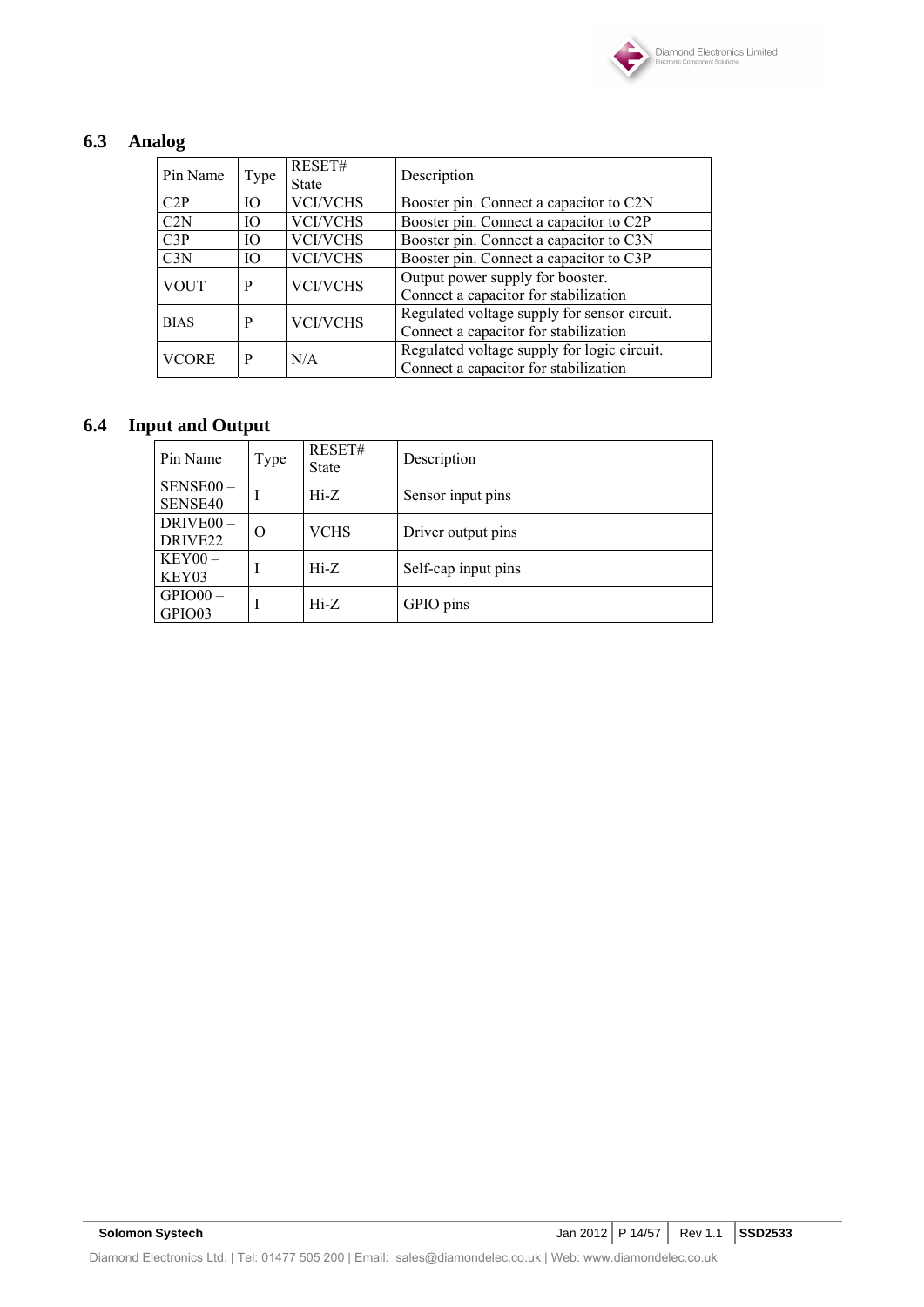

# **7 FUNCTIONAL BLOCK DESCRIPTIONS**

### **7.1 STYPE0, STYPE1, GPIO3**

In SSD2533, the addresses for IIC interface are listed as below.

| <b>STYPE 1</b> | <b>STYPE 0</b> | GPIO <sub>3</sub> | GPIO <sub>2</sub> | <b>IIC Address</b> |
|----------------|----------------|-------------------|-------------------|--------------------|
|                |                | <b>GPIO</b>       | <b>GPIO</b>       | 0x48               |
|                |                |                   | Reserved          | Reserved           |
| 0              |                |                   | Reserved          | Reserved           |
|                |                |                   | Reserved          | Reserved           |
|                |                |                   | <b>GPIO</b>       | 0x49               |
|                |                |                   | <b>GPIO</b>       | 0x4A               |
|                |                |                   | <b>GPIO</b>       | 0x4B               |

### **7.2 MCU**

This block is a 16bit MCU core

### **7.3 ADC**

This block is an analog to digital converter for converting the sensing signal to digital data.

### **7.4 Analog Booster circuit**

This block generates the high output driving voltage for the driving pins.

### **7.5 IIC interface (Master/Slave)**

This block is used to communicate with the MCU. It supports the mandatory slave feature showed below.

- START Condition
- STOP Condition
- Acknowledge

With the addition of 16-bit MCU, system flow control has been changed from hardware logic to firmware code.

Support EEPROM with IIC boot loader.

### **7.6 41 pins Sensing input**

This block is the sensing circuit.

# **7.7 23 pins driving Output Amplifier**

This block is the driving output circuit.

### **7.8 4 pins Self-cap input**

This block is the self cap circuit.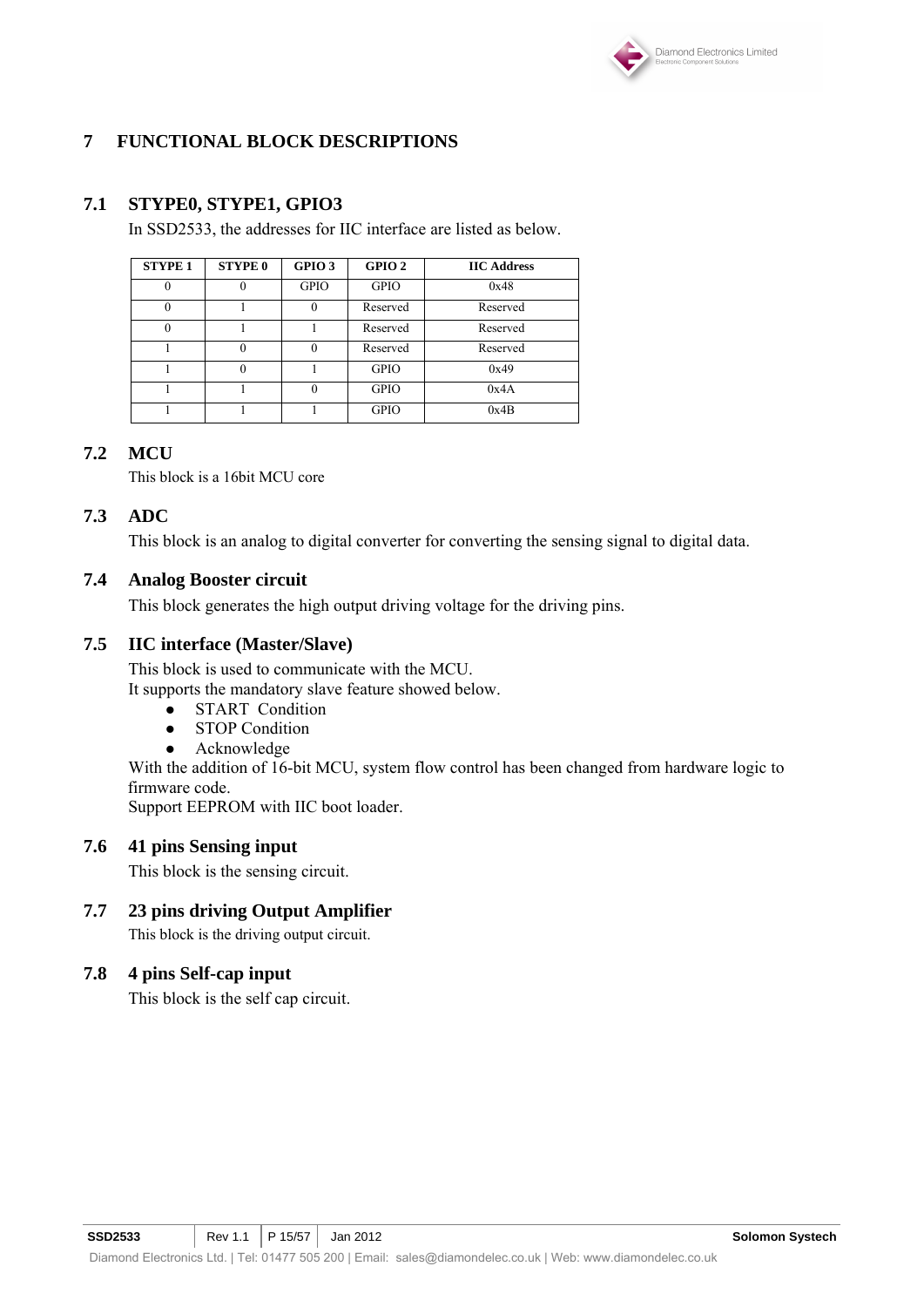

# **8 COMMAND TABLE**

| Reg No.<br><b>Hex</b> | <b>Reg</b><br>No. | <b>Name</b>                          | <b>Function</b>                                                                                                                                            | <b>Read/Wr</b><br>ite/Com                                                                                                | <b>Byte of</b><br>paramete         | <b>Parameter</b>                                                                        | <b>Default</b> |
|-----------------------|-------------------|--------------------------------------|------------------------------------------------------------------------------------------------------------------------------------------------------------|--------------------------------------------------------------------------------------------------------------------------|------------------------------------|-----------------------------------------------------------------------------------------|----------------|
|                       | <b>Dec</b>        |                                      |                                                                                                                                                            | mand                                                                                                                     | r                                  |                                                                                         |                |
| 0x00                  | $\bf{0}$          | <b>NOP</b>                           | No operation                                                                                                                                               | $\mathcal{C}$                                                                                                            | $\theta$                           |                                                                                         | N/A            |
| 0x02                  | $\mathbf{2}$      | DEVICE_ID                            | Read Device ID                                                                                                                                             | $\mathbb{R}$                                                                                                             | $\overline{2}$                     | [15:0]: report "2533"                                                                   | 0x2533         |
| 0x04                  | 4                 | SLEEP_OUT_REG<br>(wake up)           | System go to Idle Mode                                                                                                                                     | $\mathbf C$                                                                                                              | $\mathbf{0}$                       |                                                                                         | N/A            |
| 0x05                  | 5                 | <b>SLEEP IN REG</b><br>(go to sleep) | System go to Sleep Mode.                                                                                                                                   | $\overline{C}$                                                                                                           | $\overline{0}$                     |                                                                                         | N/A            |
| 0x06                  | 6                 | DRIVE_NO_REG                         | Set No# of Driving Electrode                                                                                                                               | W                                                                                                                        | $\mathbf{1}$                       | $[7:5]$ : Reserved<br>[4:0]: Number of Drive line - 1                                   | 0x16           |
| 0x07                  | 7                 | SENSE_NO_REG                         | Set No# of Sensing Electrode                                                                                                                               | W                                                                                                                        | 1                                  | $[7:6]$ : Reserved<br>[5:0]: Number of Sense line - 1                                   | 0x28           |
| 0x08                  | 8                 | DRIVE_LINE0_REG                      | Select Drive pin, slew rate and<br>group (left/right side of panel)                                                                                        | W<br>$\overline{2}$<br>[8]: Drive line group (left/right)<br>$[7:5]$ : Reserved<br>$\overline{[4:0]}$ : Drive pin select |                                    | 0x0000                                                                                  |                |
| 0x09                  | 9                 | DRIVE_LINE1_REG                      | Select Drive pin, slew rate and<br>group (left/right side of panel)                                                                                        | W<br>2<br>[8]: Drive line group (left/right)<br>$[7:5]$ : Reserved<br>[4:0]: Drive pin select                            |                                    | 0x0001                                                                                  |                |
| 0x0A                  | 10                | <b>DRIVE LINE2 REG</b>               | W<br>$\overline{2}$<br>Select Drive pin, slew rate and<br>$[7:5]$ : Reserved<br>group (left/right side of panel)<br>[4:0]: Drive pin select                |                                                                                                                          | [8]: Drive line group (left/right) | 0x0002                                                                                  |                |
| 0x0B                  | 11                | DRIVE_LINE3_REG                      | Select Drive pin, slew rate and<br>W<br>$\overline{2}$<br>$[7:5]$ : Reserved<br>group (left/right side of panel)<br>$[4:0]$ : Drive pin select             |                                                                                                                          | [8]: Drive line group (left/right) | 0x0003                                                                                  |                |
| 0x0C                  | 12                | DRIVE_LINE4_REG                      | Select Drive pin, slew rate and<br>group (left/right side of panel)                                                                                        | W                                                                                                                        | 2                                  | [8]: Drive line group (left/right)<br>$[7:5]$ : Reserved<br>[4:0]: Drive pin select     | 0x0004         |
| 0x0D                  | 13                | DRIVE_LINE5_REG                      | Select Drive pin, slew rate and<br>group (left/right side of panel)                                                                                        | W                                                                                                                        | $\overline{2}$                     | [8]: Drive line group (left/right)<br>$[7:5]$ : Reserved<br>$[4:0]$ : Drive pin select  | 0x0005         |
| 0x0E                  | 14                | DRIVE_LINE6_REG                      | W<br>Select Drive pin, slew rate and<br>$\overline{c}$<br>group (left/right side of panel)<br>[ $7:5$ ]: Reserved<br>$\overline{[4:0]}$ : Drive pin select |                                                                                                                          | [8]: Drive line group (left/right) | 0x0006                                                                                  |                |
| 0x0F                  | 15                | DRIVE_LINE7_REG                      | Select Drive pin, slew rate and<br>group (left/right side of panel)                                                                                        | W<br>$\overline{2}$<br>$[7:5]$ : Reserved<br>$[4:0]$ : Drive pin select                                                  |                                    | $[8]$ : Drive line group (left/right)                                                   | 0x0007         |
| 0x10                  | 16                | DRIVE_LINE8_REG                      | Select Drive pin, slew rate and<br>group (left/right side of panel)                                                                                        | W                                                                                                                        | $\overline{2}$                     | [8]: Drive line group (left/right)<br>[ $7:5$ ]: Reserved<br>$[4:0]$ : Drive pin select | 0x0008         |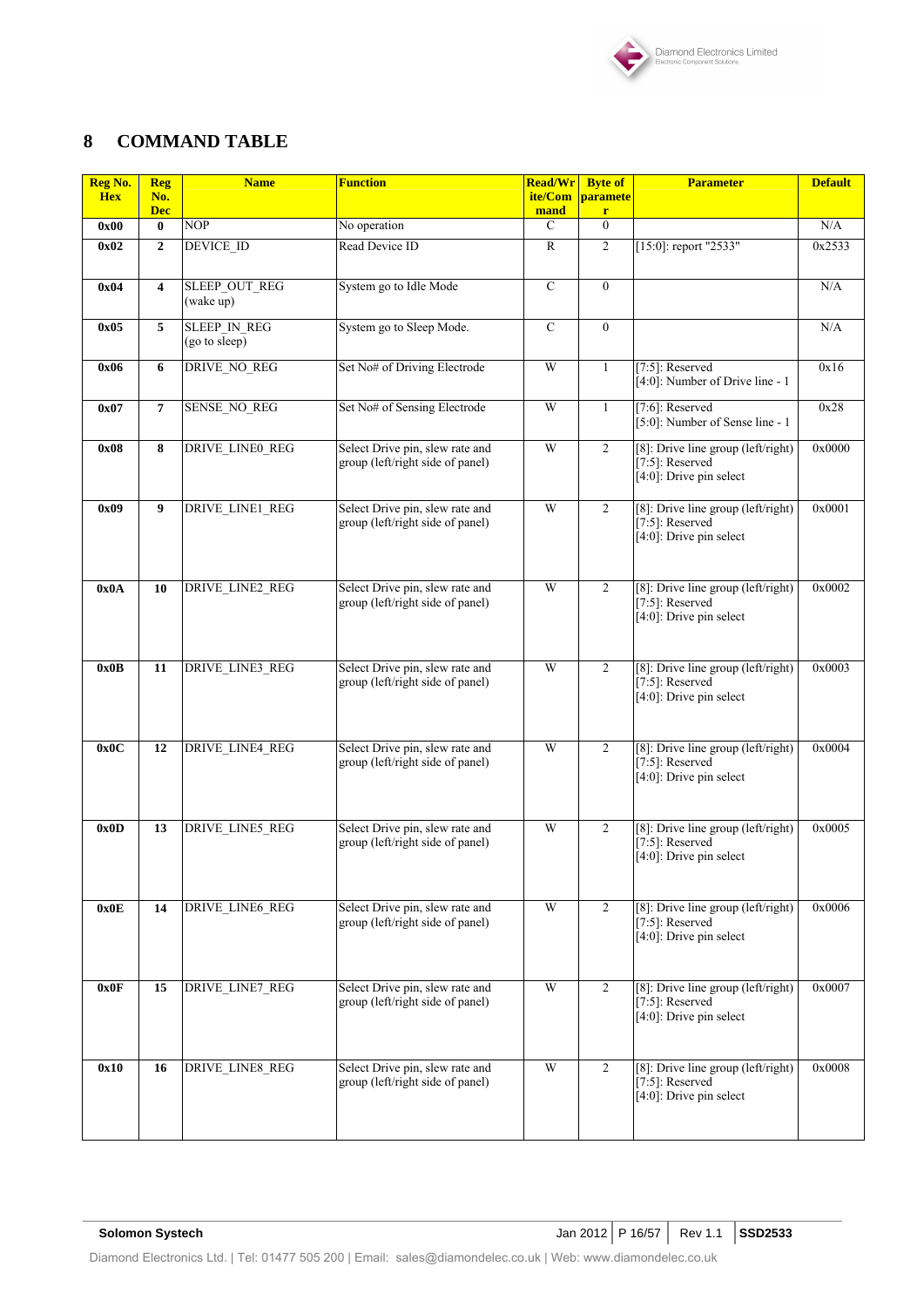

| 0x11 | 17 | DRIVE_LINE9_REG  | Select Drive pin, slew rate and<br>group (left/right side of panel) | W                                                                                                                        | 2                                                                                        | [8]: Drive line group (left/right)<br>$[7:5]$ : Reserved<br>[4:0]: Drive pin select               | 0x0009 |
|------|----|------------------|---------------------------------------------------------------------|--------------------------------------------------------------------------------------------------------------------------|------------------------------------------------------------------------------------------|---------------------------------------------------------------------------------------------------|--------|
| 0x12 | 18 | DRIVE_LINE10_REG | Select Drive pin, slew rate and<br>group (left/right side of panel) | W                                                                                                                        | $\overline{2}$                                                                           | [8]: Drive line group (left/right)<br>[ $7:5$ ]: Reserved<br>[4:0]: Drive pin select              | 0x000A |
| 0x13 | 19 | DRIVE_LINE11_REG | Select Drive pin, slew rate and<br>group (left/right side of panel) | W                                                                                                                        | $\overline{2}$                                                                           | [8]: Drive line group (left/right)<br>[7:5]: Reserved<br>$[4:0]$ : Drive pin select               | 0x010B |
| 0x14 | 20 | DRIVE_LINE12_REG | Select Drive pin, slew rate and<br>group (left/right side of panel) | W                                                                                                                        | $\overline{2}$                                                                           | [8]: Drive line group (left/right)<br>[ $7:5$ ]: Reserved<br>[4:0]: Drive pin select              | 0x010C |
| 0x15 | 21 | DRIVE_LINE13_REG | Select Drive pin, slew rate and<br>group (left/right side of panel) | W<br>$\overline{2}$<br>[8]: Drive line group (left/right)<br>$[7:5]$ : Reserved<br>$\overline{[4:0]}$ : Drive pin select |                                                                                          | 0x010D                                                                                            |        |
| 0x16 | 22 | DRIVE_LINE14_REG | Select Drive pin, slew rate and<br>group (left/right side of panel) | W                                                                                                                        | [8]: Drive line group (left/right)<br>2<br>$[7:5]$ : Reserved<br>[4:0]: Drive pin select |                                                                                                   | 0x010E |
| 0x17 | 23 | DRIVE_LINE15_REG | Select Drive pin, slew rate and<br>group (left/right side of panel) | W                                                                                                                        | $\overline{2}$                                                                           | [8]: Drive line group (left/right)<br>$[7:5]$ : Reserved<br>[4:0]: Drive pin select               | 0x010F |
| 0x18 | 24 | DRIVE_LINE16_REG | Select Drive pin, slew rate and<br>group (left/right side of panel) | W                                                                                                                        | $\overline{2}$                                                                           | [8]: Drive line group (left/right)<br>[7:5]: Reserved<br>$[4:0]$ : Drive pin select               | 0x0110 |
| 0x19 | 25 | DRIVE_LINE17_REG | Select Drive pin, slew rate and<br>group (left/right side of panel) | W                                                                                                                        | $\overline{2}$                                                                           | [8]: Drive line group (left/right)<br>$[7:5]$ : Reserved<br>[4:0]: Drive pin select               | 0x0111 |
| 0x1A | 26 | DRIVE_LINE18_REG | Select Drive pin, slew rate and<br>group (left/right side of panel) | W                                                                                                                        | $\overline{2}$                                                                           | [8]: Drive line group (left/right)<br>$[7:5]$ : Reserved<br>$\overline{[4:0]}$ : Drive pin select | 0x0112 |
| 0x1B | 27 | DRIVE_LINE19_REG | Select Drive pin, slew rate and<br>group (left/right side of panel) | W                                                                                                                        | $\overline{2}$                                                                           | [8]: Drive line group (left/right)<br>$[7:5]$ : Reserved<br>[4:0]: Drive pin select               | 0x0113 |
| 0x1C | 28 | DRIVE_LINE20_REG | Select Drive pin, slew rate and<br>group (left/right side of panel) | W                                                                                                                        | $\overline{2}$                                                                           | [8]: Drive line group (left/right)<br>[ $7:5$ ]: Reserved<br>[4:0]: Drive pin select              | 0x0114 |
| 0x1D | 29 | DRIVE_LINE21_REG | Select Drive pin, slew rate and<br>group (left/right side of panel) | W                                                                                                                        | $\overline{2}$                                                                           | [8]: Drive line group (left/right)<br>$[7:5]$ : Reserved<br>$[4:0]$ : Drive pin select            | 0x0115 |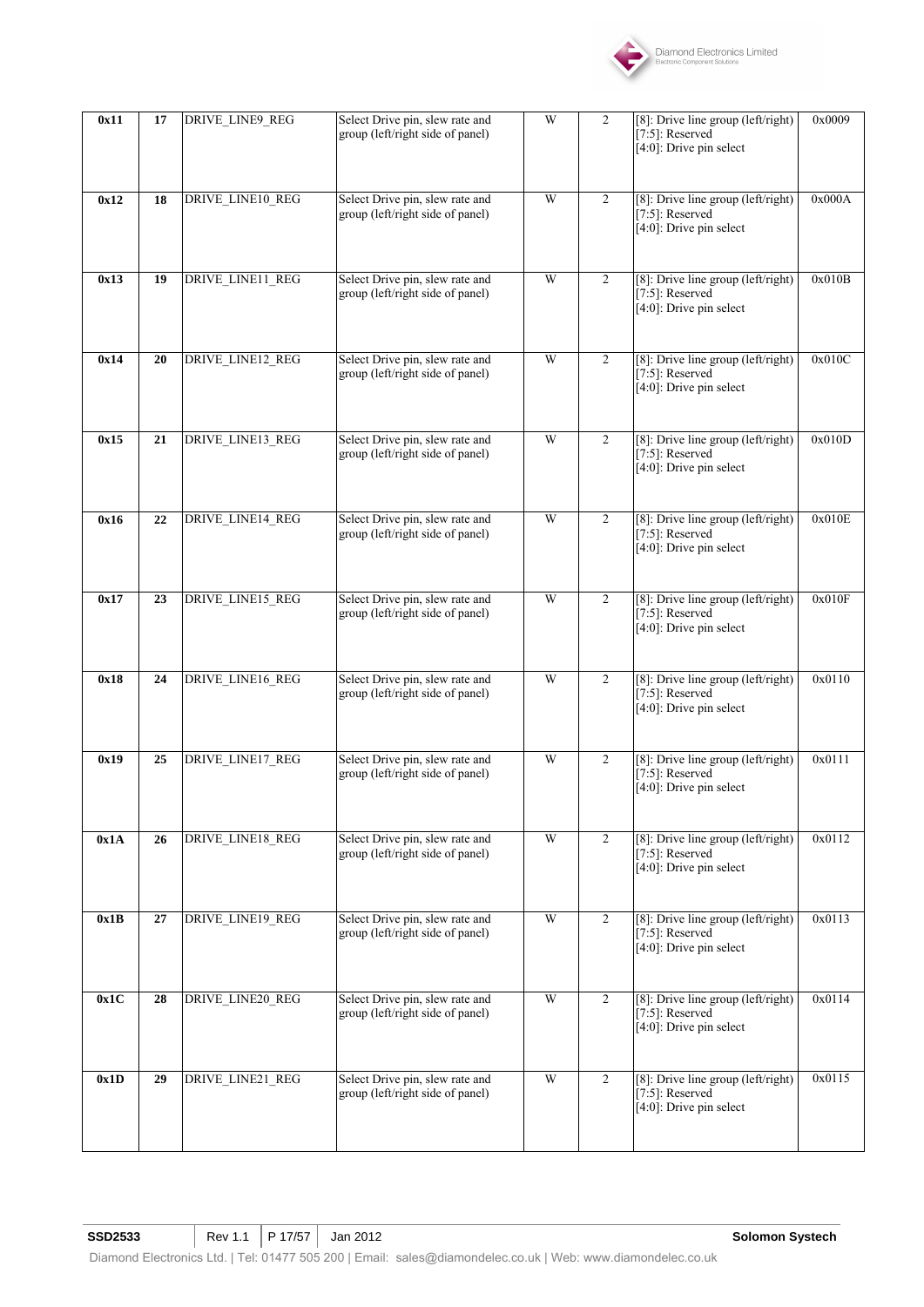

| 0x1E | 30 | <b>DRIVE LINE22 REG</b>    | Select Drive pin, slew rate and<br>group (left/right side of panel) | W                                                                                                                                                                                 | 2                                                                               | [8]: Drive line group (left/right)<br>$[7:5]$ : Reserved<br>[4:0]: Drive pin select                                                 | 0x0116 |
|------|----|----------------------------|---------------------------------------------------------------------|-----------------------------------------------------------------------------------------------------------------------------------------------------------------------------------|---------------------------------------------------------------------------------|-------------------------------------------------------------------------------------------------------------------------------------|--------|
| 0x25 | 37 | WOP MODE REG               | <b>Set Operating Mode</b>                                           | W                                                                                                                                                                                 | $\mathbf{1}$                                                                    | $[7:0]$ : Frame scan period in<br>millisecond $+3$<br>0x00 to enter IDLE mode.                                                      | 0x00   |
| 0x26 | 38 | ROP_MODE_REG               | Read Operating Mode                                                 | $\mathbb{R}$                                                                                                                                                                      | 1                                                                               | Ditto                                                                                                                               | 0x00   |
| 0x27 | 39 | <b>DOWN TIME REG</b>       | Set Power Down Time                                                 | W                                                                                                                                                                                 | $\mathbf{1}$                                                                    | [7:0]: Set Down Time in<br>milliseconds $+4$                                                                                        | 0x64   |
| 0x28 | 40 | FRAME_ESC_REG              | Set Frame Escape Number                                             | W                                                                                                                                                                                 | $\mathbf{1}$                                                                    | [7:0]: (Frame Escape No#) / 2                                                                                                       | 0x5A   |
| 0x2A | 42 | <b>SCAN_FRAME_REG</b>      | Set No# of Sub Frame                                                | W<br>$[7:4]$ : Reserved<br>1<br>[ $2:0$ ]: No# of sub-frame per<br>frame - 1                                                                                                      |                                                                                 | 0x01                                                                                                                                |        |
| 0x2C | 44 | MEDIAN FILTER SEL RE<br>G  | Enable/Disable median filter for<br>sampled data                    | W<br>[7:1] Reserved<br>1<br>$[0]$ : '0' = disable<br>$'1'$ = enable                                                                                                               |                                                                                 | 0x00                                                                                                                                |        |
| 0x2F | 47 | INT_GAIN_REG<br>(BP_CYCLE) | Set integration gain                                                | W                                                                                                                                                                                 | 1                                                                               | $[2:0]$ : gain - 1                                                                                                                  | 0x02   |
| 0x30 | 48 | START_INT_REG              | Set the start time of integration<br>window                         | W                                                                                                                                                                                 | $\mathbf{1}$                                                                    | $[3:0]$ : start time in unit of<br>125ns.                                                                                           | 0x01   |
| 0x31 | 49 | END_INT_REG                | Set the end time of integration<br>window                           | W<br>[3:0] end time in unit of 125ns.<br>$\mathbf{1}$                                                                                                                             |                                                                                 | 0x04                                                                                                                                |        |
| 0x33 | 51 | MIN_AREA_REG               | Define Min. Finger Area                                             | W                                                                                                                                                                                 | $\overline{2}$<br>[7:0]: Min. area for a valid<br>finger detection              |                                                                                                                                     | 0x0002 |
| 0x34 | 52 | MIN_LEVEL_REG              | Define Min. Finger Level                                            | W                                                                                                                                                                                 | $\overline{c}$                                                                  | [8:0]: Min. amplitude for a<br>valid finger detection                                                                               | 0x0040 |
| 0x35 | 53 | MIN_WEIGHT_REG             | Define Min. Finger Weight                                           | W                                                                                                                                                                                 | [15:0]: Min. weight threshold<br>$\overline{2}$<br>for a valid finger detection |                                                                                                                                     | 0x00FF |
| 0x36 | 54 | MAX_AREA_REG               | Define Max. Finger Area                                             | W                                                                                                                                                                                 | $\overline{2}$                                                                  | [7:0]: Max. area for a valid<br>finger detection                                                                                    | 0x0018 |
| 0x37 | 55 | <b>SEG DEPTH REG</b>       | Set slicing depth in image<br>segmentation process                  | W                                                                                                                                                                                 | 1                                                                               | $[7:2]$ : Reserved<br>$[2:0]: 0 = 82\%$<br>$1 = 78%$<br>$2 = 73%$<br>$3 = 68%$<br>$4 = 63%$<br>$5 = 56\%$<br>$6 = 49%$<br>$7 = 41%$ | 0x04   |
| 0x39 | 57 | CG_METHOD_REG              | Select finger CG calculation method                                 | W                                                                                                                                                                                 | $\mathbf{1}$                                                                    | [1:0]: $0 = Weighted average$<br>$1 =$ Curve fitting<br>$2 =$ Hybrid                                                                | 0x02   |
| 0x3A | 58 | HYBRID_SELECT_REG          | Select blending % in hybrid CG<br>calculation.                      | W<br>$\mathbf{1}$<br>$[7:2]$ : Reserved<br>$[1:0]$ :<br>Weighted Curve<br>Average<br>Fitting<br>$00 = 50\%$<br>50%<br>$01 = 75\%$<br>25%<br>$10 = 25\%$<br>75%<br>$11 =$ Reserved |                                                                                 | 0x00                                                                                                                                |        |
| 0x3C | 60 | INT_BYPASS_REG             | Bypass init sequence when go from<br>Idel Mode to Operating Mode.   | W                                                                                                                                                                                 | 1                                                                               | $[0]$ : $0$ = normal init sequence<br>$1 =$ bypass init sequence                                                                    | 0x00   |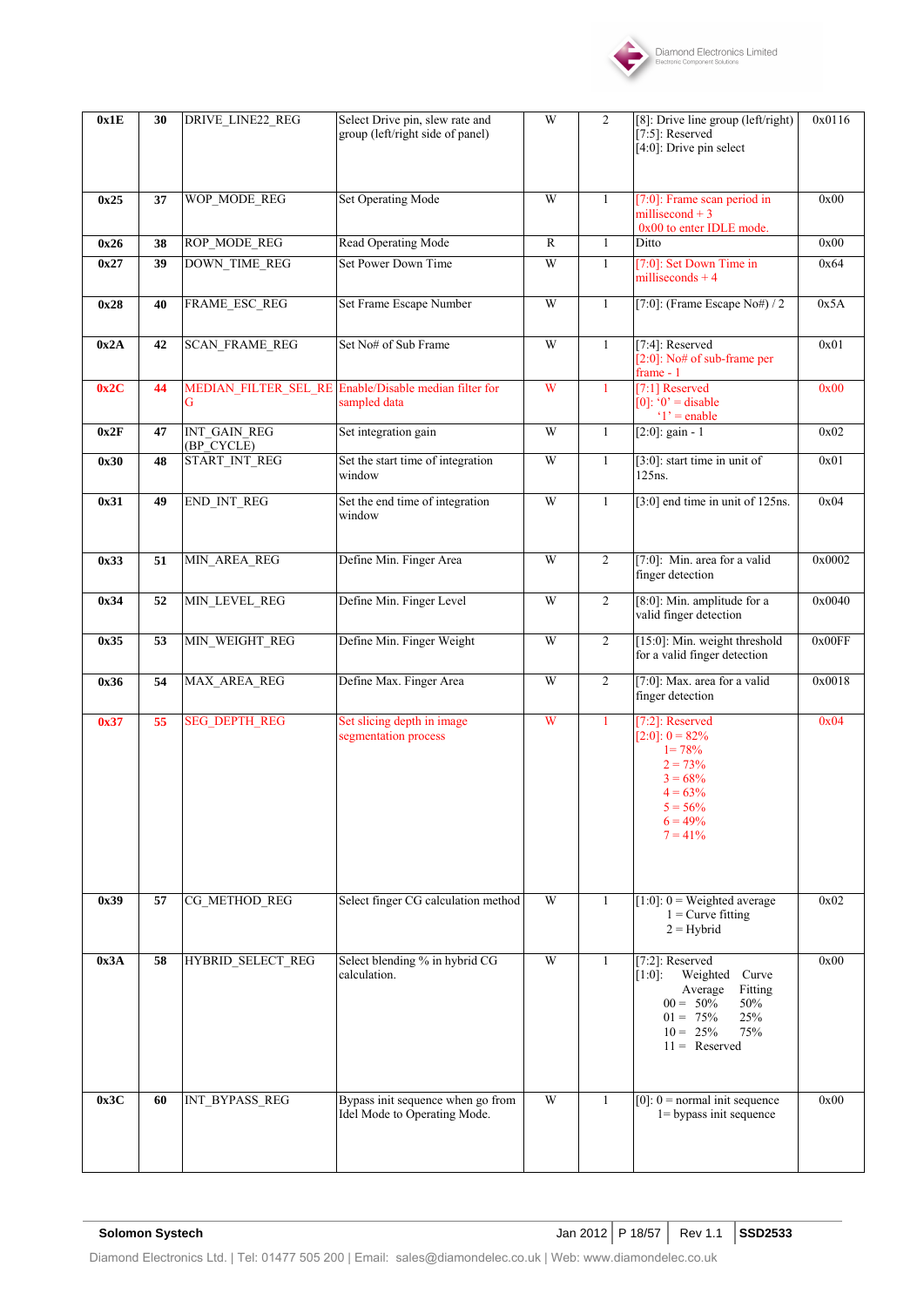

| 0x3D | 61  | FILTER_SEL_REG                        | Select 2D filter parameter for delta<br>data smoothing                                                                                                                                                                                                                             | W              | 1                                                                            | [7:2]: Reserved<br>$[1:0]: 0: 1-6-1$ filter<br>$1: 1-2-1$ filter<br>2: no filter                                                                                                                                                                                                                                                                                                                          | 0x00   |
|------|-----|---------------------------------------|------------------------------------------------------------------------------------------------------------------------------------------------------------------------------------------------------------------------------------------------------------------------------------|----------------|------------------------------------------------------------------------------|-----------------------------------------------------------------------------------------------------------------------------------------------------------------------------------------------------------------------------------------------------------------------------------------------------------------------------------------------------------------------------------------------------------|--------|
| 0x3E | 62  | CALIBRATE_OFF_REG                     | Switch off auto calibration                                                                                                                                                                                                                                                        | W              | $\mathbf{1}$                                                                 | $[7:1]$ : Reserved<br>[0]: 0: auto calibration ON<br>1: auto calibration OFF                                                                                                                                                                                                                                                                                                                              | 0x00   |
| 0x53 | 83  | EVENT_MOVE_TOL_REG Set MOVE tolerance |                                                                                                                                                                                                                                                                                    | W              | 1                                                                            | [7:0]: MOVE tolerance in basic<br>resolution unit                                                                                                                                                                                                                                                                                                                                                         | 0x0A   |
| 0x54 | 84  | X_TRACKING_TOL_REG                    | Set X Tracking Tolerance                                                                                                                                                                                                                                                           | W              | $\overline{2}$                                                               | [8:0]: X tracking tolerance in<br>basic resolution unit                                                                                                                                                                                                                                                                                                                                                   | 0x0080 |
| 0x55 | 85  | Y_TRACKING_TOL_REG                    | <b>Set Y Tracking Tolerance</b>                                                                                                                                                                                                                                                    | W              | $\overline{2}$                                                               | [8:0] Y tracking tolerance in<br>basic resolution unit                                                                                                                                                                                                                                                                                                                                                    | 0x0080 |
| 0x56 | 86  | MOV_AVG_FILTER_REG                    | Enable moving average filter to<br>smooth fingers output coordinates.                                                                                                                                                                                                              | W              | 1                                                                            | $[7:1]$ : Reserved<br>$[1:0]$ : 00 = disable filter<br>$01$ = enable filter 5:3<br>$10$ = enable filter 6:2<br>$11$ = enable filter 7:1                                                                                                                                                                                                                                                                   | 0x02   |
| 0x65 | 101 | ORIENTATION_REG                       | W<br>Remap finger coordinates<br>$\mathbf{1}$<br>according to different orientation<br>[2:0]: 000: Mormal<br>001: Y-Invert<br>$010$ : X-Invert<br>100: Transpose<br>$(270 \text{ deg})$<br>110: Transpose + Y-<br>Invert (90 deg)<br>111: Transpose + $X$ -<br>$Invert + Y-Invert$ |                | $[7:3]$ : Reserved<br>$011: X-ensure + Y-Invert$<br>101: Transpoe + X-Invert | 0x00                                                                                                                                                                                                                                                                                                                                                                                                      |        |
| 0x66 | 102 | X_SCALING_REG                         | Set scaling factor for X coordinate.                                                                                                                                                                                                                                               | W              | $\overline{c}$                                                               | [15:0]: X scaling factor in<br>format.                                                                                                                                                                                                                                                                                                                                                                    | 0xFFF0 |
| 0x67 | 103 | <b>Y SCALING REG</b>                  | Set scaling factor for Y coordinate.                                                                                                                                                                                                                                               | W              | $\overline{c}$                                                               | [15:0]: Y scaling factor in<br>0.#############0000 binary<br>format.                                                                                                                                                                                                                                                                                                                                      | 0xFFF0 |
| 0x68 | 104 | X_OFFSET_REG                          | Offset in X direction                                                                                                                                                                                                                                                              | W              | 1                                                                            | [7]: Reserved<br>$[6:0]$ : X offset in basic<br>resolution unit                                                                                                                                                                                                                                                                                                                                           | 0x00   |
| 0x69 | 105 | Y_OFFSET_REG                          | Offset in Y direction                                                                                                                                                                                                                                                              | W              | 1                                                                            | [7]: Reserved<br>$[6:0]$ : Y offset in basic<br>resolution unit                                                                                                                                                                                                                                                                                                                                           | 0x00   |
| 0x79 | 121 | TOUCH_STATUS                          | <b>Touch Status</b>                                                                                                                                                                                                                                                                | $\overline{R}$ | $\overline{2}$                                                               | $[15:14]$ : reserved<br>[13]: Finger09 detected<br>[12]: Finger08 detected<br>[11]: Finger07 detected<br>[10]: Finger06 detected<br>[9]: Finger05 detected<br>[8]: Finger04 detected<br>[7]: Finger03 detected<br>[6]: Finger02 detected<br>[5]: Finger01 detected<br>[4]: Finger00 detected<br>[3]: Abnormal status detected<br>[2]: Large Object detected<br>[1]: FIFO overflow<br>[0]: FIFO data valid | 0x0000 |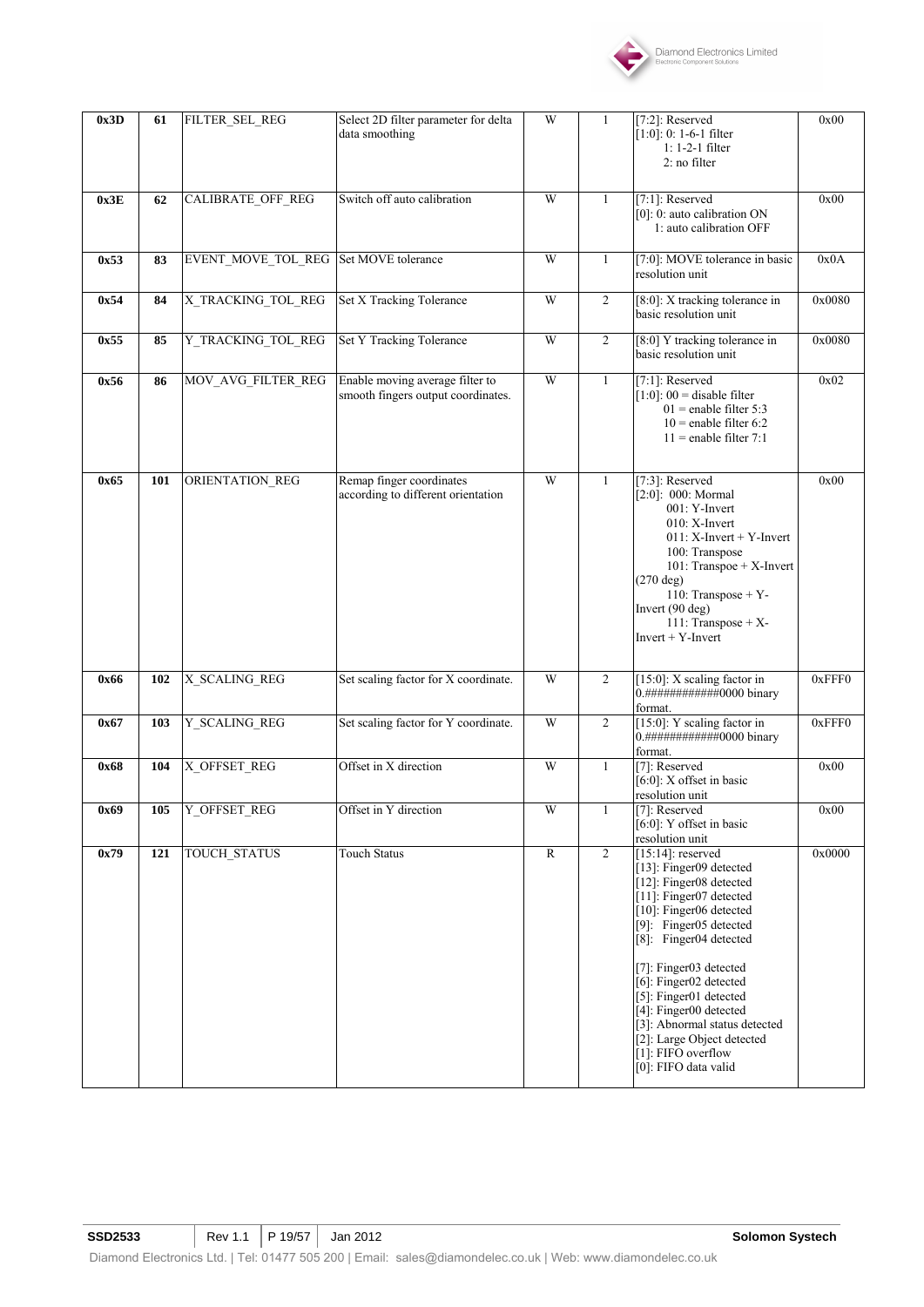

| 0x7A | 122 | EVENT_MSK_REG      | Event Mask          | W              | $\overline{c}$ | [15]: Unknown Event mask<br>$[14:8]$ : Reserved<br>[7]: Must set to $1$<br>$[6]$ : Must set to 1<br>[5]: FL Event mask<br>[4]: FM Event mask<br>[3]: FE Event mask<br>[2]: Must set to $1$<br>[1]: Must set to $1$<br>$[0]$ : Must set to 1                                                                                                                                                                                                                    | 0xFFC7                       |
|------|-----|--------------------|---------------------|----------------|----------------|----------------------------------------------------------------------------------------------------------------------------------------------------------------------------------------------------------------------------------------------------------------------------------------------------------------------------------------------------------------------------------------------------------------------------------------------------------------|------------------------------|
| 0x7B | 123 | <b>IRQ_MSK_REG</b> | <b>IRQ</b> Mask     | W              | $\overline{2}$ | $[15:14]$ : reserved<br>[13]: Finger09 status mask<br>[12]: Finger08 status mask<br>[11]: Finger07 status mask<br>[10]: Finger06 status mask<br>[9]: Finger05 status mask<br>[8]: Finger04 status mask<br>[7]: Finger03 status mask<br>[6]: Finger02 status mask<br>[5]: Finger01 status mask<br>[4]: Finger00 status mask<br>[3]: Abnormal status mask<br>[2]: Large Object status mask<br>[1]: FIFO overflow status mask<br>[0]: FIFO data valid status mask | 0x0000                       |
| 0x7C | 124 | FINGER00_REG       | Finger00 Coordinate | $\overline{R}$ | $\overline{4}$ | [31:24]: X-coordinate[7:0]<br>$[23:16]$ : Y-coordinate $[7:0]$<br>$[15:12]$ : X-coordinate $[11:8]$<br>[11:8]: Y-coordinate [11:8]<br>[7:4]: Pressure Index<br>$\overline{[3:0]}$ : Speed Index                                                                                                                                                                                                                                                                | 0xFF<br>0xFF<br>0xFF<br>0x00 |
| 0x7D | 125 | FINGER01_REG       | Finger01 Coordinate | $\mathbb{R}$   | $\overline{4}$ | [31:24]: X-coordinate[7:0]<br>$[23:16]$ : Y-coordinate $[7:0]$<br>$[15:12]$ : X-coordinate $[11:8]$<br>[11:8]: Y-coordinate [11:8]<br>[7:4]: Pressure Index<br>[3:0]: Speed Index                                                                                                                                                                                                                                                                              | 0xFF<br>0xFF<br>0xFF<br>0x00 |
| 0x7E | 126 | FINGER02_REG       | Finger02 Coordinate | $\mathbb{R}$   | $\overline{4}$ | [31:24]: X-coordinate[7:0]<br>$[23:16]:Y$ -coordinate $[7:0]$<br>[15:12]: X-coordinate [11:8]<br>[11:8]: Y-coordinate $[11:8]$<br>[7:4]: Pressure Index<br>[3:0]: Speed Index                                                                                                                                                                                                                                                                                  | 0xFF<br>0xFF<br>0xFF<br>0x00 |
| 0x7F | 127 | FINGER03_REG       | Finger03 Coordinate | $\mathbb{R}$   | 4              | [31:24]: X-coordinate[7:0]<br>$[23:16]$ : Y-coordinate $[7:0]$<br>[15:12]: X-coordinate [11:8]<br>[11:8]: Y-coordinate $[11:8]$<br>[7:4]: Pressure Index<br>$\overline{[3:0]}$ : Speed Index                                                                                                                                                                                                                                                                   | 0xFF<br>0xFF<br>0xFF<br>0x00 |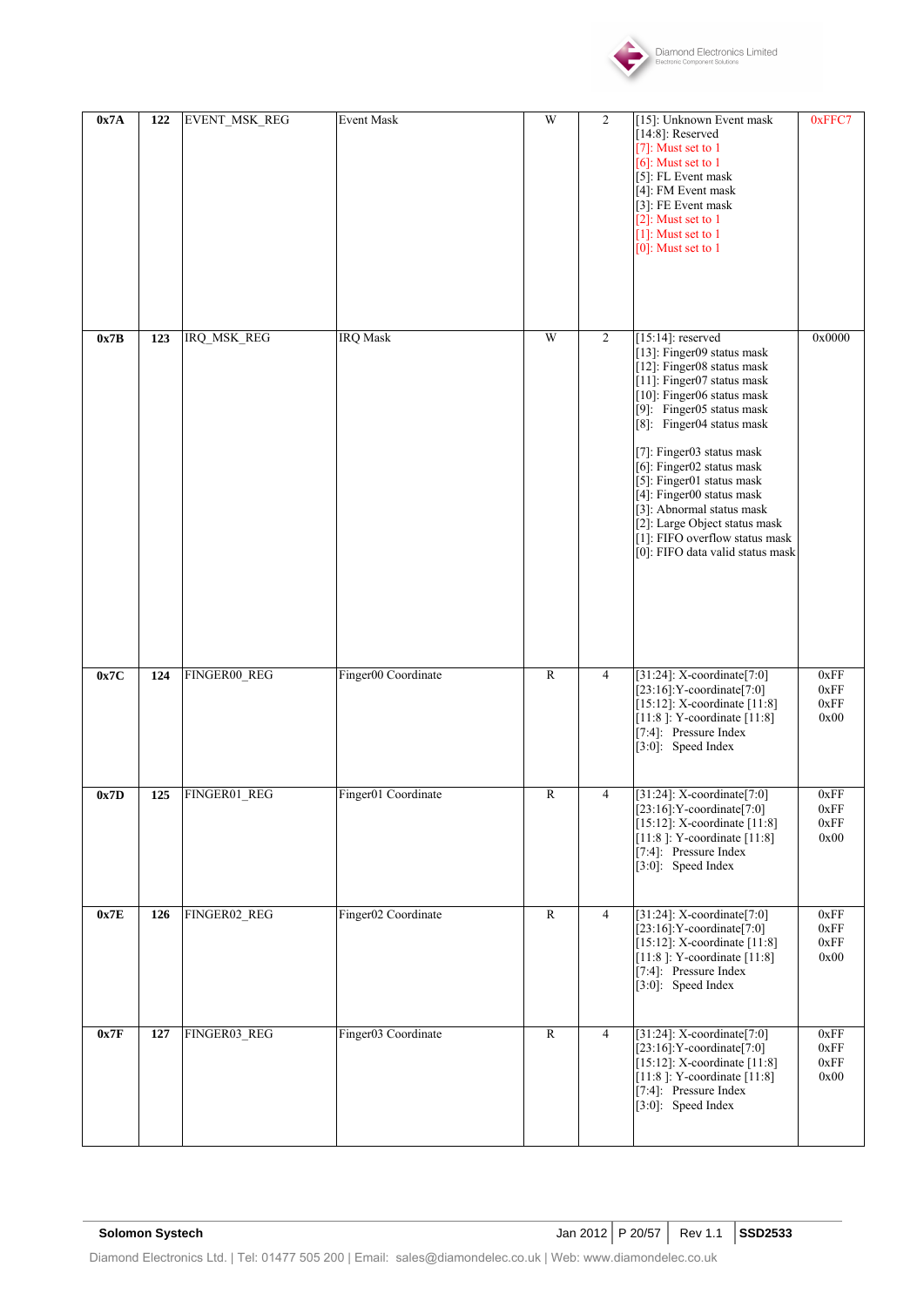

| 0x80 | 128 | FINGER04_REG       | Finger04 Coordinate                           | $\mathbb{R}$ | 4              | [31:24]: X-coordinate[7:0]<br>$[23:16]$ : Y-coordinate $[7:0]$<br>[15:12]: X-coordinate [11:8]<br>[11:8]: Y-coordinate [11:8]<br>[7:4]: Pressure Index<br>[3:0]: Speed Index                                                          | 0xFF<br>0xFF<br>0xFF<br>0x00         |
|------|-----|--------------------|-----------------------------------------------|--------------|----------------|---------------------------------------------------------------------------------------------------------------------------------------------------------------------------------------------------------------------------------------|--------------------------------------|
| 0x81 | 129 | FINGER05_REG       | Finger05 Coordinate                           | $\mathbb{R}$ | $\overline{4}$ | [31:24]: X-coordinate[7:0]<br>$[23:16]$ : Y-coordinate $[7:0]$<br>$[15:12]$ : X-coordinate $[11:8]$<br>[11:8]: Y-coordinate [11:8]<br>[7:4]: Pressure Index<br>[3:0]: Speed Index                                                     | 0xFF<br>0xFF<br>0xFF<br>0x00         |
| 0x82 | 130 | FINGER06_REG       | Finger06 Coordinate                           | $\mathbb{R}$ | $\overline{4}$ | [31:24]: X-coordinate[7:0]<br>$[23:16]:$ Y-coordinate $[7:0]$<br>$[15:12]$ : X-coordinate $[11:8]$<br>[11:8]: Y-coordinate [11:8]<br>[7:4]: Pressure Index<br>$[3:0]$ : Speed Index                                                   | 0xFF<br>0xFF<br>0xFF<br>0x00         |
| 0x83 | 131 | FINGER07_REG       | Finger07 Coordinate                           | $\mathbb{R}$ | $\overline{4}$ | [31:24]: X-coordinate[7:0]<br>$[23:16]:Y-coordinate [7:0]$<br>[15:12]: X-coordinate [11:8]<br>[11:8]: Y-coordinate $\overline{[11:8]}$<br>[7:4]: Pressure Index<br>[3:0]: Speed Index                                                 | 0xFF<br>0xFF<br>0xFF<br>0x00         |
| 0x84 | 132 | FINGER08_REG       | Finger08 Coordinate                           | $\mathbb{R}$ | $\overline{4}$ | [31:24]: X-coordinate[7:0]<br>$[23:16]$ : Y-coordinate $[7:0]$<br>[15:12]: X-coordinate [11:8]<br>[11:8]: Y-coordinate [11:8]<br>[7:4]: Pressure Index<br>[3:0]: Speed Index                                                          | 0xFF<br>0xFF<br>0xFF<br>0x00         |
| 0x85 | 133 | FINGER09_REG       | Finger09 Coordinate                           | $\mathbb{R}$ | $\overline{4}$ | [31:24]: X-coordinate[7:0]<br>$[23:16]$ : Y-coordinate $[7:0]$<br>$[15:12]$ : X-coordinate $[11:8]$<br>[11:8]: Y-coordinate [11:8]<br>[7:4]: Pressure Index<br>[3:0]: Speed Index                                                     | 0xFF<br>0xFF<br>0xFF<br>0x00         |
| 0x86 | 134 | <b>EVENT STACK</b> | Read one event from the Event<br><b>Stack</b> | $\mathbb{R}$ | 5              | [39:36]: Finger number<br>$[35:32]$ : Event number<br>$[31:24]$ : X-coordinate $[7:0]$<br>$[23:16]:Y-coordinate [7:0]$<br>$[15:12]$ : X-coordinate $[11:8]$<br>[11:8]: Y-coordinate $[11:8]$<br>$[7:4]$ : pressure<br>$[3:0]$ : speed | 0x00<br>0xFF<br>0xFF<br>0xFF<br>0x00 |
| 0x87 | 135 | EVENT_FIFO_SCLR    | Clear Event Stack                             | W            | 1              | $[7:1]$ : reserved<br>[0]: set '1' to clear event fifo                                                                                                                                                                                | N/A                                  |
| 0xA2 | 162 | <b>INIT_RST</b>    | Reset Init Reference Procedure                | W            | $\mathbf{1}$   | Dummy Byte<br>For example 0x00 can be sent<br>from I2C master.<br>Write once to activiate the init<br>reference procedure again                                                                                                       | N/A                                  |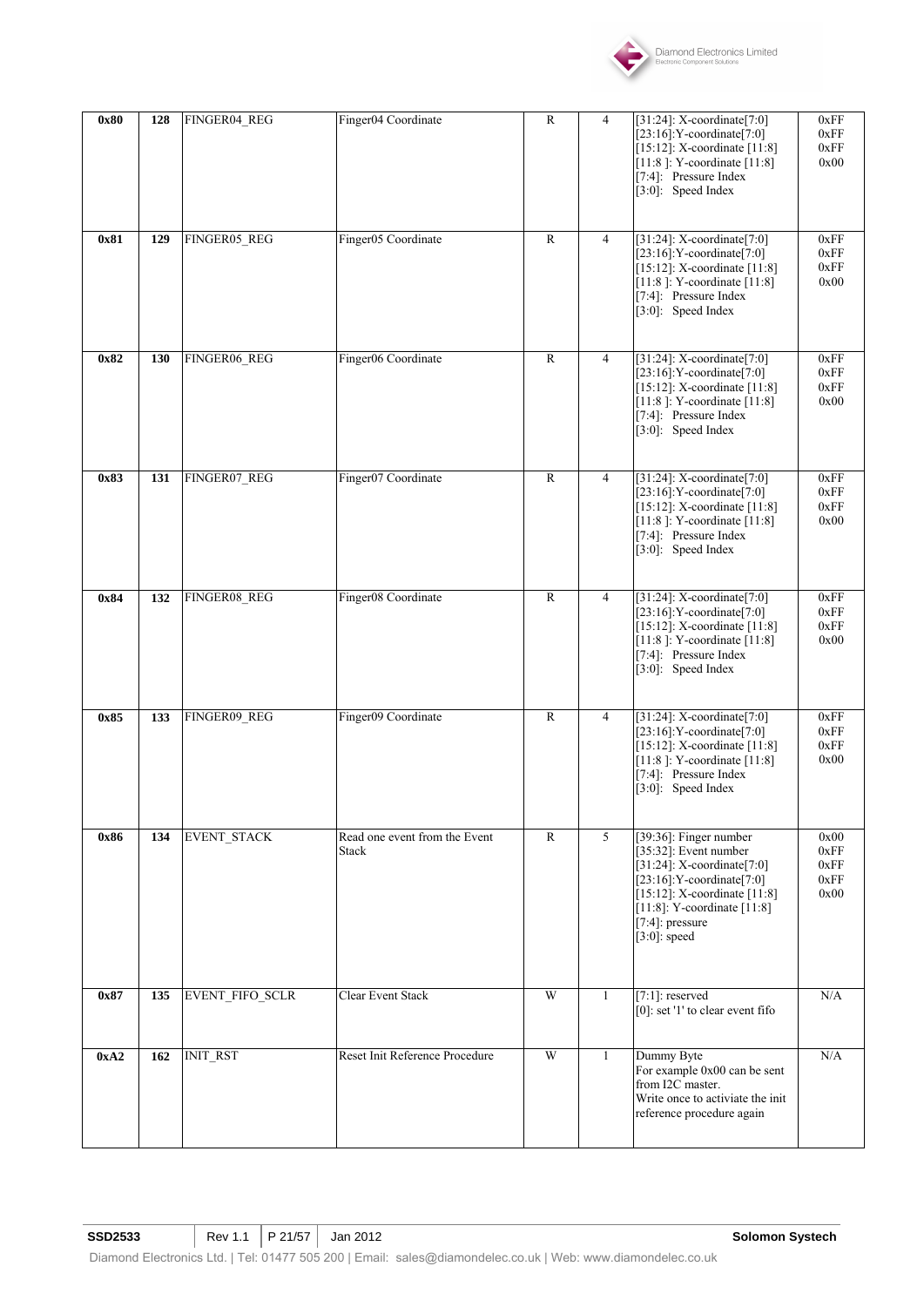

| 0xD5 | 213 | DRIVE_LEVEL_REG   | <b>Select Driving voltage</b>        | W | 1            | $[7:3]$ : Reserved<br>$[2:0]: 0 = 5.5V$<br>$1 = 6.0V$<br>$2 = 6.5V$<br>$3 = 7.0V$<br>$4 = 7.5V$<br>$5 = 8.0V$<br>$6 = 8.5V$<br>$7 = 9.0V$                                                                                                                                                                                     | 0x03 |
|------|-----|-------------------|--------------------------------------|---|--------------|-------------------------------------------------------------------------------------------------------------------------------------------------------------------------------------------------------------------------------------------------------------------------------------------------------------------------------|------|
| 0xD7 | 215 | ADC_RANGE_SEL_REG | Select ADC Vref range                | W | $\mathbf{1}$ | VrefL<br>VrefH<br>[2:0]: 000: $VCI/2 + 0.35$ $VCI/2 - 0.35$<br>001: VCI/2 + 0.40 VCI/2 - 0.40<br>010: $VCI/2 + 0.45$ $VCI/2 - 0.45$<br>011: $VCI/2 + 0.50$ $VCI/2 - 0.50$<br>100: VCI/2 + 0.60 VCI/2 - 0.60<br>101: $VCI/2 + 0.70$ $VCI/2 - 0.70$<br>110: $VCI/2 + 0.80$ $VCI/2 - 0.80$<br>111: $VCI/2 + 0.90$ $VCI/2 - 0.90$ | 0x04 |
| 0xD8 | 216 | <b>BIAS RES</b>   | Select Sense line biasing resistance | W | $\mathbf{1}$ | $[2:0]: 0 = 7.0k$<br>$1 = 7.8k$<br>$2 = 8.7k$<br>$3 = 9.7k$<br>$4 = 10.8k$<br>$5 = 12.1k$<br>$6 = 13.5k$<br>$7 = 15.0k$                                                                                                                                                                                                       | 0x04 |
| 0xDB | 219 | INTG_CAP_REG      | Set integrator cap value             | W | 1            | $[2]$ : CI2<br>$[1]$ : CI1<br>$[0]$ : CIO                                                                                                                                                                                                                                                                                     | 0x00 |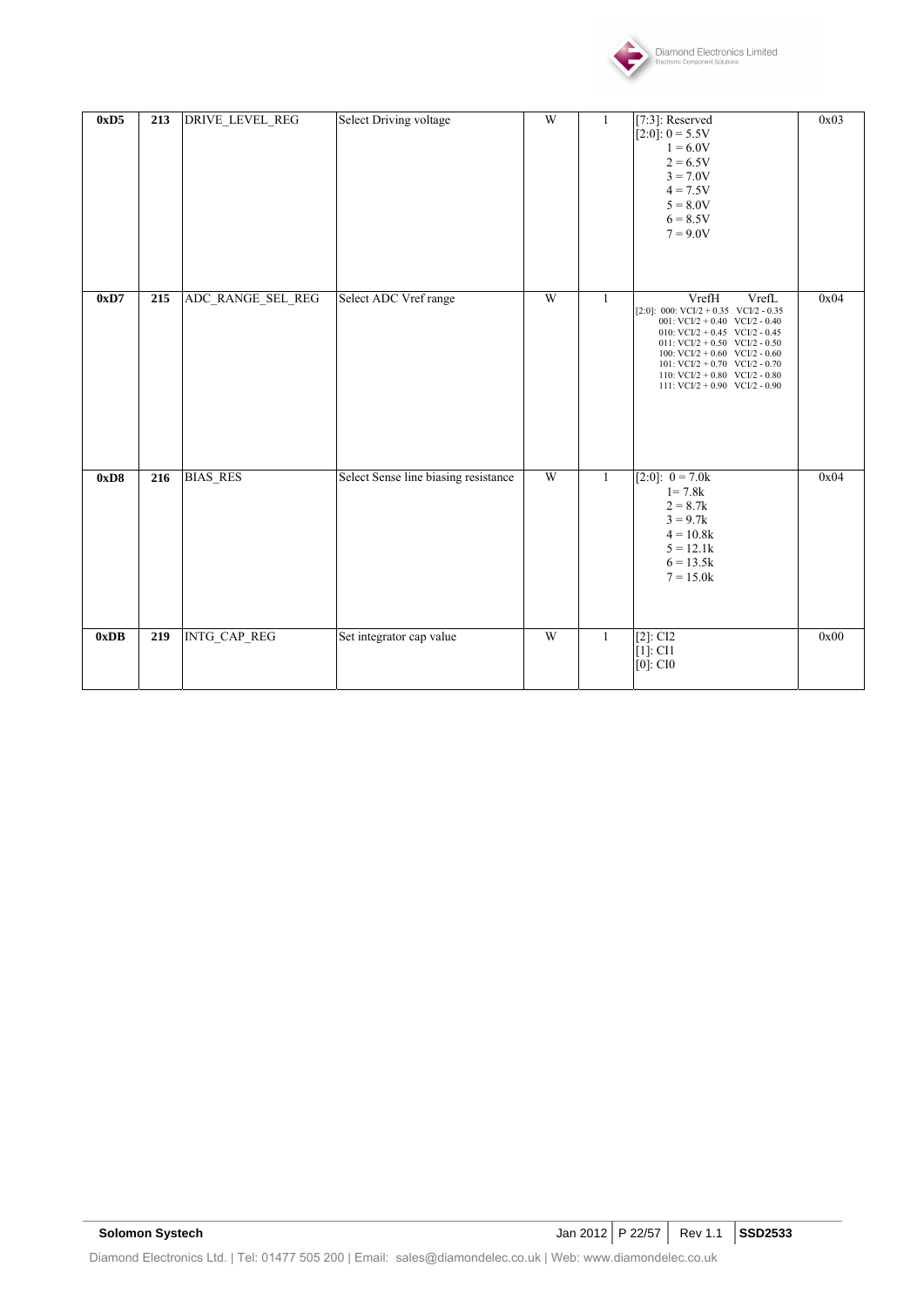

### **9 COMMAND DESCRIPTIONS**

#### **No Operation (R00h)**

No Operation for this command.

#### **Read Device ID Register (R02h)**

|     | .<br>-           |     |     |     |     |     |                 |     |                 |  |  |
|-----|------------------|-----|-----|-----|-----|-----|-----------------|-----|-----------------|--|--|
| R/W | <b>Parameter</b> | IB7 | IB6 | IB5 | IB4 | IB3 | IB <sub>2</sub> | IB1 | IB <sub>0</sub> |  |  |
|     |                  |     |     |     |     |     |                 |     |                 |  |  |
|     |                  |     |     |     |     |     |                 |     |                 |  |  |
|     | <b>POR</b>       |     |     |     |     |     |                 |     |                 |  |  |
|     | <b>POR</b>       |     |     |     |     |     |                 |     |                 |  |  |

This register returned the Device ID "2533h".

#### **System Enable (R04h)**

A dummy byte (e.g. 0x00) should be sent after this command to enable the system clock.

#### **System Disable (R05h)**

A dummy byte (e.g. 0x00) should be sent after this command to disable the system clock.

#### **Drive Line Number Register (R06h)**

| R/W | <b>Parameter</b> | IB7   | IB6   | IB5   | IB4 | IB3 | IB <sub>2</sub> | IB1 | IB <sub>0</sub> |
|-----|------------------|-------|-------|-------|-----|-----|-----------------|-----|-----------------|
| W   |                  | $- -$ | $- -$ | $- -$ |     |     | Drive No        |     |                 |
| POR |                  |       |       |       |     |     |                 |     |                 |

The number of driving lines can be set up to maximum 23.

| Drive_No | <b>Number of Driving Lines</b> |
|----------|--------------------------------|
| 00000    |                                |
| 00001    |                                |
|          |                                |
|          | $Step = 1$                     |
|          |                                |
| 10101    | 22                             |
| 10110    | 23 (default)                   |

#### **Sense Line Number Register (R07h)**

| R/W        | <b>Parameter</b> | IB7   | IB <sub>6</sub> | IB5 | IB4 | IB3 | IB <sub>2</sub> | IB1 | IB <sub>0</sub> |
|------------|------------------|-------|-----------------|-----|-----|-----|-----------------|-----|-----------------|
| W          |                  | $- -$ | $- -$           |     |     |     | <b>Sense No</b> |     |                 |
| <b>POR</b> |                  |       |                 |     |     |     |                 |     |                 |

The number of sensing lines can be set up to maximum 41.

| Sense No | <b>Number of Sensing Lines</b> |
|----------|--------------------------------|
| 000000   |                                |
| 000001   |                                |
|          |                                |
|          | $Step = 1$                     |
|          |                                |
| 100111   | 40                             |
| 101000   | 41 (default)                   |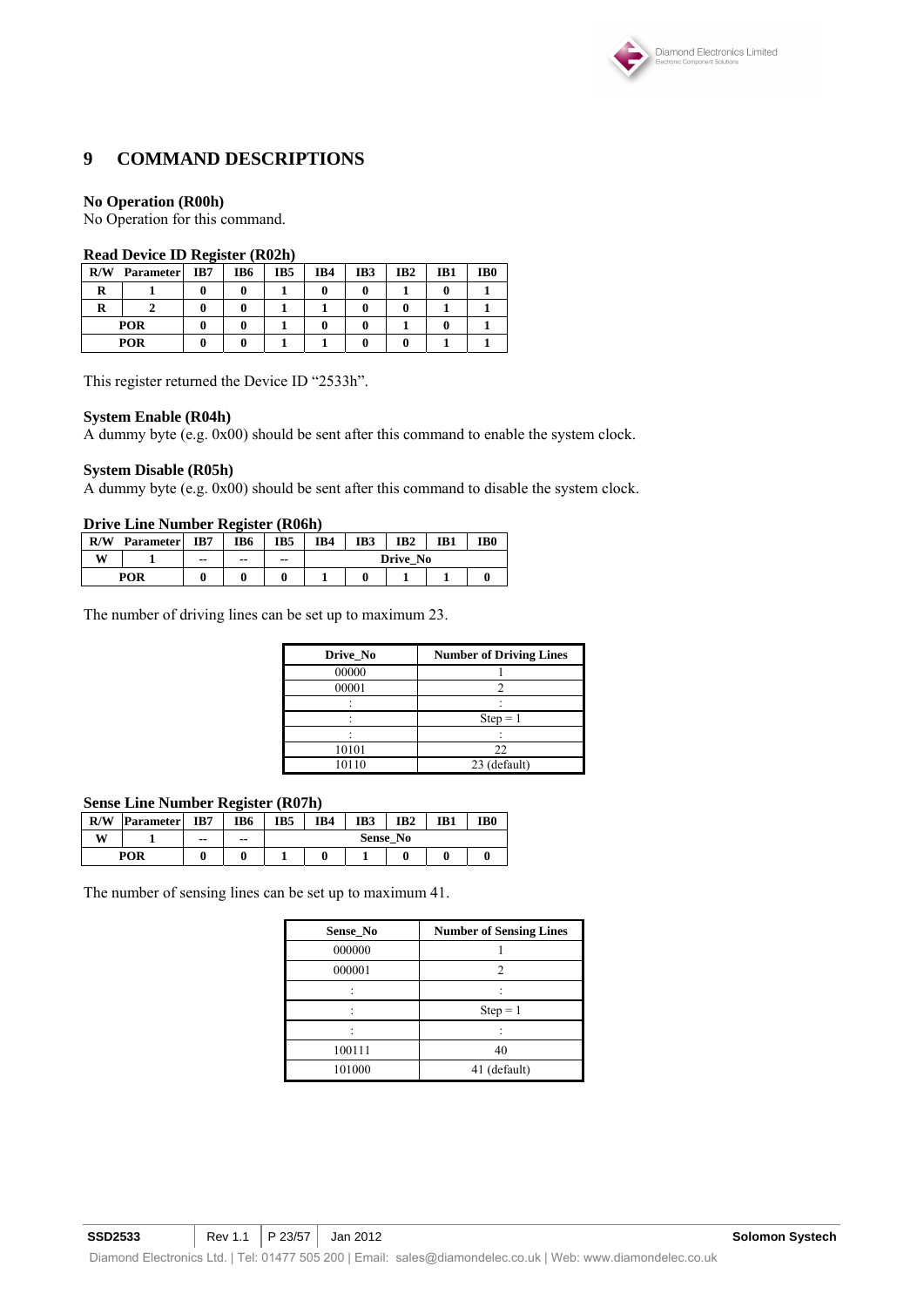

### **Select Drive Pin for 1st Drive Line (R08h)**

| R/W | <b>Parameter</b> | IB7 | IB6 | IB5 | IB4   | IB3 | IB <sub>2</sub>     | IB1 | IB <sub>0</sub> |
|-----|------------------|-----|-----|-----|-------|-----|---------------------|-----|-----------------|
| w   |                  |     |     |     | $- -$ |     | Group               |     |                 |
| w   |                  |     | --  |     |       |     | Drive pin selection |     |                 |
|     | POR<br>0<br>O    |     |     |     |       |     |                     |     |                 |
| POR |                  |     |     | 0   |       |     |                     |     |                 |

# **Select Drive Pin for 2nd Drive Line (R09h)**

| R/W | <b>Parameter</b> | IB7 | IB6            | IB5 | IB4 | IB3 | IB <sub>2</sub>     | IB1 | IB <sub>0</sub> |
|-----|------------------|-----|----------------|-----|-----|-----|---------------------|-----|-----------------|
| w   |                  |     | Group<br>$- -$ |     |     |     |                     |     |                 |
| w   |                  |     | $- -$          |     |     |     | Drive pin selection |     |                 |
|     | POR              |     |                |     |     |     |                     |     |                 |
|     | POR              |     |                |     |     |     |                     |     |                 |

# **Select Drive Pin for 3rd Drive Line (R0Ah)**

| R/W | <b>Parameter</b> | IB7 | IB6   | IB5 | IB4 | IB3 | IB <sub>2</sub>     | IB1 | IB <sub>0</sub> |
|-----|------------------|-----|-------|-----|-----|-----|---------------------|-----|-----------------|
| w   |                  |     | $- -$ |     |     |     |                     |     | Group           |
| w   |                  |     | --    |     |     |     | Drive pin selection |     |                 |
|     | <b>POR</b>       |     |       |     |     |     |                     |     |                 |
|     | POR              |     |       |     |     |     |                     |     |                 |

# **Select Drive Pin for 4th Drive Line (R0Bh)**

| R/W | <b>Parameter</b> | IB7 | IB6   | IB5 | IB4 | IB3 | IB <sub>2</sub>     | IB1 | IB <sub>0</sub> |
|-----|------------------|-----|-------|-----|-----|-----|---------------------|-----|-----------------|
| W   |                  |     | $- -$ |     |     |     |                     |     |                 |
| w   |                  |     | --    |     |     |     | Drive pin selection |     |                 |
|     | POR              |     |       |     |     |     |                     |     |                 |
| POR |                  |     |       |     |     |     |                     |     |                 |

# **Select Drive Pin for 5th Drive Line (R0Ch)**

| R/W        | <b>Parameter</b> | IB7 | IB6           | IB5 | IB4 | IB <sub>3</sub> | IB <sub>2</sub>     | IB1 | IB <sub>0</sub> |
|------------|------------------|-----|---------------|-----|-----|-----------------|---------------------|-----|-----------------|
| w          |                  |     | $- -$         |     |     |                 |                     |     | Group           |
| w          |                  |     | $\sim$ $\sim$ |     |     |                 | Drive pin selection |     |                 |
|            | POR              |     |               |     |     |                 |                     |     |                 |
| <b>POR</b> |                  |     |               |     |     |                 |                     |     |                 |

# **Select Drive Pin for 6th Drive Line (R0Dh)**

| R/W | <b>Parameter</b> | IB7 | IB6                          | IB5 | IB4 | IB3 | IB <sub>2</sub> | IB1 | IB <sub>0</sub> |
|-----|------------------|-----|------------------------------|-----|-----|-----|-----------------|-----|-----------------|
| w   |                  |     |                              |     | --  |     | Group           |     |                 |
| w   |                  |     | Drive pin selection<br>$- -$ |     |     |     |                 |     |                 |
|     | <b>POR</b>       |     |                              |     |     |     |                 |     |                 |
| POR |                  |     |                              |     |     |     |                 | u   |                 |

# **Select Drive Pin for 7th Drive Line (R0Eh)**

| R/W | <b>Parameter</b> | IB7 | IB6         | IB5 | IB4 | IB3 | IB <sub>2</sub>     | IB1 | IB <sub>0</sub> |
|-----|------------------|-----|-------------|-----|-----|-----|---------------------|-----|-----------------|
| w   |                  |     | Group<br>-- |     |     |     |                     |     |                 |
| w   |                  |     | $- -$       |     |     |     | Drive pin selection |     |                 |
|     | <b>POR</b>       |     |             |     |     |     |                     |     |                 |
|     | <b>POR</b>       |     |             |     |     |     |                     |     |                 |

# **Select Drive Pin for 8th Drive Line (R0Fh)**

| R/W | <b>Parameter</b> | IB7 | IB6   | IB5 | IB4 | IB3 | IB <sub>2</sub>     | IB1 | IB <sub>0</sub> |
|-----|------------------|-----|-------|-----|-----|-----|---------------------|-----|-----------------|
| w   |                  |     | $- -$ |     |     |     |                     |     | <b>Group</b>    |
| w   |                  |     | --    |     |     |     | Drive pin selection |     |                 |
|     | POR              |     |       |     |     |     |                     |     |                 |
| POR |                  |     |       |     |     |     |                     |     |                 |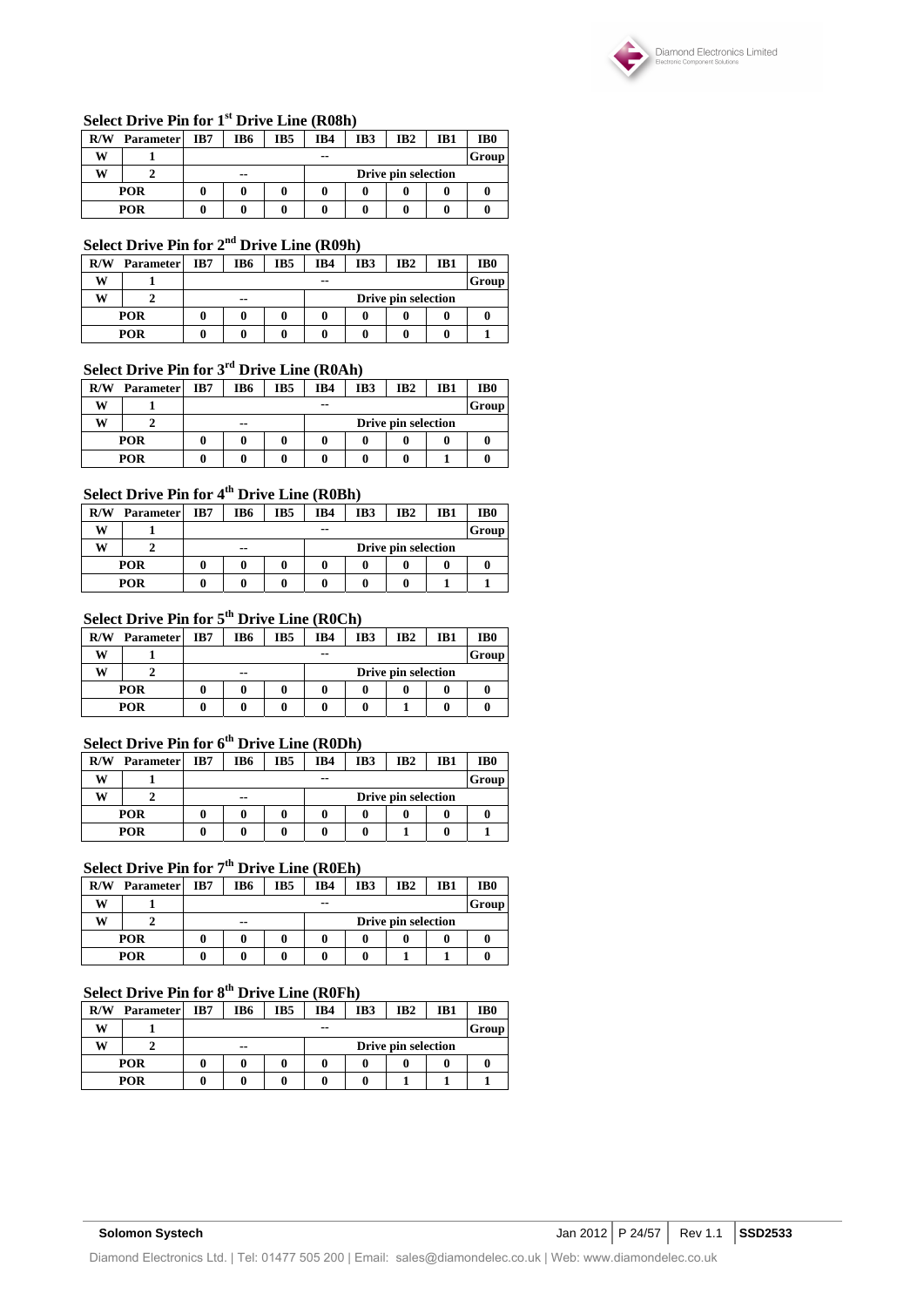

## **Select Drive Pin for 9th Drive Line (R10h)**

| R/W        | <b>Parameter</b> | IB7 | IB <sub>2</sub><br>IB6<br>IB5<br>IB4<br>IB3<br>IB1 |  |       |  |  |  |       |
|------------|------------------|-----|----------------------------------------------------|--|-------|--|--|--|-------|
| w          |                  |     |                                                    |  | $- -$ |  |  |  | Group |
| w          |                  |     | Drive pin selection<br>--                          |  |       |  |  |  |       |
| <b>POR</b> |                  |     |                                                    |  |       |  |  |  |       |
|            | POR              |     |                                                    |  |       |  |  |  |       |

# **Select Drive Pin for 10th Drive Line (R11h)**

| R/W        | <b>Parameter</b> | IB7 | IB <sub>5</sub><br>IB3<br>IB4<br>IB <sub>2</sub><br>IB6 |  |  |       |                     |  | IB0 |
|------------|------------------|-----|---------------------------------------------------------|--|--|-------|---------------------|--|-----|
| w          |                  |     |                                                         |  |  | Group |                     |  |     |
| w          |                  |     | --                                                      |  |  |       | Drive pin selection |  |     |
| POR        |                  |     |                                                         |  |  |       |                     |  | u   |
| <b>POR</b> |                  |     |                                                         |  |  |       |                     |  |     |

# **Select Drive Pin for 11th Drive Line (R12h)**

| R/W | <b>Parameter</b> | IB7 | IB6   | IB5 | IB4 | IB3 | IB <sub>2</sub>     | IB1 | IB <sub>0</sub> |
|-----|------------------|-----|-------|-----|-----|-----|---------------------|-----|-----------------|
| w   |                  |     | $- -$ |     |     |     |                     |     |                 |
| w   |                  |     | --    |     |     |     | Drive pin selection |     |                 |
|     | <b>POR</b>       | 0   |       |     |     |     |                     |     |                 |
| POR |                  |     |       |     |     |     |                     |     |                 |

### **Select Drive Pin for 12th Drive Line (R13h)**

| R/W | <b>Parameter</b> | IB7 | IB6                          | IB5 | IB4   | IB3   | IB <sub>2</sub> | IB1 | IB <sub>0</sub> |  |
|-----|------------------|-----|------------------------------|-----|-------|-------|-----------------|-----|-----------------|--|
| w   |                  |     |                              |     | $- -$ | Group |                 |     |                 |  |
| w   |                  |     | Drive pin selection<br>$- -$ |     |       |       |                 |     |                 |  |
|     | <b>POR</b>       |     |                              |     |       |       |                 |     |                 |  |
|     | POR              |     |                              |     |       |       |                 |     |                 |  |

# **Select Drive Pin for 13th Drive Line (R14h)**

| R/W        | <b>Parameter</b> | IB7 | IB6 | IB5 | IB4   | IB3   | IB <sub>2</sub>     | IB1 | IB <sub>0</sub> |
|------------|------------------|-----|-----|-----|-------|-------|---------------------|-----|-----------------|
| w          |                  |     |     |     | $- -$ | Group |                     |     |                 |
| w          |                  |     | --  |     |       |       | Drive pin selection |     |                 |
|            | POR              |     |     |     |       |       |                     |     |                 |
| <b>POR</b> |                  |     |     |     |       |       |                     |     |                 |

# **Select Drive Pin for 14th Drive Line (R15h)**

| R/W | <b>Parameter</b> | IB7 | IB6                       | IB5 | IB4   | IB3 | IB <sub>2</sub> | IB1 | IB <sub>0</sub> |  |
|-----|------------------|-----|---------------------------|-----|-------|-----|-----------------|-----|-----------------|--|
| w   |                  |     |                           |     | $- -$ |     |                 |     | Group           |  |
| w   |                  |     | Drive pin selection<br>-- |     |       |     |                 |     |                 |  |
|     | <b>POR</b>       |     |                           |     |       | 0   |                 |     |                 |  |
|     | POR              |     |                           |     |       |     |                 |     |                 |  |

# **Select Drive Pin for 15th Drive Line (R16h)**

| R/W | <b>Parameter</b> | IB7 | IB3<br>IB <sub>2</sub><br>IB1<br>IB5<br>IB4<br>IB6 |  |       |  |                     |  |  |
|-----|------------------|-----|----------------------------------------------------|--|-------|--|---------------------|--|--|
| w   |                  |     |                                                    |  | Group |  |                     |  |  |
| w   |                  |     | $- -$                                              |  |       |  | Drive pin selection |  |  |
| POR |                  |     |                                                    |  |       |  |                     |  |  |
|     | POR              |     |                                                    |  |       |  |                     |  |  |

# **Select Drive Pin for 16th Drive Line (R17h)**

| R/W | <b>Parameter</b> | IB7 | IB4<br>IB3<br>IB <sub>2</sub><br>IB6<br>IB5 |   |       |  |                     |  | IB <sub>0</sub> |
|-----|------------------|-----|---------------------------------------------|---|-------|--|---------------------|--|-----------------|
| w   |                  |     |                                             |   | $- -$ |  |                     |  | Group           |
| w   |                  |     | $- -$                                       |   |       |  | Drive pin selection |  |                 |
|     | <b>POR</b>       |     | O                                           | 0 |       |  |                     |  |                 |
|     | POR<br>0<br>U    |     |                                             |   |       |  |                     |  |                 |

### **SSD2533** Rev 1.1 P 25/57 Jan 2012 Rev 1.1 P 25/57 Jan 2012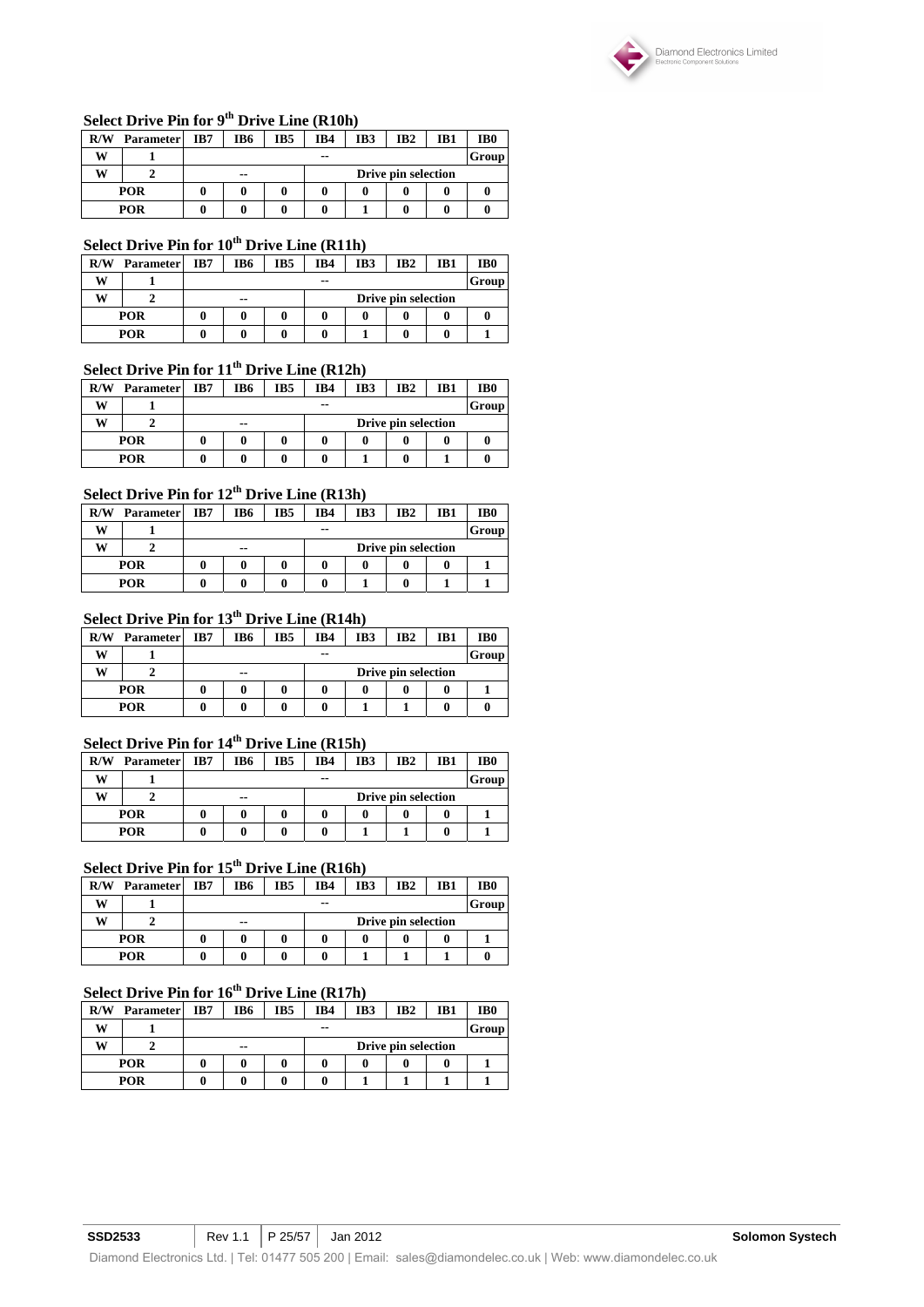

### **Select Drive Pin for 17th Drive Line (R18h)**

| R/W        | <b>Parameter</b> | IB7 | IB6           | IB5 | IB4 | IB3 | IB <sub>2</sub>     | IB1 | IB <sub>0</sub> |
|------------|------------------|-----|---------------|-----|-----|-----|---------------------|-----|-----------------|
| w          |                  |     |               |     | --  |     |                     |     | Group           |
| w          |                  |     | $\sim$ $\sim$ |     |     |     | Drive pin selection |     |                 |
|            | <b>POR</b>       |     |               |     |     |     |                     |     |                 |
| <b>POR</b> |                  |     |               |     |     |     |                     |     |                 |

### **Select Drive Pin for 18th Drive Line (R19h)**

| R/W | <b>Parameter</b> | IB7 | IB6   | IB <sub>5</sub> | IB4 | IB3 | IB <sub>2</sub>     | IB1 | IB0 |  |
|-----|------------------|-----|-------|-----------------|-----|-----|---------------------|-----|-----|--|
| w   |                  |     | $- -$ |                 |     |     |                     |     |     |  |
| w   |                  |     | $- -$ |                 |     |     | Drive pin selection |     |     |  |
|     | <b>POR</b>       |     |       |                 |     |     |                     |     |     |  |
|     | POR              |     |       |                 |     |     |                     |     |     |  |

### **Select Drive Pin for 19th Drive Line (R1Ah)**

| R/W | <b>Parameter</b> | IB7 | IB6   | IB <sub>5</sub> | IB4 | IB3 | IB <sub>2</sub>     | IB1 | IB <sub>0</sub> |
|-----|------------------|-----|-------|-----------------|-----|-----|---------------------|-----|-----------------|
| w   |                  |     |       |                 |     |     | Group               |     |                 |
| w   |                  |     | $- -$ |                 |     |     | Drive pin selection |     |                 |
|     | <b>POR</b>       |     |       |                 |     |     |                     |     |                 |
|     | POR              |     |       |                 |     |     |                     |     |                 |

### **Select Drive Pin for 20th Drive Line (R1Bh)**

| R/W        | <b>Parameter</b> | IB7 | IB6                          | IB5 | IB4 | IB <sub>3</sub> | IB <sub>2</sub> | IB1 | IB <sub>0</sub> |  |
|------------|------------------|-----|------------------------------|-----|-----|-----------------|-----------------|-----|-----------------|--|
| w          |                  |     |                              |     | --  |                 |                 |     | Group           |  |
| w          |                  |     | Drive pin selection<br>$- -$ |     |     |                 |                 |     |                 |  |
| <b>POR</b> |                  |     |                              |     |     |                 |                 |     |                 |  |
|            | <b>POR</b>       |     |                              |     |     |                 |                 |     |                 |  |

#### **Select Drive Pin for 21st Drive Line (R1Ch)**

| R/W | <b>Parameter</b> | IB7 | IB6                       | IB5 | IB4 | IB3 | IB <sub>2</sub> | IB1 | IB <sub>0</sub> |  |
|-----|------------------|-----|---------------------------|-----|-----|-----|-----------------|-----|-----------------|--|
| w   |                  |     | Group<br>--               |     |     |     |                 |     |                 |  |
| w   |                  |     | Drive pin selection<br>-- |     |     |     |                 |     |                 |  |
|     | <b>POR</b>       |     |                           |     |     |     |                 | 0   |                 |  |
|     | POR              |     |                           |     |     |     |                 | 0   |                 |  |

# **Select Drive Pin for 22nd Drive Line (R1Dh)**

| R/W | <b>Parameter</b> | IB7 | IB6                       | IB5 | IB4 | IB3 | IB <sub>2</sub> | IB1 | IB <sub>0</sub> |  |  |
|-----|------------------|-----|---------------------------|-----|-----|-----|-----------------|-----|-----------------|--|--|
| w   |                  |     | Group<br>$- -$            |     |     |     |                 |     |                 |  |  |
| W   |                  |     | Drive pin selection<br>-- |     |     |     |                 |     |                 |  |  |
|     | <b>POR</b>       |     |                           |     |     |     |                 |     |                 |  |  |
|     | <b>POR</b>       |     |                           |     |     |     |                 |     |                 |  |  |

### **Select Drive Pin for 23rd Drive Line (R1Eh)**

| R/W | <b>Parameter</b> | IB7 | IB <sub>2</sub><br>IB6<br>IB5<br>IB4<br>IB3<br>IB1 |  |  |  |  |  |  |  |  |
|-----|------------------|-----|----------------------------------------------------|--|--|--|--|--|--|--|--|
| w   |                  |     | Group<br>--                                        |  |  |  |  |  |  |  |  |
| w   |                  |     | Drive pin selection<br>$- -$                       |  |  |  |  |  |  |  |  |
|     | <b>POR</b>       |     |                                                    |  |  |  |  |  |  |  |  |
|     | <b>POR</b>       |     |                                                    |  |  |  |  |  |  |  |  |

#### **Write Operation Mode (R25h)**

| R/W | <b>Parameter</b> | IB7   | IB6   | IB5   | IB4           | IB3            | IB <sub>2</sub> | IB <sub>1</sub> | IB <sub>0</sub> |
|-----|------------------|-------|-------|-------|---------------|----------------|-----------------|-----------------|-----------------|
| W   |                  | $- -$ | $- -$ | $- -$ | $\sim$ $\sim$ | <b>Op</b> Mode |                 |                 |                 |
|     | POR              |       |       |       |               |                |                 |                 |                 |

**Idle Mode** - In Idle Mode, no scanning activities will be performed. The analog block will be powered down always.

**Slow Scan Mode** - In Slow Scan Mode, the scan rate is dropped to 0~48Hz. This mode is suitable for mobile applications and GUI applications in most cases.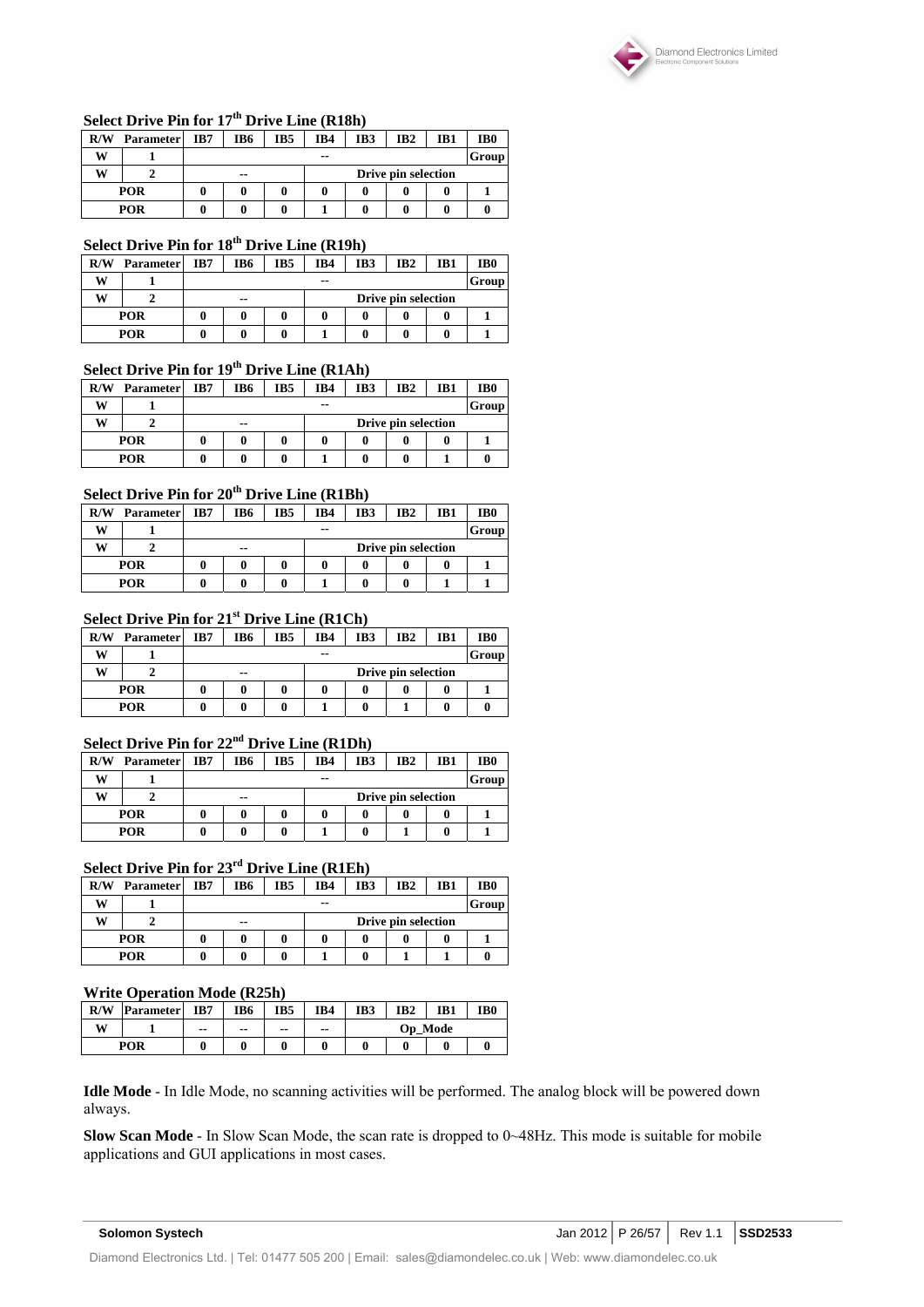

**Normal Scan Mode** - In Normal Scan Mode, the frame scan rate is 50~91Hz. This mode is good enough for simple handwriting and gesture. This mode is also recommended for mobile application.

**Fast Scan Mode** - In Fast Scan Mode, the frame scan rate is 100~1000Hz. This mode can be used for application like high speed sketching and detailed drawing.

#### **Read Operation Mode (R26h)**

| R/W | <b>Parameter</b> | IB7   | IB6 | IB5 | IB4 | IB <sub>0</sub><br>IB <sub>2</sub><br>IB3<br>IB1 |  |  |  |  |  |
|-----|------------------|-------|-----|-----|-----|--------------------------------------------------|--|--|--|--|--|
|     |                  | $- -$ | --  | --  | --  | <b>Op</b> Mode                                   |  |  |  |  |  |
|     | POR              |       |     |     |     |                                                  |  |  |  |  |  |

To clarify the existing operation mode of SSD2533, user can read R\_Mode from register address R26h. The value of R\_Op\_Mode indicates the latest operation mode setting written by Operation Mode Setting Register.

#### **Power Down Time Setting Register (R27h)**

| R/W | <b>Parameter</b> | IB7 | IB6              | IB5 | IB4 | IB3 | IB <sub>2</sub> | IB <sub>1</sub> | TB0 |  |  |  |
|-----|------------------|-----|------------------|-----|-----|-----|-----------------|-----------------|-----|--|--|--|
| W   |                  |     | <b>Down Time</b> |     |     |     |                 |                 |     |  |  |  |
|     | POR              |     |                  |     |     |     |                 |                 |     |  |  |  |

#### **Frame Esc Timing Register (R28h)**

| R/W | <b>Parameter</b> | IB7 | IB6 | IB5   | IB4 | IB3             | IB2 | IB1 | IB <sub>0</sub> |
|-----|------------------|-----|-----|-------|-----|-----------------|-----|-----|-----------------|
| W   |                  | --  | --  | $- -$ | --  | <b>Esc</b> Time |     |     |                 |
|     | POR              |     |     |       |     |                 |     |     |                 |

This register defined the time period for the system to enter power saving mode. If the system detected there has no finger touch on the panel, the internal timer will start counting down until reaching the value of Esc\_Time or a finger touch is present.

#### **Number of Sub Frames Per Frame Scan (R2Ah)**

| R/W        | <b>Parameter</b> | IB7   | IB6   | IB <sub>5</sub> | IB4 | IB3   | IB2 | IB1       | IB6 |
|------------|------------------|-------|-------|-----------------|-----|-------|-----|-----------|-----|
| <b>XX7</b> |                  | $- -$ | $- -$ | $- -$           | --  | $- -$ |     | Sub frame |     |
|            | POR              |       |       |                 |     |       |     |           |     |

This register defined the sensitivity level by the sampling rate. The range of the sub-frame is 1 to 7.

#### **Median Filter Setting (R2Ch)**

| ${\bf R}/{\bf W}$ | <b>Parameter</b> | IB7 | <b>IB6</b> | IB5 | IB4 | IB3 | IB <sub>2</sub>          | IB1 | IB0                  |
|-------------------|------------------|-----|------------|-----|-----|-----|--------------------------|-----|----------------------|
|                   |                  | --  | --         | --  | --  | --  | $\overline{\phantom{a}}$ | --  | <b>Median Filter</b> |
|                   |                  |     |            |     |     |     |                          |     |                      |

Median Filter = '0' disable the filter, '1' enable the filter Recommended to set '1' to turn on the filter for filtering TFT noise.

#### **Integration Gain Setting (R2Fh)**

| R/W | <b>Parameter</b> | IB7 | IB6   | IB5 | IB4 | IB3 | IB <sub>2</sub> | IB1  | IB <sub>0</sub> |
|-----|------------------|-----|-------|-----|-----|-----|-----------------|------|-----------------|
| W   |                  | --  | $- -$ | --  | --  | --  |                 | Gain |                 |
|     | POR              |     |       |     |     |     |                 |      |                 |

This register set the gain of the integrator. The range of the gain is 1 to 4.

#### **Start Time of Integration Window Setting (R30h)**

| R/W | <b>Parameter</b> | IB7 | IB6 | IB5 | IB4   | IB3               | IB <sub>2</sub> | IB1 | IB <sub>0</sub> |
|-----|------------------|-----|-----|-----|-------|-------------------|-----------------|-----|-----------------|
| W   |                  | --  | --  | --  | $- -$ | <b>Start Time</b> |                 |     |                 |
|     | POR              |     |     |     |       |                   |                 |     |                 |

This register set the start time of the integration window in unit of 125ns.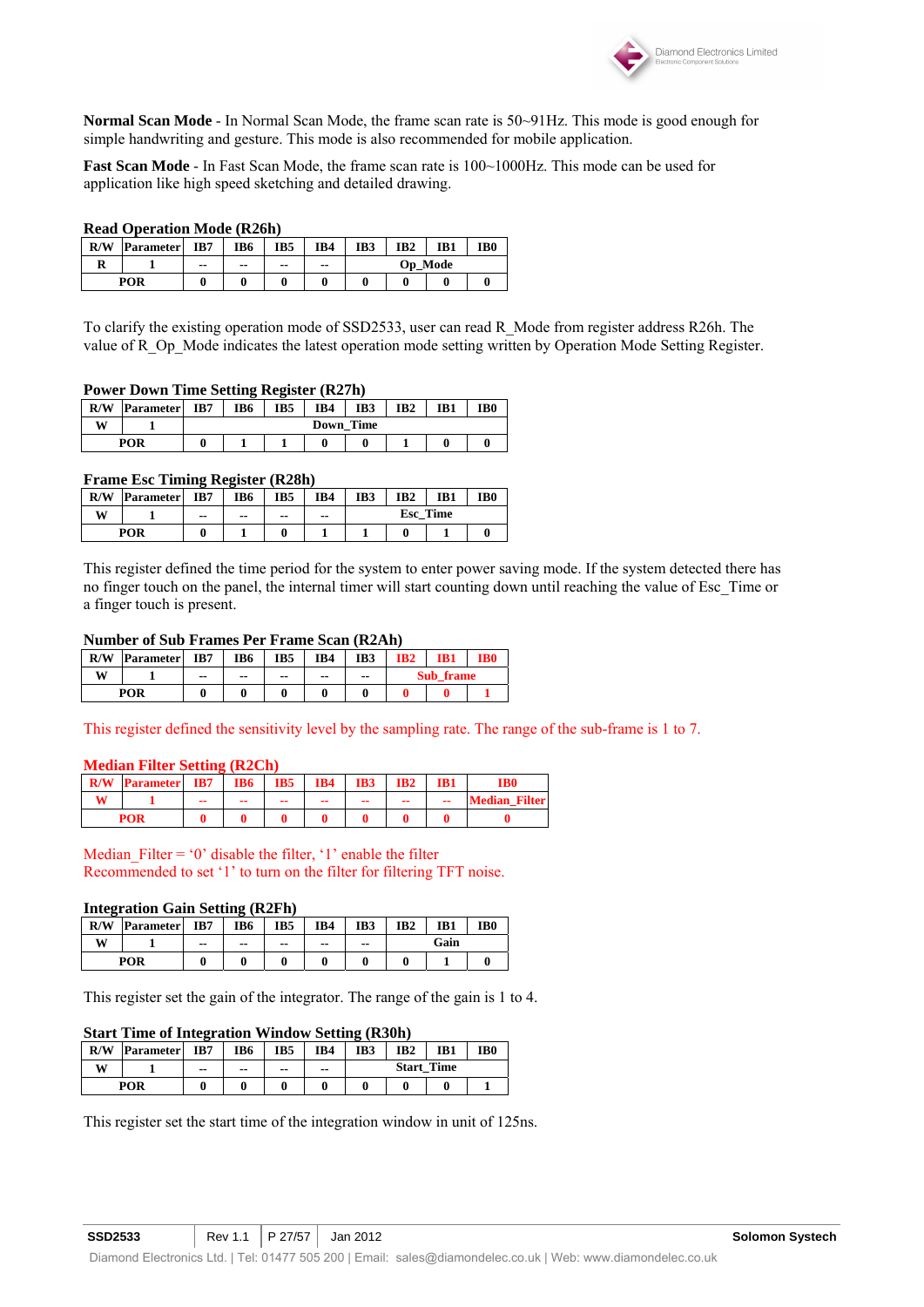

#### **End Time of Integration Window Setting (R31h)**

| R/W | <b>Parameter</b> | o<br>IB7 | IB6 | IB5   | IB4   | IB3             | IB <sub>2</sub> | IB <sub>1</sub> | IB0 |
|-----|------------------|----------|-----|-------|-------|-----------------|-----------------|-----------------|-----|
| W   |                  | $- -$    | --  | $- -$ | $- -$ | <b>End Time</b> |                 |                 |     |
|     | POR              |          |     |       |       |                 |                 |                 |     |

This register set the end time of the integration window in unit of 125ns. The setting of end time must bigger than start time (R30h)

#### **Min Finger Area Setting Register (R33h)**

| R/W | Parameter | IB7   | IB <sub>6</sub> | IB5 | IB4           | IB3      | IB <sub>2</sub> | IB1           | IB <sub>0</sub> |
|-----|-----------|-------|-----------------|-----|---------------|----------|-----------------|---------------|-----------------|
| W   |           | $- -$ | --              | --  | $\sim$ $\sim$ | $- -$    | $- -$           | $\sim$ $\sim$ | $- -$           |
| W   |           |       |                 |     |               | Min Area |                 |               |                 |
|     | POR       |       |                 |     |               |          |                 |               |                 |

If the touching area detected is bigger than Min Area, the system will report "valid finger"

#### **Min Finger Level Setting Register (R34h)**

| R/W | <b>Parameter</b> | IB7   | IB <sub>6</sub> | IB <sub>5</sub> | IB4           | IB3   | IB <sub>2</sub> | IB1 | IB <sub>0</sub> |  |
|-----|------------------|-------|-----------------|-----------------|---------------|-------|-----------------|-----|-----------------|--|
| w   |                  | $- -$ | $\sim$ $\sim$   | $- -$           | $\sim$ $\sim$ | $- -$ | $- -$           | --  | --              |  |
| w   |                  |       | Min Level       |                 |               |       |                 |     |                 |  |
|     | <b>POR</b>       |       |                 |                 |               |       |                 |     |                 |  |

If the touching level detected is bigger than Min\_Level, the system will report "valid finger"

#### **Min Finger Weight Setting Register (R35h)**

| R/W | <b>Parameter</b> | IB7 | IB6        | IB5 | IB4        | IB <sub>3</sub> | IB <sub>2</sub> | IB1 | IB <sub>0</sub> |  |
|-----|------------------|-----|------------|-----|------------|-----------------|-----------------|-----|-----------------|--|
| w   |                  |     |            |     | Min Weight |                 |                 |     |                 |  |
| W   |                  |     | Min_Weight |     |            |                 |                 |     |                 |  |
|     | <b>POR</b>       | 0   | 0          |     |            |                 |                 |     |                 |  |
|     | <b>POR</b>       |     |            |     |            |                 |                 |     |                 |  |

Similar to Min Finger Area, user can define also the weight of a valid finger touch. Weight means the summation of the signal level within the touch area. Weight is as a function of finger area (R33h) and finger level (R34h)

#### **Max Finger Area Setting Register (R36h)**

| R/W | <b>Parameter</b> | IB7   | IB <sub>6</sub> | IB <sub>5</sub> | IB4           | IB3      | IB <sub>2</sub> | IB1           | IB <sub>0</sub> |
|-----|------------------|-------|-----------------|-----------------|---------------|----------|-----------------|---------------|-----------------|
| W   |                  | $- -$ | $- -$           | $- -$           | $\sim$ $\sim$ | $- -$    | $\sim$ $\sim$   | $\sim$ $\sim$ | $- -$           |
| W   |                  |       |                 |                 |               | Max Area |                 |               |                 |
|     | POR              |       |                 |                 |               |          |                 |               |                 |

For any touching detected, the system will count the cover area of the touch point and determine if it is a valid finger touch. If the touching area is over Max\_Area, the system will report Large Object rather than a finger touch.

#### **Control depth of image segmentation (R37h)**

| R/W | <b>Parameter</b> | IB7   | IB6   | IB5   | IB4 | IB3           | IB2 | IB1           | IB0 |  |
|-----|------------------|-------|-------|-------|-----|---------------|-----|---------------|-----|--|
| W   |                  | $- -$ | $- -$ | $- -$ | --  | $\sim$ $\sim$ |     | Slicing_depth |     |  |
|     | POR              |       |       |       |     |               |     |               |     |  |

Controlling the image segmentation depth can improve the SNR.

#### **Select CG calculation method (R39h)**

| R/W        | <b>Parameter</b> | IB7           | IB <sub>6</sub> | IB5 | IB4 | IB3   | IB <sub>2</sub> | IB1 | IB0 |
|------------|------------------|---------------|-----------------|-----|-----|-------|-----------------|-----|-----|
| <b>XX7</b> |                  | $\sim$ $\sim$ | $- -$           | --  | --  | $- -$ | --              |     | CG  |
|            | POR              |               |                 |     |     |       |                 |     |     |

This command is used to improve the stability of different panel.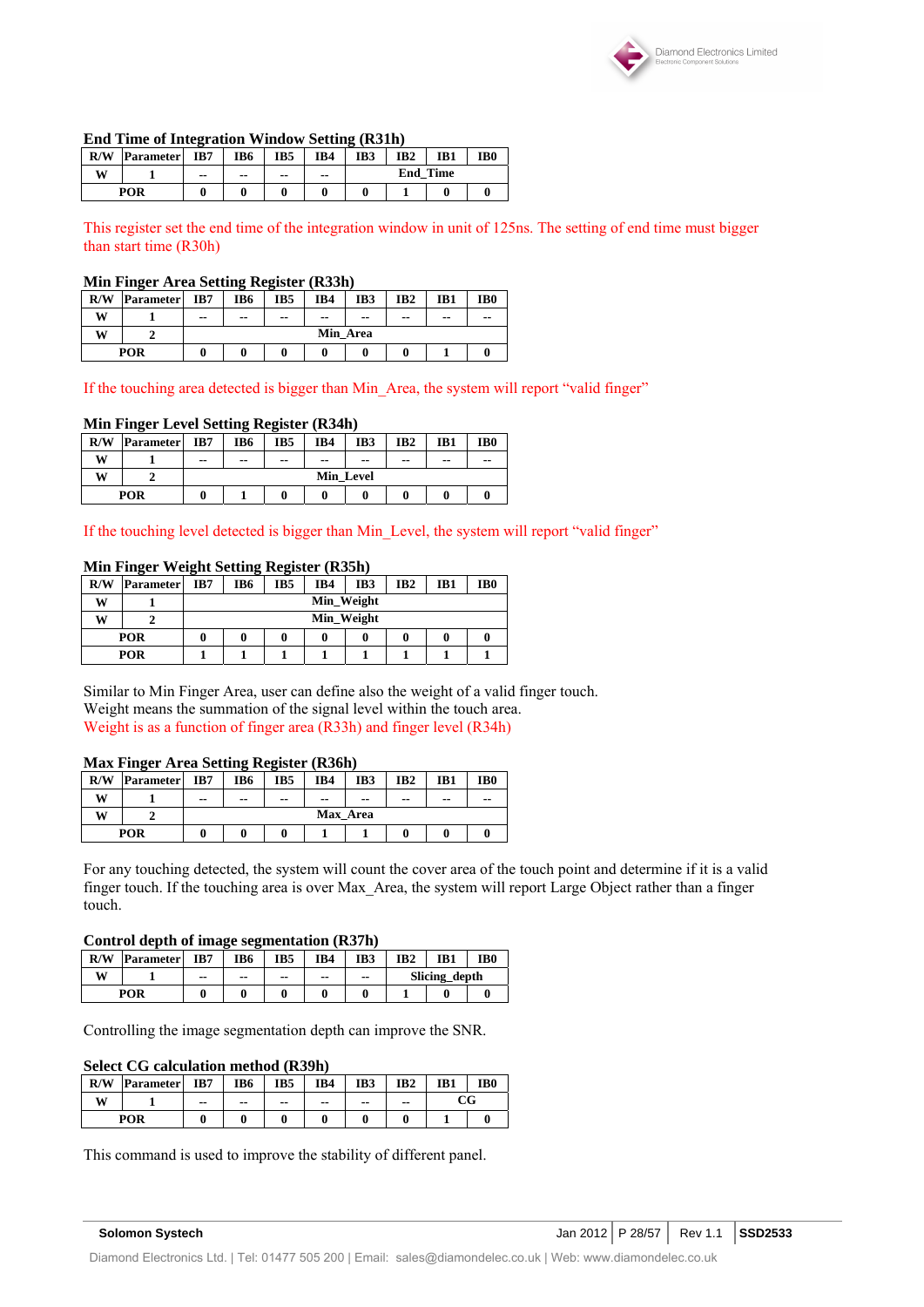

#### **Select blending percentage in hybrid CG calculation (R3Ah)**

| R/W | <b>Parameter</b> | IB7 | IB6 | IB5 | IB4 | IB3 | IB <sub>2</sub> | IB1         | IB <sub>0</sub> |
|-----|------------------|-----|-----|-----|-----|-----|-----------------|-------------|-----------------|
| W   |                  | --  | --  | --  | --  | --  | $- -$           | Hybrid_pent |                 |
|     | POR              |     |     |     |     |     |                 |             |                 |

This command is used to select blending percentage in hybrid CG calculation.

#### **Bypass init sequence (R3Ch)**

| R/W        | <b>Parameter</b> | IB7   | IB6   | IB5   | IB4 | IB <sub>3</sub> | IB <sub>2</sub> | IB1 | IB0               |
|------------|------------------|-------|-------|-------|-----|-----------------|-----------------|-----|-------------------|
| <b>WIT</b> |                  | $- -$ | $- -$ | $- -$ | --  | $- -$           | $\sim$ $\sim$   | --  | <b>Bypass_seq</b> |
| POR        |                  |       |       |       |     |                 |                 |     |                   |

This command is used to select the bypass init sequence.

#### **Select filter type for delta data (R3Dh)**

| R/W | <b>Parameter</b> | IB7   | IB6   | IB5 | IB4   | IB3           | IB <sub>2</sub> | IB1 | IB0                |
|-----|------------------|-------|-------|-----|-------|---------------|-----------------|-----|--------------------|
| W   |                  | $- -$ | $- -$ | --  | $- -$ | $\sim$ $\sim$ | --              |     | <b>Type Filter</b> |
|     | <b>POR</b>       |       |       |     |       |               |                 |     |                    |

This command is used to select the filter type for the delta data.

#### **Switch off auto calibration (R3Eh)**

| R/W | <b>Parameter</b> | IB7   | IB6   | IB <sub>5</sub> | IB4 | IB3   | IB <sub>2</sub> | IB1   | IB0         |
|-----|------------------|-------|-------|-----------------|-----|-------|-----------------|-------|-------------|
| W   |                  | $- -$ | $- -$ | $- -$           | --  | $- -$ | $- -$           | $- -$ | Cal<br>Auto |
|     | POR              |       |       |                 |     |       |                 |       |             |

This command is used to switch off the auto calibration. (Not recommended to switch off)

#### **CG Tolerance Setting Register (R53h)**

| R/W | <b>Parameter</b> | IB7   | IB6 | IB <sub>5</sub> | IB4 | IB3 | IB <sub>2</sub> | IB1 | IB <sub>0</sub> |  |
|-----|------------------|-------|-----|-----------------|-----|-----|-----------------|-----|-----------------|--|
| w   |                  | $- -$ |     | CG Tole         |     |     |                 |     |                 |  |
|     | POR              |       |     |                 |     |     |                 |     |                 |  |

CG means Center of Gravity which is approximately the center point of the touch area. The setting of CG\_Tole indicated how much deviation on a touching point is allowed between two scanning frame.

If the deviation of a touch point is over CG\_Tole, it will be treated as a new finger touch and lost track with pervious touch finger number. Contrarily, the finger touch will treat as same finger detected previously.

The setting of CG tole is in unit step.

The concept of touch deviation are showed below.

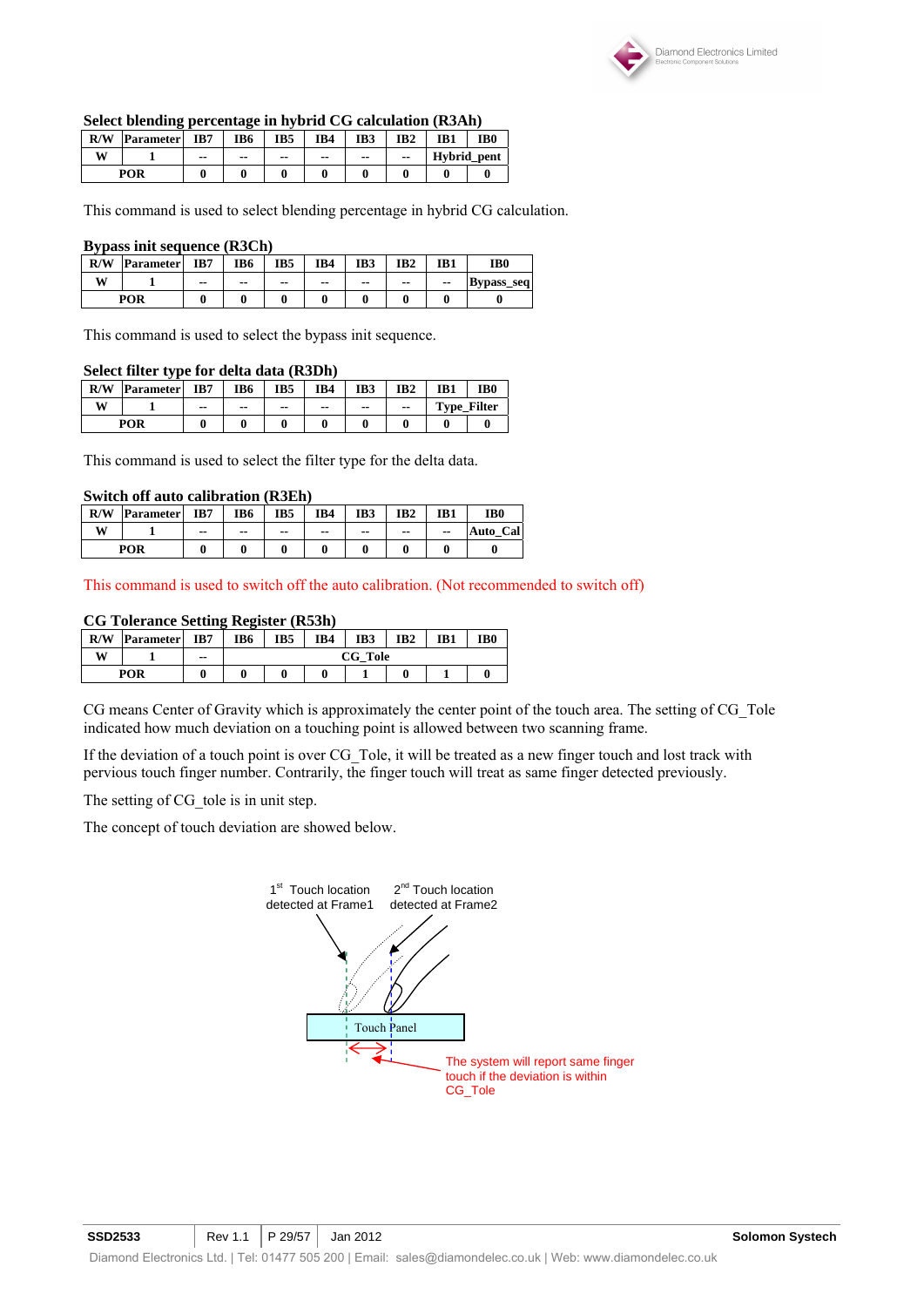

#### **X Tracking Tolerance Register (R54h)**

| R/W | <b>Parameter</b> | IB7 | IB6    | IB <sub>5</sub> | IB4 | IB3   | IB <sub>2</sub> | IB1   | IB <sub>0</sub> |  |  |
|-----|------------------|-----|--------|-----------------|-----|-------|-----------------|-------|-----------------|--|--|
| W   |                  | --  | $- -$  | $\sim$ $\sim$   | --  | $- -$ | $- -$           | $- -$ | $- -$           |  |  |
| w   |                  |     | X_Tole |                 |     |       |                 |       |                 |  |  |
|     | POR              |     |        |                 |     | 0     |                 | 0     |                 |  |  |
|     |                  |     |        |                 |     |       |                 | 0     |                 |  |  |

Similar to the CG Tolerance Setting, X\_Tole determine the touch point deviation between two scanning frame in X-direction. The finger will lost track if the deviation is too large. This register is mainly for setting the movement tracking condition.

#### **Y Tracking Tolerance Register (R55h)**

|     | -                |       | -             |               |               |               |                 |     |                 |
|-----|------------------|-------|---------------|---------------|---------------|---------------|-----------------|-----|-----------------|
| R/W | <b>Parameter</b> | IB7   | IB6           | IB5           | IB4           | IB3           | IB <sub>2</sub> | IB1 | IB <sub>0</sub> |
| W   |                  | $- -$ | $\sim$ $\sim$ | $\sim$ $\sim$ | $\sim$ $\sim$ | $- -$         | $\sim$ $\sim$   | --  | --              |
| W   |                  |       |               |               |               | <b>Y</b> Tole |                 |     |                 |
| POR |                  | 0     |               |               |               | 0             |                 | 0   |                 |
|     |                  |       | 0             |               |               |               |                 |     |                 |

Y\_Tole determine the touch point deviation between two scanning frame in Y-direction.

### **Enable Adaptive Moving Average filter to smooth fingers' output coordinates. (R56h)**

| R/W | <b>Parameter</b> | IB7 | IB <sub>6</sub> | IB5 | IB4      | IB3 | IB <sub>2</sub> | IB1 | IB <sub>0</sub> |
|-----|------------------|-----|-----------------|-----|----------|-----|-----------------|-----|-----------------|
| W   |                  |     |                 |     | e-filter |     |                 |     |                 |
| POR |                  |     | 0               |     |          |     |                 |     |                 |

This command is used for noise rejection.

#### **Remap fingers' coordinates according to different orientation (R65h)**

| R/W | <b>Parameter</b> | IB7   | IB6   | IB <sub>5</sub> | IB4 | IB3 | IB2 | IB1    | IB0 |  |
|-----|------------------|-------|-------|-----------------|-----|-----|-----|--------|-----|--|
| w   |                  | $- -$ | $- -$ | --              | --  | --  |     | Invert |     |  |
| POR |                  |       |       |                 |     |     |     |        |     |  |

This command is used to remap fingers' coordinates with different orientation.

#### Scaling factor for X coordinate. Floating point format is 0.##############0000. (R66h)

Refer to the Application Note.

#### Scaling factor for Y coordinate. Floating point format is  $0.$ ##############0000. (R67h)

Refer to the Application Note.

#### **Offset of X coordinate. (R68h)**

This register is to set the offset value for X coordinate.

#### **Offset of Y coordinate. (R69h)**

This register is to set the offset value for Y coordinate.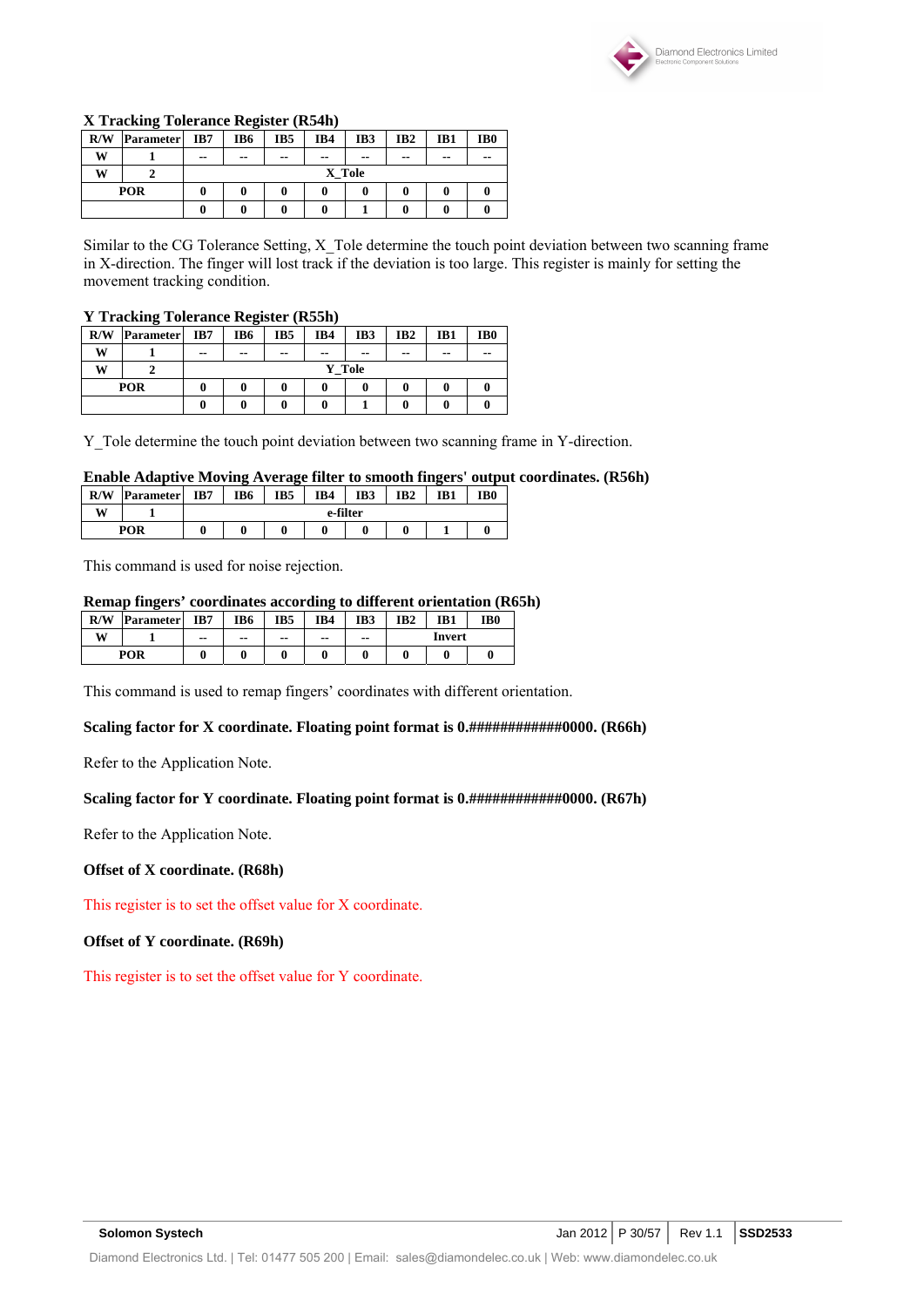

#### **Touch Status (R79h)**

| R/W        | <b>Parameter</b> | IB7   | IB6         | IB <sub>5</sub> | IB4 | IB3 | IB <sub>2</sub> | IB1 | IB0       |
|------------|------------------|-------|-------------|-----------------|-----|-----|-----------------|-----|-----------|
| R          |                  | $- -$ | $- -$       | F9              | F8  | F7  | F6              | F5  | <b>F4</b> |
| R          | 21               | F3    | $_{\rm F2}$ | F1              | F0  | AS  | LO              | ОF  | VF        |
| <b>POR</b> |                  |       |             |                 |     |     |                 |     |           |

This register showed the status of the touch detection. When a touch event is detected, the IRQ signal will set to low and at least one bit on this register will set to "1" to indicate the touch status. This register is "0" if the IRQ signal is high.

| <b>Register</b> | <b>Name</b>      | <b>Function</b>                                                                              |
|-----------------|------------------|----------------------------------------------------------------------------------------------|
| F9              | Finger9 Detected | This bit will set to "1" indicating the present of $10th$ finger                             |
| F8              | Finger8 Detected | This bit will set to "1" indicating the present of $9rd$ finger                              |
| F7              | Finger7 Detected | This bit will set to "1" indicating the present of $8nd$ finger                              |
| F6              | Finger6 Detected | This bit will set to "1" indicating the present of $7th$ finger                              |
| F5              | Finger5 Detected | This bit will set to "1" indicating the present of $6rd$ finger                              |
| F4              | Finger4 Detected | This bit will set to "1" indicating the present of $5nd$ finger                              |
| F3              | Finger3 Detected | This bit will set to "1" indicating the present of $4th$ finger                              |
| F2              | Finger2 Detected | This bit will set to "1" indicating the present of $3rd$ finger                              |
| F1              | Finger1 Detected | This bit will set to "1" indicating the present of $2nd$ finger                              |
| F0              | Finger0 Detected | This bit will set to "1" when 1 <sup>st</sup> finger touch detected                          |
| AS              | Abnormal status  | This bit will set to "1" when abnormal status detected.                                      |
| LO              | Large Object     | If a touch detected with touch area over Max Finger Area (R16h), this bit will<br>set to "1" |
| OF              | FIFO Overflow    | This bit will set to "1" if Touch Event Stack has over 8 events stored                       |
| VF              | FIFO Data valid  | This bit will set to "1" if Touch Event Stack is valid data                                  |

#### **Event Mask (R7Ah)**

| R/W        | <b>Parameter</b> | IB7 | IB6             | IB5 | IB4 | IB3 | IB2 | IB1 | IB0 |
|------------|------------------|-----|-----------------|-----|-----|-----|-----|-----|-----|
| w          |                  |     | <b>Reserved</b> |     |     |     |     |     |     |
| w          |                  |     |                 | FL  | FМ  | FE  |     |     |     |
| <b>POR</b> |                  |     |                 |     |     |     |     |     |     |
| <b>POR</b> |                  |     |                 |     |     |     |     |     |     |

#### **IRQ Mask (R7Bh)**

| R/W        | <b>Parameter</b> | IB7 | IB6 | IB5 | IB4 | IB3 | IB <sub>2</sub> | IB1 | IB <sub>0</sub> |
|------------|------------------|-----|-----|-----|-----|-----|-----------------|-----|-----------------|
| W          |                  |     | --- | F9  | F8  | F7  | F6              | F5  | F4              |
| w          |                  | F3  | F2  | F1  | F0  | AS  | LO              | ОF  | VF              |
| <b>POR</b> |                  |     |     |     | 0   |     |                 |     |                 |
| POR        |                  |     | 0   |     |     |     |                 |     |                 |

#### **Finger01-10 (X,Y) coordinates, speed index and press weight index. (R7Ch – R85h)**

| R/W        | <b>Parameter</b> | IB7 | IB6                  | IB <sub>5</sub>    | IB4 | IB3               | IB <sub>2</sub> | IB1                | IB <sub>0</sub> |  |  |  |
|------------|------------------|-----|----------------------|--------------------|-----|-------------------|-----------------|--------------------|-----------------|--|--|--|
| R          |                  |     | $x\text{-coor}[7:0]$ |                    |     |                   |                 |                    |                 |  |  |  |
| R          | 2                |     | $y\text{-coor}[7:0]$ |                    |     |                   |                 |                    |                 |  |  |  |
| R          | 3                |     |                      | $x$ -coor $[11:8]$ |     |                   |                 | $y$ -coor $[11:8]$ |                 |  |  |  |
| R          | 4                |     | weight index[3:0]    |                    |     | speed index [3:0] |                 |                    |                 |  |  |  |
|            |                  |     |                      |                    | 1   |                   | л               |                    |                 |  |  |  |
| <b>POR</b> | 2                |     |                      |                    |     |                   |                 |                    |                 |  |  |  |
|            | 3                |     |                      |                    |     |                   |                 |                    |                 |  |  |  |
|            |                  |     | 0                    | 0                  | 0   | 0                 | 0               |                    |                 |  |  |  |

SSD2533 can detect maximum of 10 fingers touch on the panel. Ten registers are used to report the x-y coordinate of the 10 fingers if present and only the most concurrent coordinates are reported.

The first touch point will put to R7Ch and the second touch point will put to R7Dh and so on. Once the finger number had been assigned, the system will keep tracking the same finger and update the latest x-y coordinate to same register until the finger leaving the touch screen.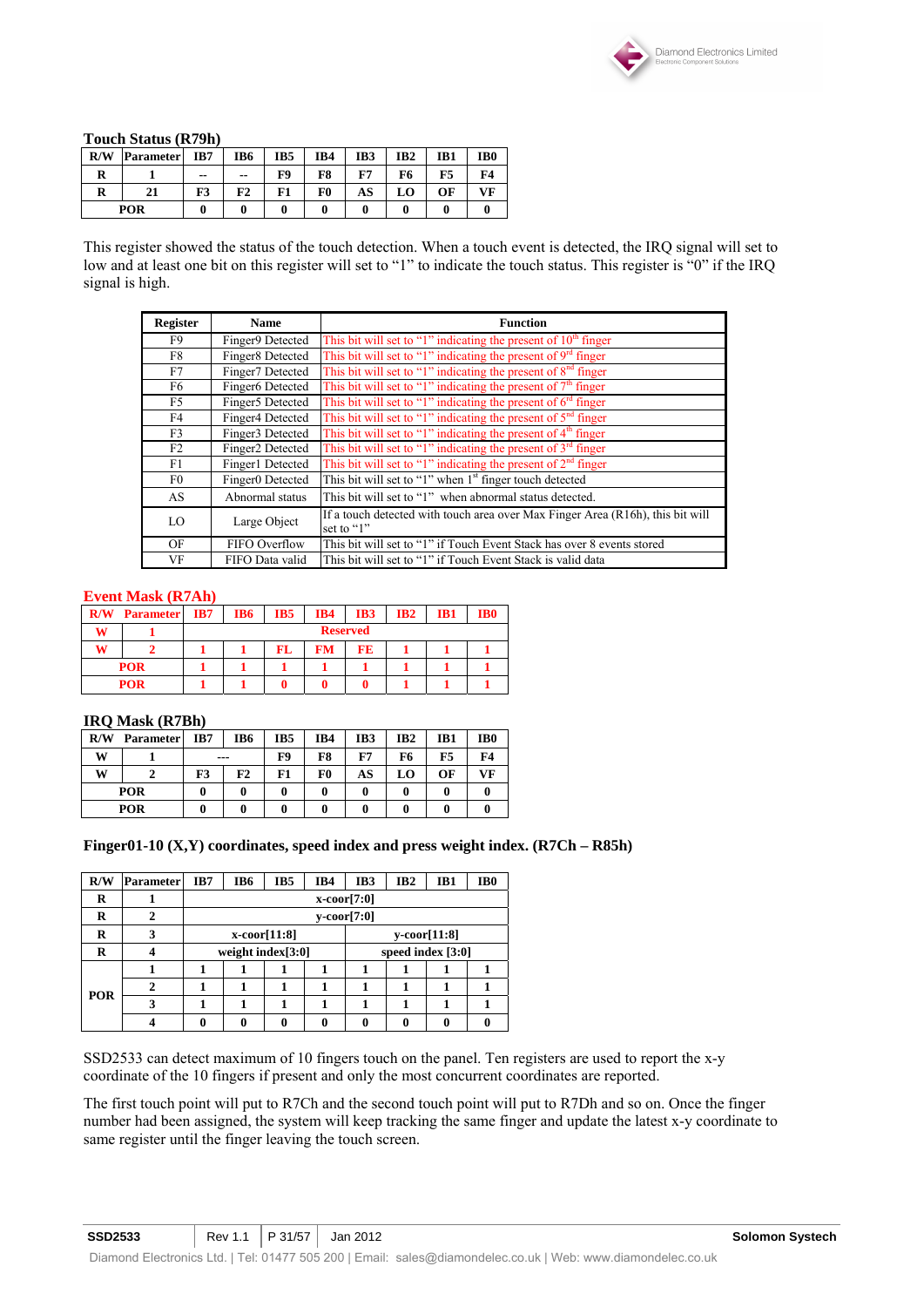

#### **Event Stack (R86h)**

| R/W | <b>Parameter</b> | IB7 | IB <sub>6</sub>      | IB <sub>5</sub>    | IB4          | IB <sub>3</sub>       | IB <sub>2</sub> | IB1      | IB <sub>0</sub> |  |  |  |
|-----|------------------|-----|----------------------|--------------------|--------------|-----------------------|-----------------|----------|-----------------|--|--|--|
| R   |                  |     |                      | <b>Finger Flag</b> |              | Event No              |                 |          |                 |  |  |  |
| R   | $\mathbf{2}$     |     | $x\text{-coor}[7:0]$ |                    |              |                       |                 |          |                 |  |  |  |
| R   | 3                |     | y-coor[7:0]          |                    |              |                       |                 |          |                 |  |  |  |
| R   | 4                |     |                      | $x$ -coor $[11:8]$ |              | $v\text{-coor}[11:8]$ |                 |          |                 |  |  |  |
| R   | 5                |     | weight index[3:0]    |                    |              | speed index $[3:0]$   |                 |          |                 |  |  |  |
|     |                  | 0   | 0                    | 0                  | $\mathbf{0}$ | $\mathbf{0}$          | 0               | $\bf{0}$ | 0               |  |  |  |
|     | $\mathbf{2}$     |     | 1                    | 1                  | 1            | 1                     | 1               | 1        |                 |  |  |  |
| POR | 3                | 1   | 1                    | 1                  | 1            | 1                     |                 | 1        |                 |  |  |  |
|     | 4                | 1   | 1                    | 1                  | 1            | 1                     | 1               | 1        | 1               |  |  |  |
|     | 5                | 0   | 0                    | 0                  | 0            | 0                     | 0               | 0        |                 |  |  |  |

SSD2533 has a hardware interrupt line (IRQ) connected to the host processor. This interrupt line is active low and different kinds of events can activate this IRQ line. In any cases, at least one bit of the Touch Event Status Register (R79h) will be "1". If all bits of the Touch Event Status Register are "0", the IRQ line will return to its inactive state (high). The IRQ can be activating by 1, 2 and 3 fingers only. The forth finger will not trigger any interrupt event.

The following diagram shows the relationship between Touch Events, Event Stack, IRQ line and IIC interface. The IRQ line will change back to inactive high when the last bit of the last event is transferred from the event stack to the host processor.



The Event Stack has a capacity to store sixteen events. If events are not handled by the host processor, they are stuck in the Event Stack. Once the FIFO is full, no more entry for new events is possible. The events must be read out or cleared by command Event Stack Clear (R87h) before new entries are available.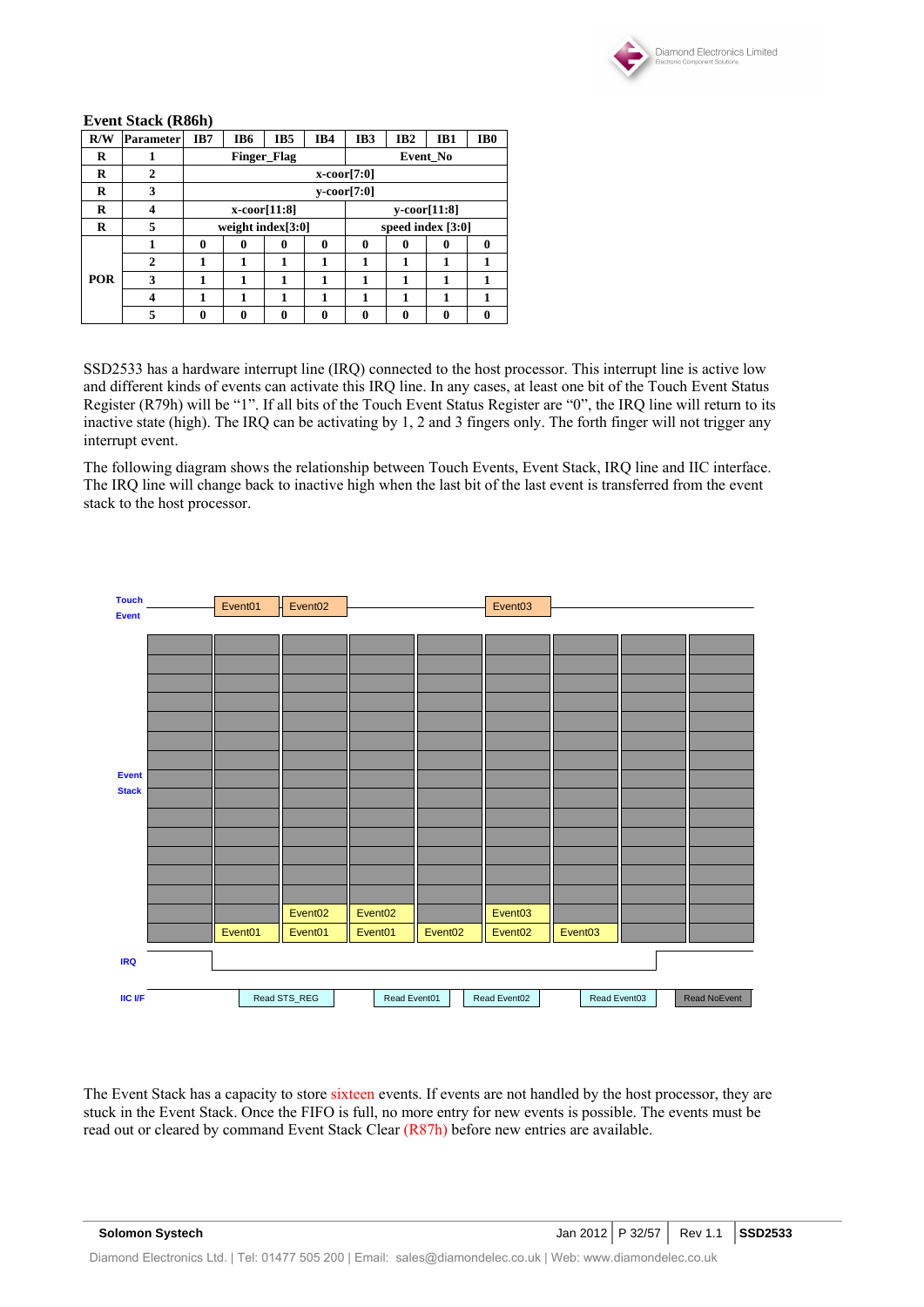

| <b>Touch</b>   | Event <sub>01</sub> | Event <sub>02</sub> | Event <sub>03</sub> |                                                                   | Event14             | Event15             | Event16             |
|----------------|---------------------|---------------------|---------------------|-------------------------------------------------------------------|---------------------|---------------------|---------------------|
| <b>Event</b>   |                     |                     |                     |                                                                   |                     |                     |                     |
|                |                     |                     |                     |                                                                   |                     |                     | Event16             |
|                |                     |                     |                     |                                                                   |                     | Event <sub>15</sub> | Event <sub>15</sub> |
|                |                     |                     |                     |                                                                   |                     |                     |                     |
|                |                     |                     |                     |                                                                   | Event14             | Event14             | Event14             |
|                |                     |                     |                     |                                                                   | Event <sub>13</sub> | Event <sub>13</sub> | Event <sub>13</sub> |
|                |                     |                     |                     |                                                                   | Event12             | Event12             | Event12             |
|                |                     |                     |                     |                                                                   | Event11             | Event11             | Event11             |
|                |                     |                     |                     |                                                                   | Event10             | Event10             | Event10             |
| <b>Event</b>   |                     |                     |                     | Keep input new                                                    | Event <sub>09</sub> | Event <sub>09</sub> | Event <sub>09</sub> |
| <b>Stack</b>   |                     |                     |                     | event                                                             | Event <sub>08</sub> | Event <sub>08</sub> | Event <sub>08</sub> |
|                |                     |                     |                     |                                                                   | Event <sub>07</sub> | Event <sub>07</sub> | Event <sub>07</sub> |
|                |                     |                     |                     |                                                                   | Event <sub>06</sub> | Event <sub>06</sub> | Event <sub>06</sub> |
|                |                     |                     |                     |                                                                   | Event <sub>05</sub> | Event <sub>05</sub> | Event <sub>05</sub> |
|                |                     |                     |                     |                                                                   | Event <sub>04</sub> | Event <sub>04</sub> | Event <sub>04</sub> |
|                |                     |                     | Event <sub>03</sub> |                                                                   | Event <sub>03</sub> | Event <sub>03</sub> | Event <sub>03</sub> |
|                |                     | Event <sub>02</sub> | Event <sub>02</sub> |                                                                   | Event <sub>02</sub> | Event <sub>02</sub> | Event <sub>02</sub> |
|                | Event <sub>01</sub> | Event <sub>01</sub> | Event <sub>01</sub> |                                                                   | Event <sub>01</sub> | Event <sub>01</sub> | Event <sub>01</sub> |
| <b>IRQ</b>     |                     |                     |                     | Event stack full, no more entry for new events                    |                     |                     |                     |
|                |                     |                     |                     |                                                                   |                     |                     |                     |
| <b>IIC I/F</b> |                     |                     |                     | Host processor has no read action and events stuck in Event Stack |                     |                     |                     |

#### **Event Stack Clear (R87h)**

This command is used for clear the event stack. If overflow occurred, the event stack cannot be cleared. Please read  $0x79,0x86$  and send  $0x87$ .

#### **Reset Init Reference Procedure (RA2h)**

A dummy byte should be sent after this command to activate the init reference procedure again

#### **Select Driving voltage level (RD5h)**

| R/W | <b>Parameter</b> | IB7 | IB6 | IB5             | IB4 | IB3        | IB <sub>2</sub> | IB1 | IB <sub>0</sub> |  |
|-----|------------------|-----|-----|-----------------|-----|------------|-----------------|-----|-----------------|--|
| W   |                  |     |     | <b>Reserved</b> |     | <b>DVL</b> |                 |     |                 |  |
|     | POR              |     |     |                 |     |            |                 |     |                 |  |

This register controls the output voltage of the driving line (5.5V to 9V).

#### **Select ADC Vref range (RD7h)**

| R/W        | <b>Parameter</b> | IB7 | IB <sub>6</sub> | IB5           | IB4 | IB3 | IB <sub>2</sub> | IB1 | IB <sub>0</sub> |
|------------|------------------|-----|-----------------|---------------|-----|-----|-----------------|-----|-----------------|
| W          |                  |     |                 | $\sim$ $\sim$ |     |     | Vref            |     |                 |
| <b>POR</b> |                  |     |                 |               |     |     |                 |     |                 |

#### **Select Sense line biasing resistance (RD8h)**

| R/W | <b>Parameter</b> | IB7 | IB6 | IB5   | IB4 | IB3 | IB <sub>2</sub> | IB1             | IB <sub>0</sub> |
|-----|------------------|-----|-----|-------|-----|-----|-----------------|-----------------|-----------------|
| w   |                  |     |     | $- -$ |     |     |                 | <b>BIAS RES</b> |                 |
|     | POR              |     |     |       |     |     |                 |                 |                 |

#### **Set integrator cap value (RDBh)**

| R/W | <b>Parameter</b> | IB7 | IB6 | IB5 | IB4 | IB3 | IB2 | IB1 |  |
|-----|------------------|-----|-----|-----|-----|-----|-----|-----|--|
|     |                  |     |     | --  |     |     | CI2 | CH1 |  |
|     | <b>POR</b>       |     |     |     |     |     |     |     |  |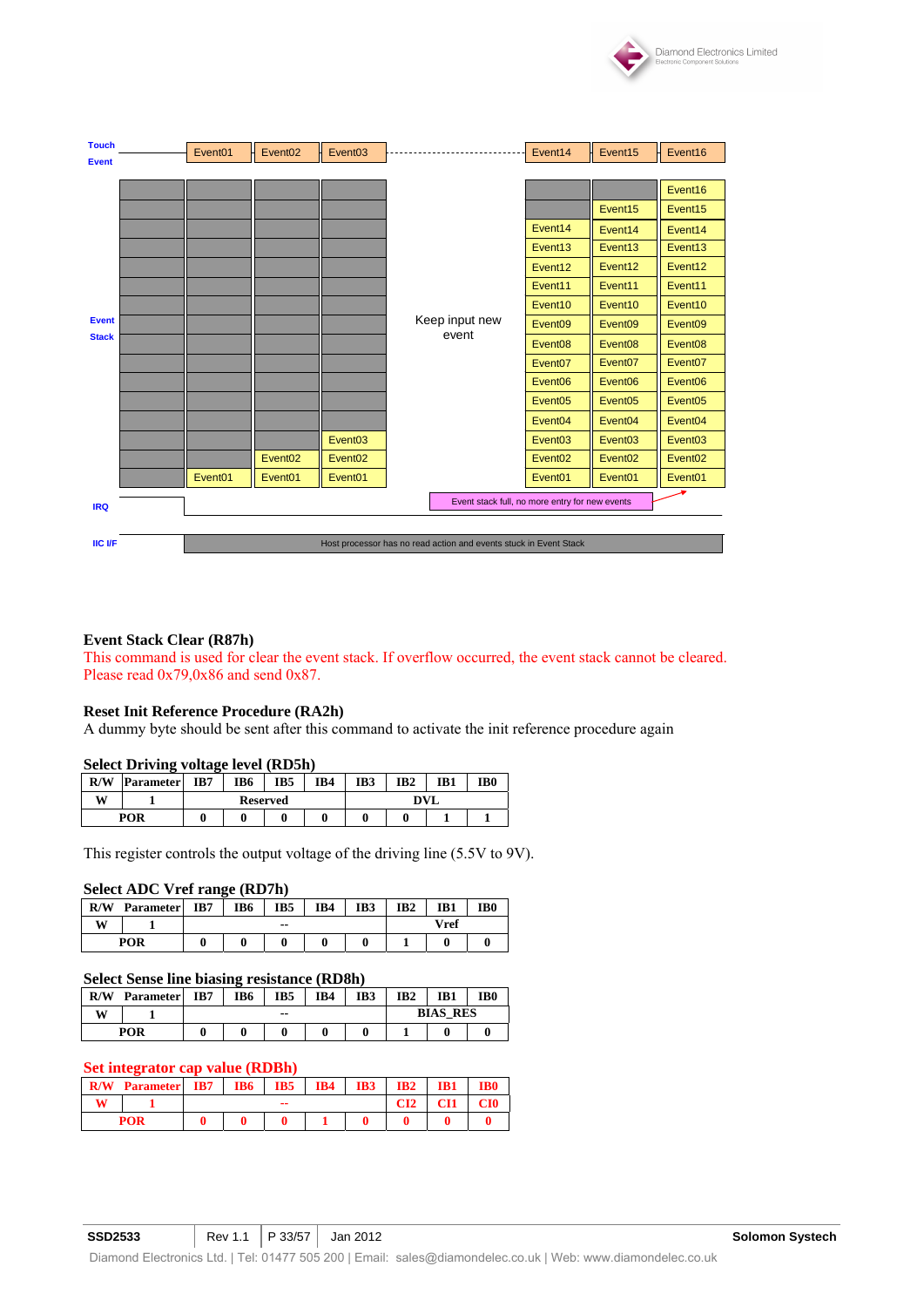

### **10 REGISTERS**

 $VDDIO = VCI = 2.775V$ 

- 1.) Hardware Reset
- 2.) Set the number of driver line.
- 3.) Set the number of sense line.
- 4.) Set the driver line scanning order.
- 5.) Turn on the booster circuit and set the VOUT to  $\sim$  7.5V.

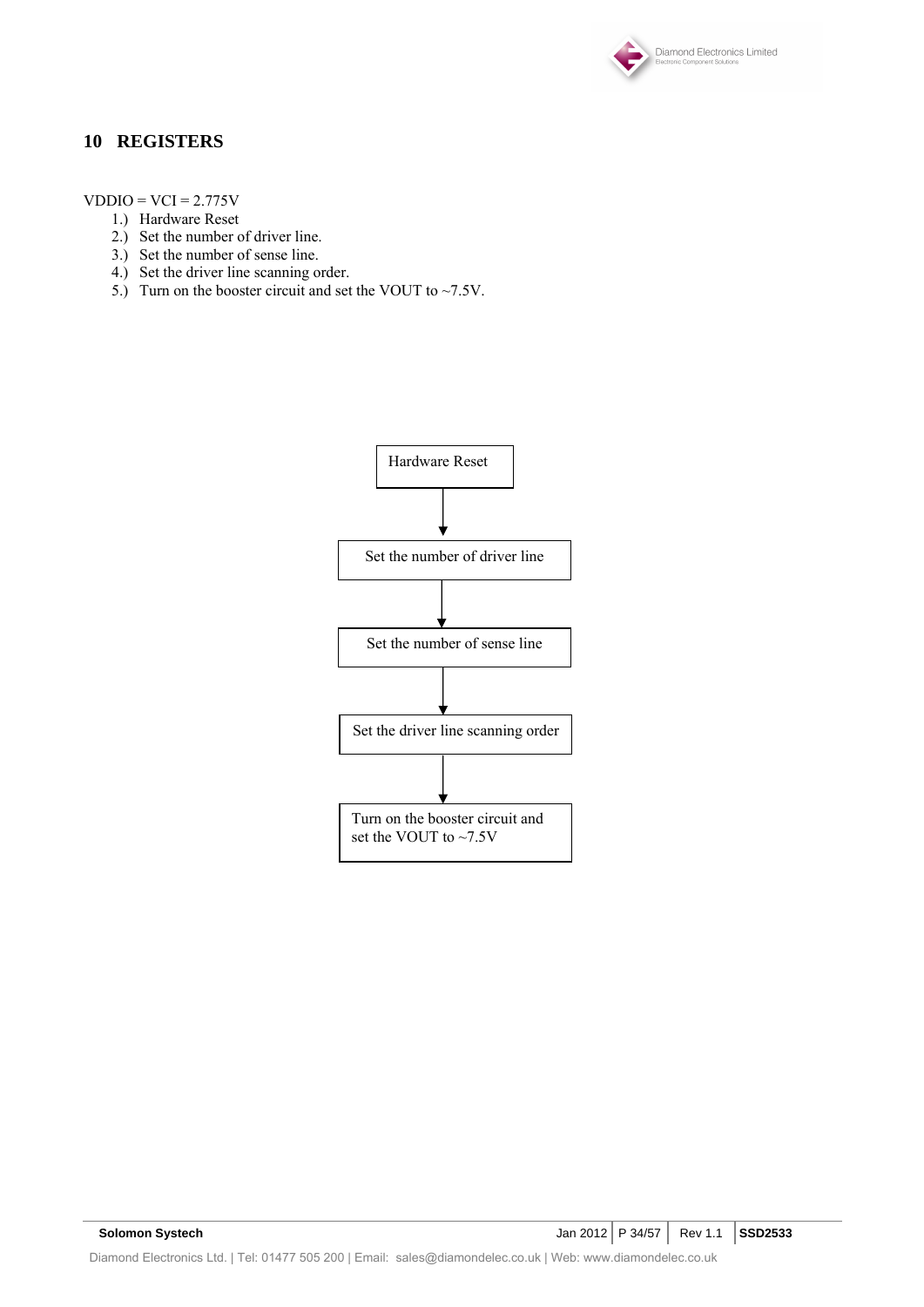

# **11 MAXIMUM RATINGS**

| Symbol             | Parameter                                               | Value                | Unit           |
|--------------------|---------------------------------------------------------|----------------------|----------------|
| $\rm V_{CORE}$     | Supply Voltage for Logic                                | $-0.3$ to $+2.0$     |                |
| $\rm V_{DDIO}$     | Supply Voltage for I/O                                  | $-0.3$ to $+4.0$     |                |
| $V_{CI}$           | Input Voltage                                           | VSS $-0.3$ to $+5.0$ |                |
|                    | Current Drain Per Pin Excluding $V_{CORE}$ and $V_{SS}$ | 25                   | mA             |
|                    | <b>Operating Temperature</b>                            | $-40$ to $+85$       | $^{\circ}$     |
| $\mathrm{T_{STG}}$ | Storage Temperature                                     | $-65$ to $+150$      | 0 <sub>0</sub> |

Table 11-1: Maximum Ratings (Voltage Referenced to  $V_{ss}$ )

Maximum ratings are those values beyond which damages to the device may occur. Functional operation should be restricted to the limits in the Electrical Characteristics tables or Pin Description section

This device contains circuitry to protect the inputs against damage due to high static voltages or electric fields; however, it is advised that normal precautions be taken to avoid application of any voltage higher than maximum rated voltages to this high impedance circuit. For proper operation it is recommended that V<sub>CI</sub> and V<sub>OUT</sub> be constrained to the range V<sub>SS</sub> < V<sub>DD</sub>  $\leq$  V<sub>CI</sub> <  $V_{\text{OUT}}$ . Reliability of operation is enhanced if unused input is connected to an appropriate logic voltage level (e.g., either  $V_{SS}$ or  $V_{DD}$ ). Unused outputs must be left open. This device may be light sensitive. Caution should be taken to avoid exposure of this device to any light source during normal operation. This device is not radiation protected.

### **12 DC CHARACTERISTICS**

DC Characteristics (Unless otherwise specified, Voltage Referenced to  $V_{SS}$ , T<sub>A</sub> = -40 to 85<sup>o</sup>C)

|                          | Symbol Parameter                                | Conditions                                                       | Min                           | Typ                      | Max                         | Unit          |
|--------------------------|-------------------------------------------------|------------------------------------------------------------------|-------------------------------|--------------------------|-----------------------------|---------------|
| $V_{DDIO}$               | Power supply pin of I/O pins                    | <b>Recommend Operating Voltage</b><br>Possible Operating Voltage | 1.65                          |                          | 3.3                         | V             |
| $V_{CI}$                 | Booster Reference Supply Voltage<br>Range $(3)$ | Recommend Operating Voltage<br>Possible Operating Voltage        | 2.5 or $V_{DDIO}$             |                          | 3.3                         | V             |
| I <sub>sleep</sub> 1     | Sleep mode current $(V_{CI}$ pin)               | $VDDIO=1.8V$ , $VCI=3.3V$                                        | ٠                             | 10                       | 50                          | uA            |
| $I_{sleep}2$             | Sleep mode current (V <sub>DDIO</sub> pin)      |                                                                  |                               |                          | 10                          | uA            |
| $\mathbf{I}_{\text{dp}}$ | Operating mode current                          | VDDIO= $1.8V$ , VCI= $3.3V$<br>$I_{DP} = I_{VDDO} + I_{VCI}$     |                               | 13                       | 18                          | mA            |
| <b>VOUT</b>              | VOUT booster efficiency                         | See Note1                                                        | 70                            | 85                       | $\overline{\phantom{a}}$    | $\frac{0}{0}$ |
| VOH1                     | Logic High Output Voltage                       | $Iout=100uA$                                                     | $0.9 * V_{DDIO}$              | $\blacksquare$           | $V_{DDIO}$                  | V             |
| VOL1                     | Logic Low Output Voltage                        | $Iout=100uA$                                                     | $\theta$                      | $\overline{\phantom{a}}$ | $0.1 * V_{DDIO}$            | V             |
| VIH1                     | Logic High Input voltage                        |                                                                  | $\overline{0.8}$ * $V_{DDIO}$ | $\overline{\phantom{a}}$ | $V_{DDIO}$                  | V             |
| VIL1                     | Logic Low Input voltage                         |                                                                  | $\theta$                      | $\blacksquare$           | $\overline{0.2} * V_{DDIO}$ | V             |
| $I_{OH}$                 | Logic High Output Current Source                | $V_{OH} = V_{DDIO} - 0.4V$                                       | 50                            | ٠                        |                             | μA            |
| $I_{OL}$                 | Logic Low Output Current Drain                  | $V_{OL} = 0.4V$                                                  |                               | ٠                        | $-50$                       | μA            |
| $I_{OZ}$                 | Logic Output Tri-state Current Drain<br>Source  |                                                                  | $-1$                          |                          |                             | $\mu A$       |
| $I_{II}/I_{IH}$          | Logic Input Current                             |                                                                  | $-1$                          |                          |                             | μA            |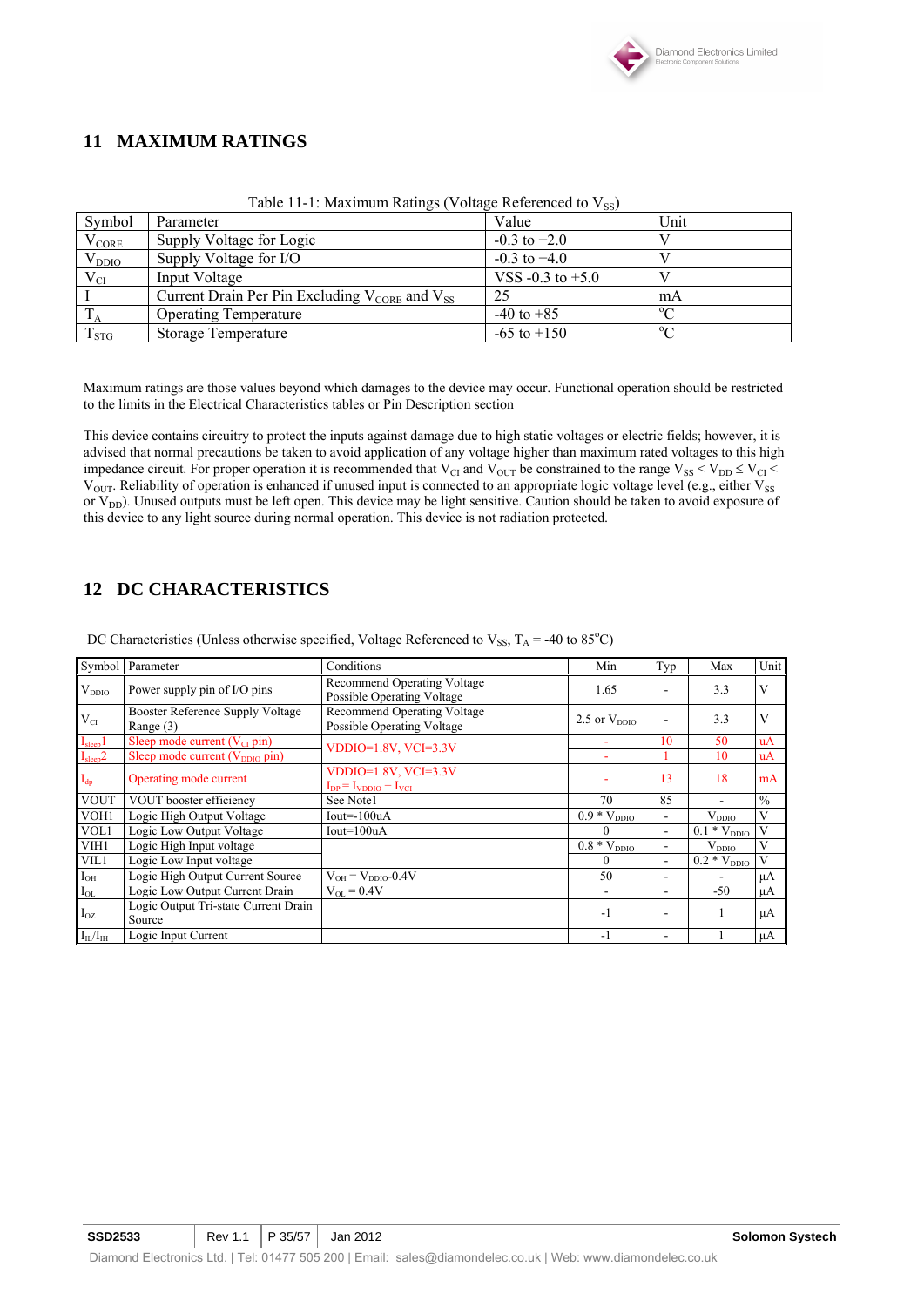

# **13 AC CHARACTERISTICS**

### Conditions:

 $V_{DD}$  -  $V_{SS}$  = 2.4 to 3.5V  $V_{DDIO} = V_{DD}$  $T_A = 25$ °C

| Symbol                     | Parameter                                                                    | Min      | Typ | Max | Unit      |
|----------------------------|------------------------------------------------------------------------------|----------|-----|-----|-----------|
| $t_{cycle}$                | Clock Cycle Time                                                             | 2.5      |     |     | <b>us</b> |
| $t_{HSTART}$               | <b>Start condition Hold Time</b>                                             | 0.6      |     |     | <b>us</b> |
| $t_{HD}$                   | Data Hold Time (for "SDA" pin)                                               | $\Omega$ |     |     | ns        |
| $t_{SD}$                   | Data Setup Time                                                              | 100      |     |     | ns        |
| <i>t</i> <sub>SSTART</sub> | Start condition Setup Time (Only relevant for a repeated<br>Start condition) | 0.6      |     |     | <b>us</b> |
| <b>t</b> sstop             | Stop condition Setup Time                                                    | 0.6      |     |     | us        |
| $t_{R}$                    | Rise Time for data and clock pin                                             |          |     | 300 | ns        |
| $t_{\rm F}$                | Fall Time for data and clock pin                                             |          |     | 300 | ns        |
| $t_{\rm IDLE}$             | Idle Time before a new transmission can start                                | 1.3      |     |     | us        |

#### Table 13-1 : $I^2C$  Interface Timing Characteristics

Figure 13-1 :  $I^2C$  interface Timing characteristics

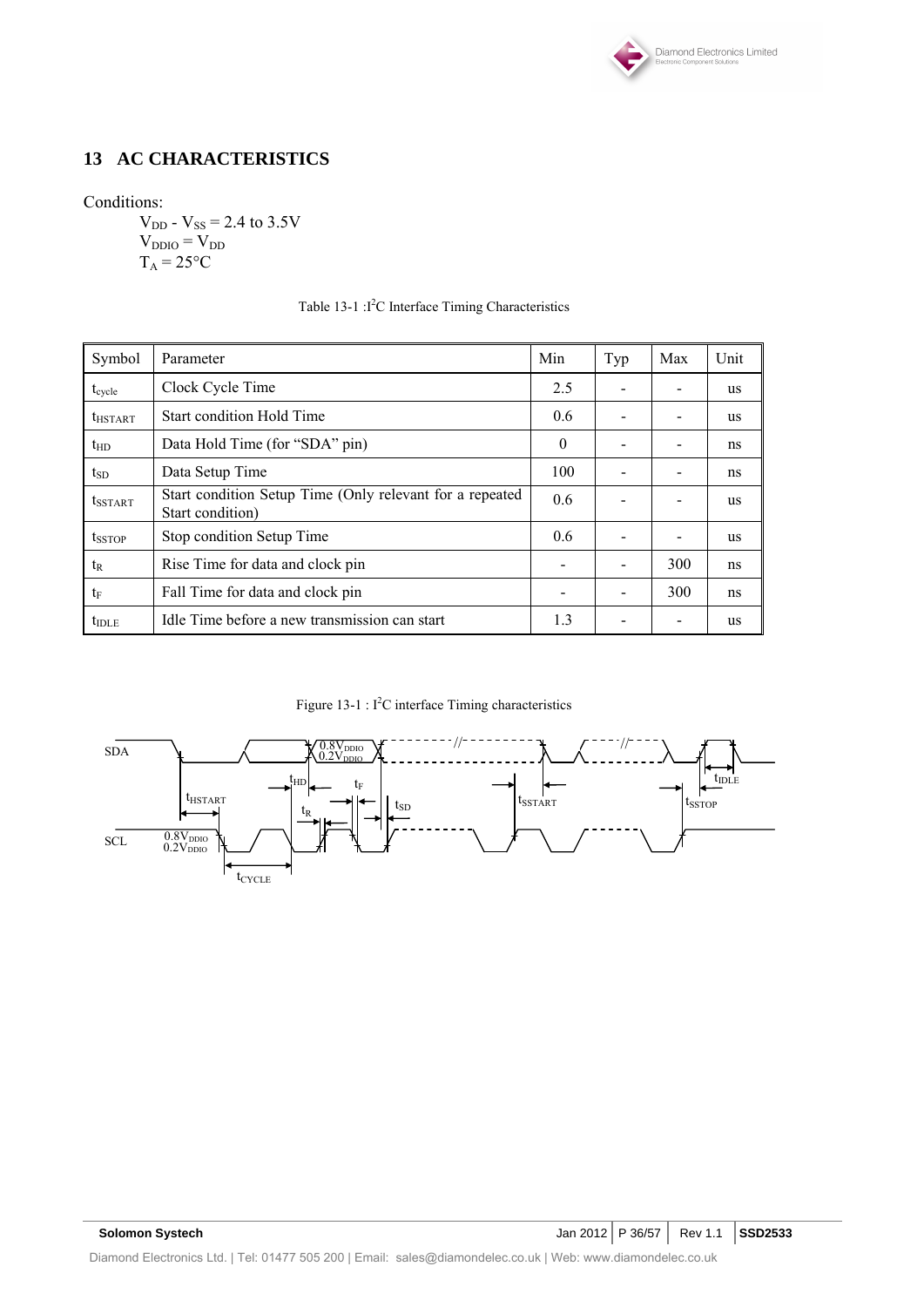

| Symbol                      | Parameter              | Min  | Typ                      | Max | Unit |
|-----------------------------|------------------------|------|--------------------------|-----|------|
| $t_{cycle}$                 | Clock Cycle Time       | 58.8 | ٠                        | -   | ns   |
| $t_{AS}$                    | Address Setup Time     | 10   | $\overline{\phantom{0}}$ | -   | ns   |
| $t_{\rm AH}$                | Address Hold Time      | 5    |                          | -   | ns   |
| $t_{\rm CSS}$               | Chip Select Setup Time | 30   | $\overline{\phantom{a}}$ | -   | ns   |
| $t_{\rm CSH}$               | Chip Select Hold Time  | 29.4 | $\overline{\phantom{a}}$ | -   | ns   |
| $t_{DSW}$                   | Write Data Setup Time  | 30   |                          | ٠   | ns   |
| $t_{OHW}$                   | Write Data Hold Time   | 30   | $\overline{\phantom{0}}$ | -   | ns   |
| $t_{CLKL}$                  | Clock Low Time         | 29.4 | $\overline{\phantom{a}}$ | -   | ns   |
| $t_{CLKH}$                  | Clock High Time        | 29.4 | $\overline{\phantom{a}}$ | -   | ns.  |
| $\mathfrak{t}_{\mathsf{R}}$ | Rise Time              | -    | $\overline{\phantom{0}}$ | 15  | ns   |
| $\mathfrak{t}_{\mathrm{F}}$ | Fall Time              |      |                          | 15  | ns.  |







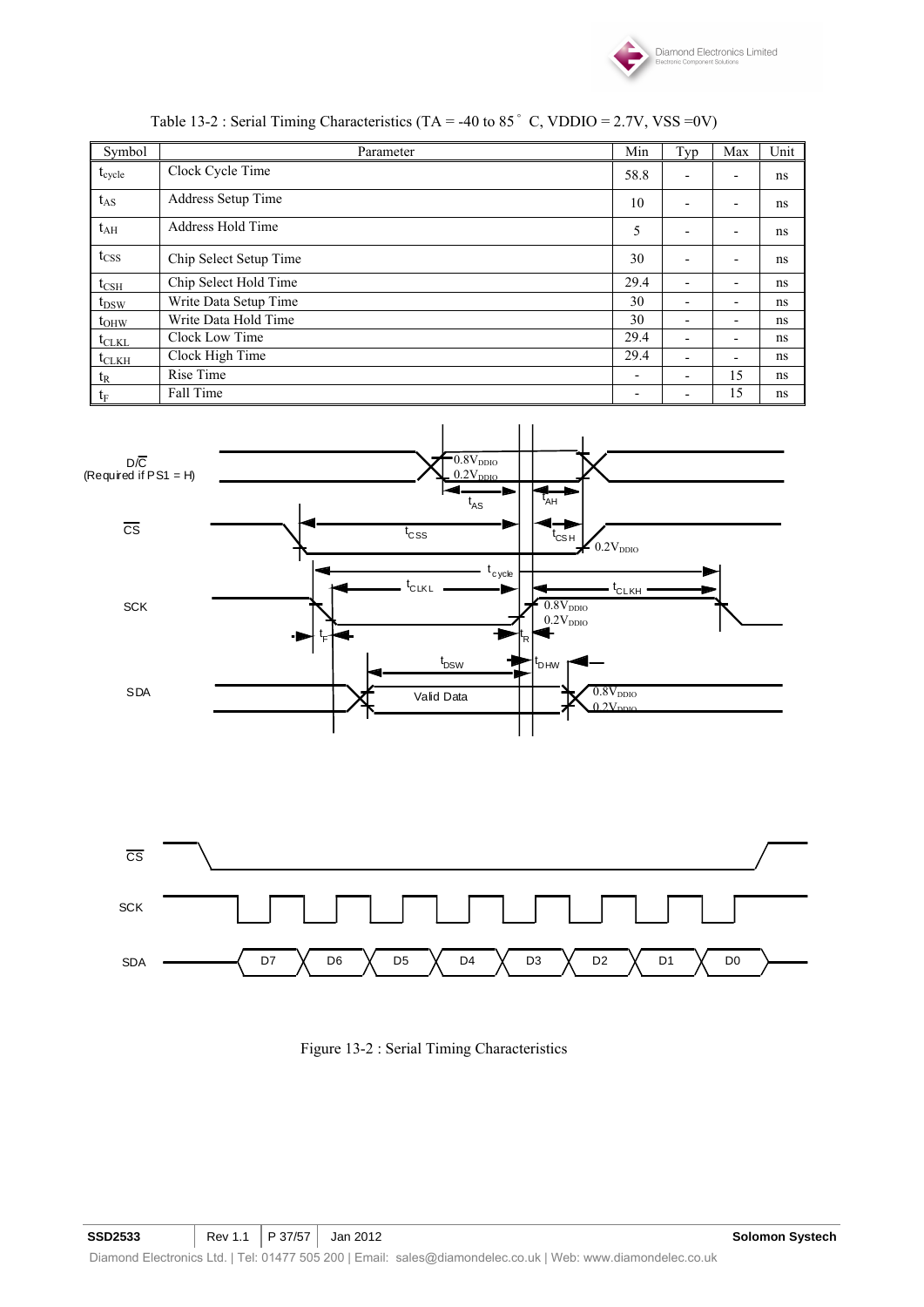

### **14 Power up/down Sequence**

### **14.1 Power up / down flow chart**

The figures below illustrate a flow chart and timing diagram for power up/down sequence of the driver.



Note: To prevent potential damage to the device, all capacitors must be discharged to below 0.5V before the driver is removed from, or before the driver is attached to those components.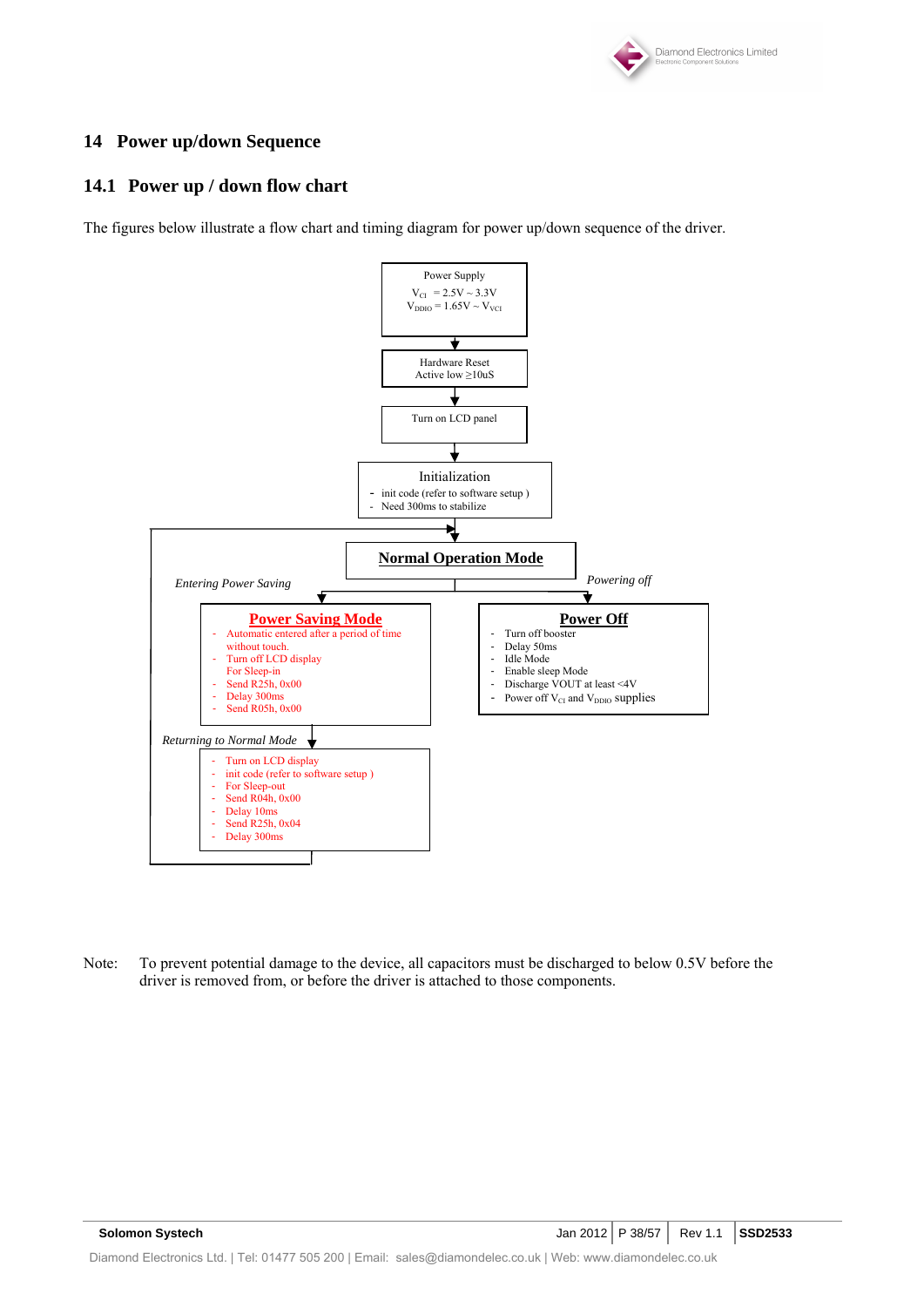

# **14.2 Power up**

| Symbol        | Parameter                           | Min | T <sub>VD</sub> | Max | Unit      |
|---------------|-------------------------------------|-----|-----------------|-----|-----------|
| $t_{PR}$      | Power rise time                     |     |                 | 30  | us        |
| $t_{\rm PD}$  | Power delay time                    |     |                 | 30  | us        |
| $t_{STABLE}$  | Chip stable time                    |     |                 | 10  | us        |
| $t_{RES}$     | Reset pulse                         |     |                 |     | <b>us</b> |
| <b>LREADY</b> | Chip need time after hardware reset |     |                 |     | us        |

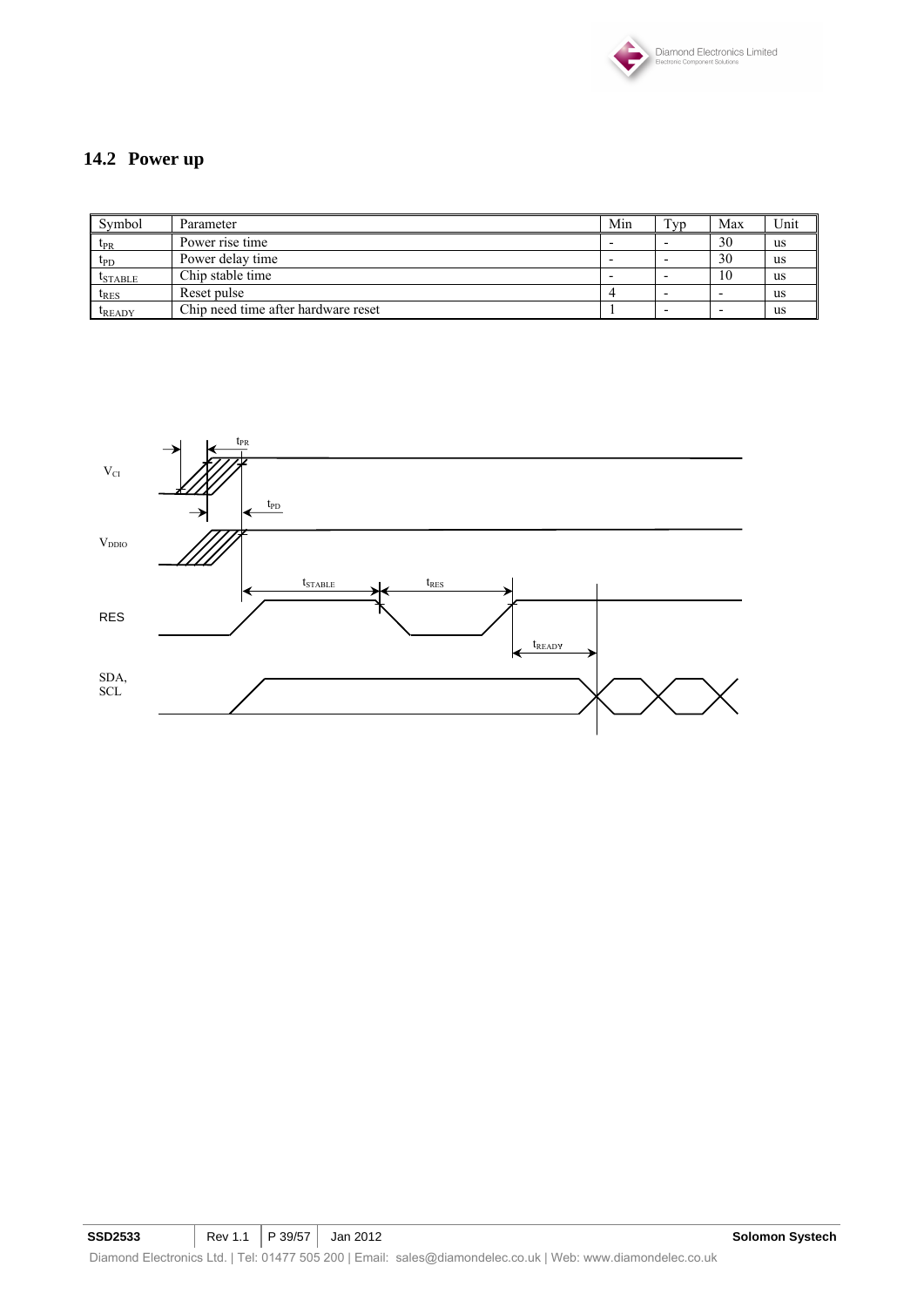

### **14.3 Power down**

| Min<br>Symbol<br>Parameter                                      | <b>vr</b>                | Max<br>Unit |
|-----------------------------------------------------------------|--------------------------|-------------|
| V <sub>OUT</sub> discharge wait time<br>50<br><b>LDISCHARGE</b> | -                        | ms          |
| Power Hold time<br>50<br><b>LPDOWN</b>                          | $\overline{\phantom{0}}$ | ms          |
|                                                                 |                          |             |



• With regards to the Power Off, Vout should be discharged at least below than 5V before turn off the V<sub>CI</sub>/V<sub>DDIO</sub> power supplies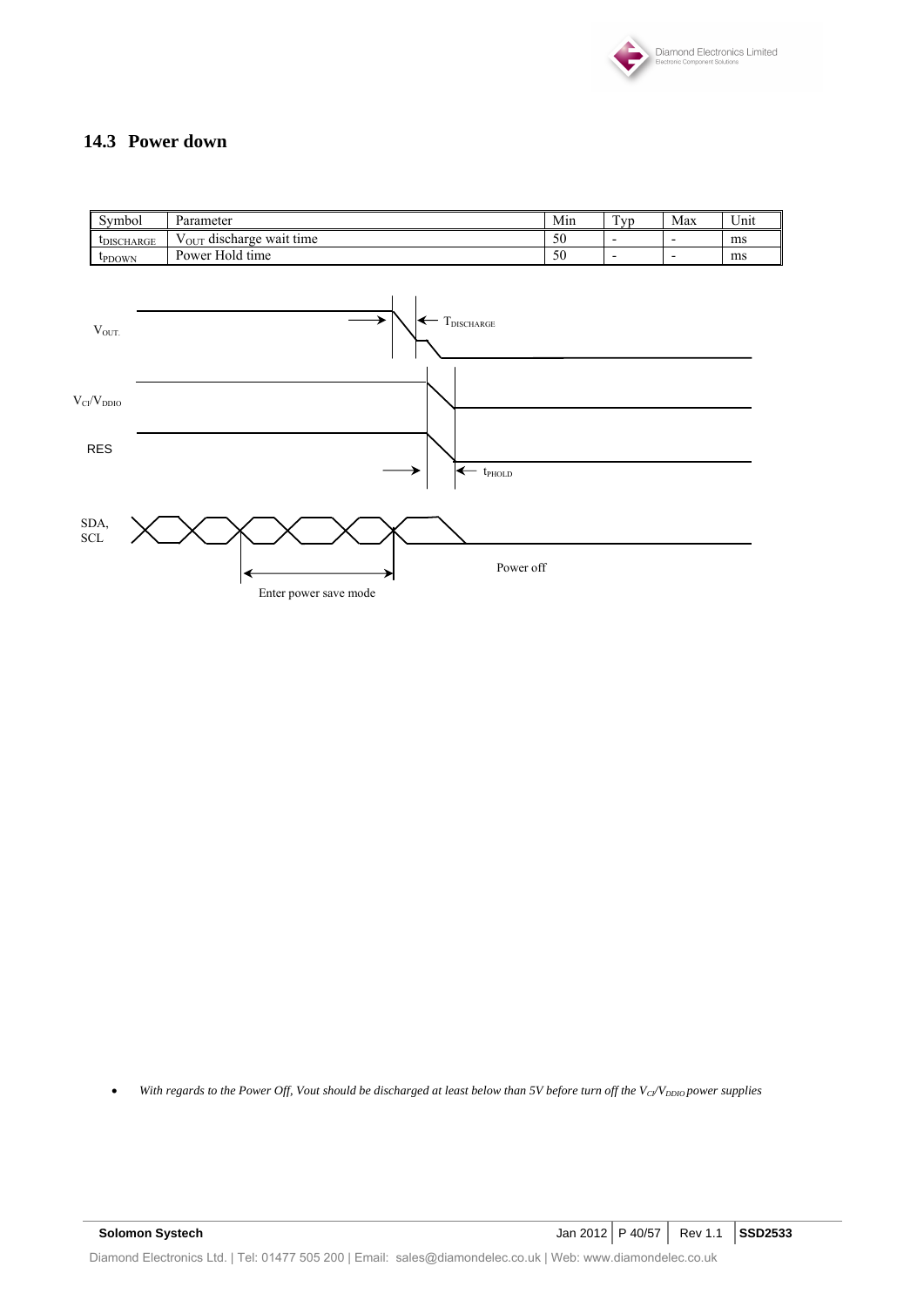

### **15 APPLICATION EXAMPLES**

### **15.1 Application Diagram**

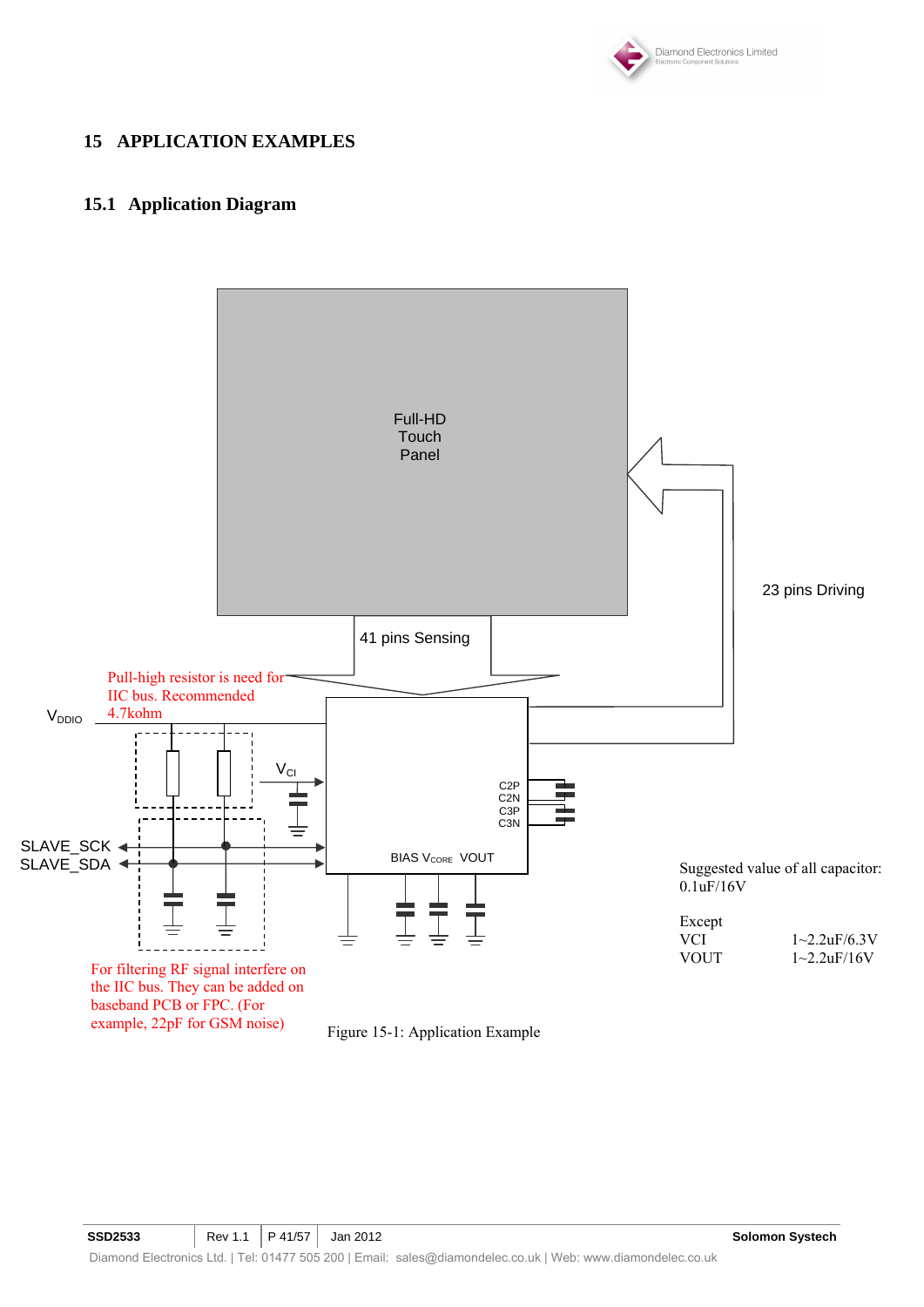

# **15.2 Panel design reference**

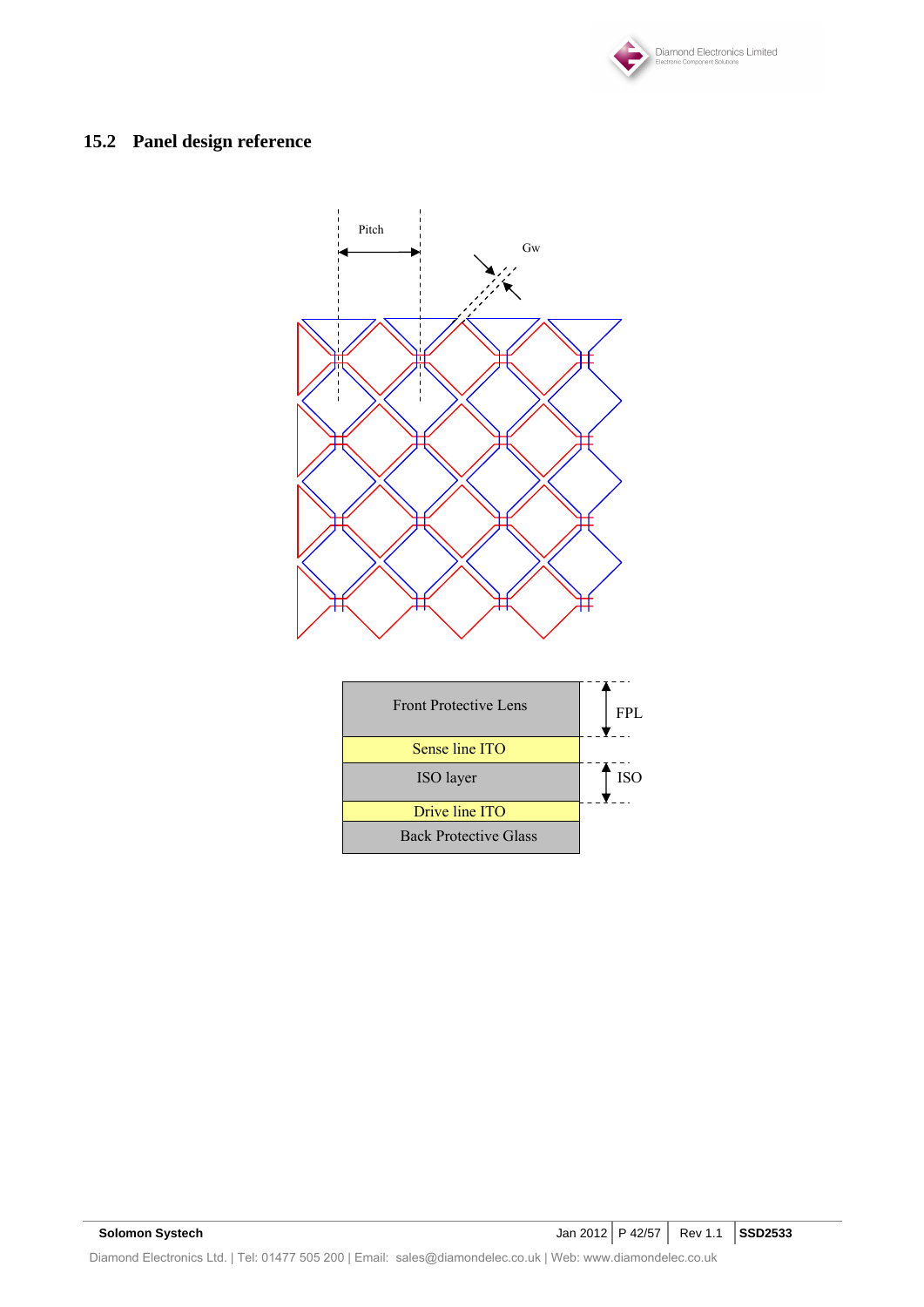

| Symbol     | Parameter                        | Min                      | Typ | Max | Unit |
|------------|----------------------------------|--------------------------|-----|-----|------|
| Rdrive     | Drive line resistance            | $\overline{\phantom{0}}$ | 4   | 6   | kΩ   |
| Rsense     | Sense line resistance            | -                        | 4   | 6   | kΩ   |
| Pitch      | Touch pattern pitch              | 3                        |     | 6   | mm   |
| Gw         | Pattern Gap width                | 0.1                      | 0.3 |     | mm   |
| <b>ISO</b> | <b>Isolation Glass thickness</b> | -                        |     | 0.6 | mm   |
| <b>FPL</b> | <b>Front Protective Lens</b>     | 0.5                      | 0.7 | 1.5 | mm   |

#### **Table 15-1 : 5 Inch Touch Panel Characteristics**

#### **Table 15-2 : 7 to 10 Inch Touch Panel Characteristics**

| Symbol     | Parameter                        | Min | Typ | Max | Unit      |
|------------|----------------------------------|-----|-----|-----|-----------|
| Rdrive     | Drive line resistance            |     | 15  | 20  | $k\Omega$ |
| Rsense     | Sense line resistance            |     | 15  | 20  | $k\Omega$ |
| Pitch      | Touch pattern pitch              |     |     | 6   | mm        |
| $G_{W}$    | Pattern Gap width                | 0.1 | 0.3 |     | mm        |
| <b>ISO</b> | <b>Isolation Glass thickness</b> |     |     | 0.6 | mm        |
| FPL        | <b>Front Protective Lens</b>     | 0.5 | 0.7 | 1.5 | mm        |

• *Drive line resistance and Sense line resistance included the Diamond pattern, routing trace, FPC and package resistance.* 

- *Metal coating is recommended for the ITO trace.*
- *GND line is recommended to insert between the drive and sense line.*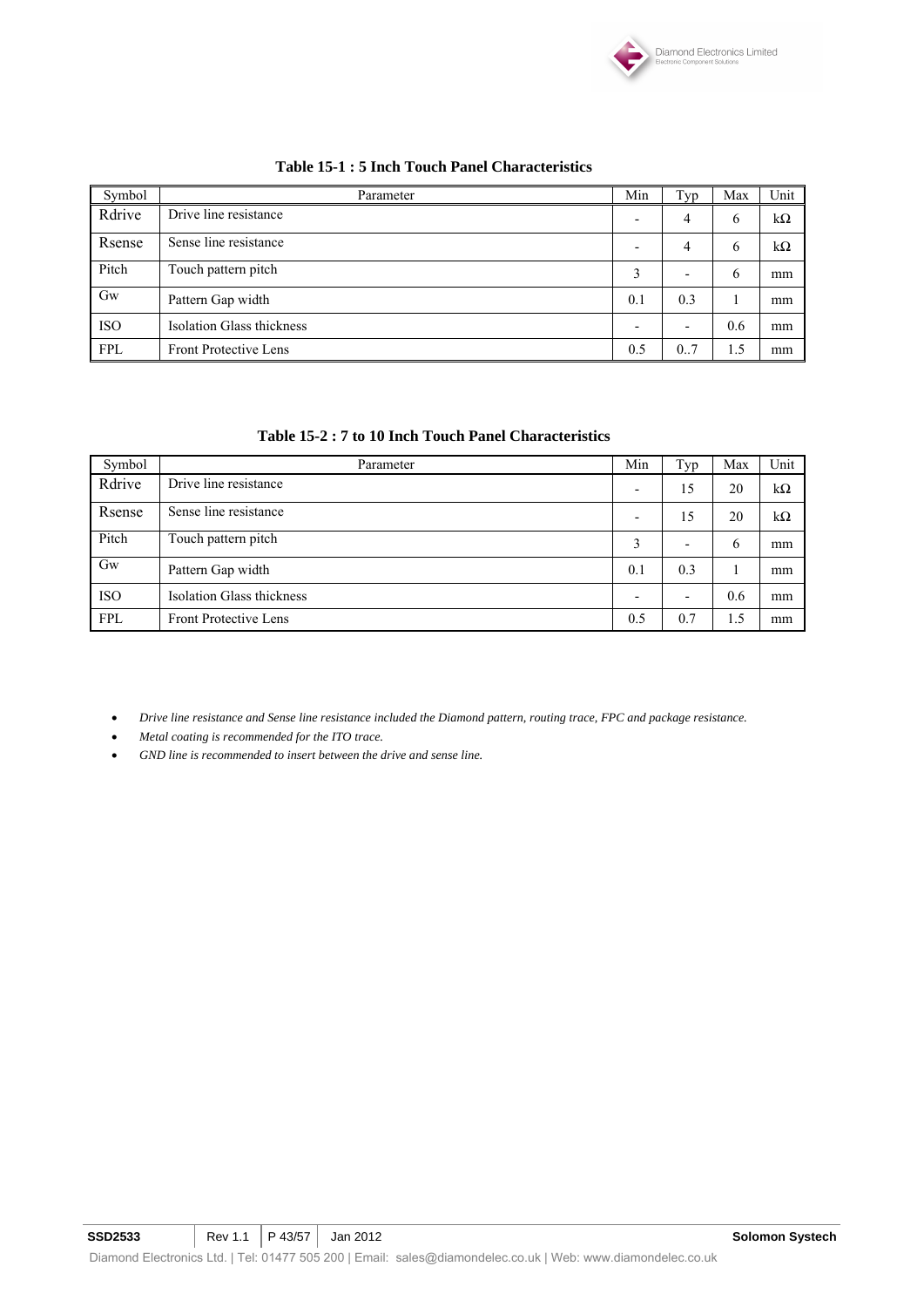

# **15.3 FPC design reference**



- *GND line is recommended to insert between the drive and sense line.*
-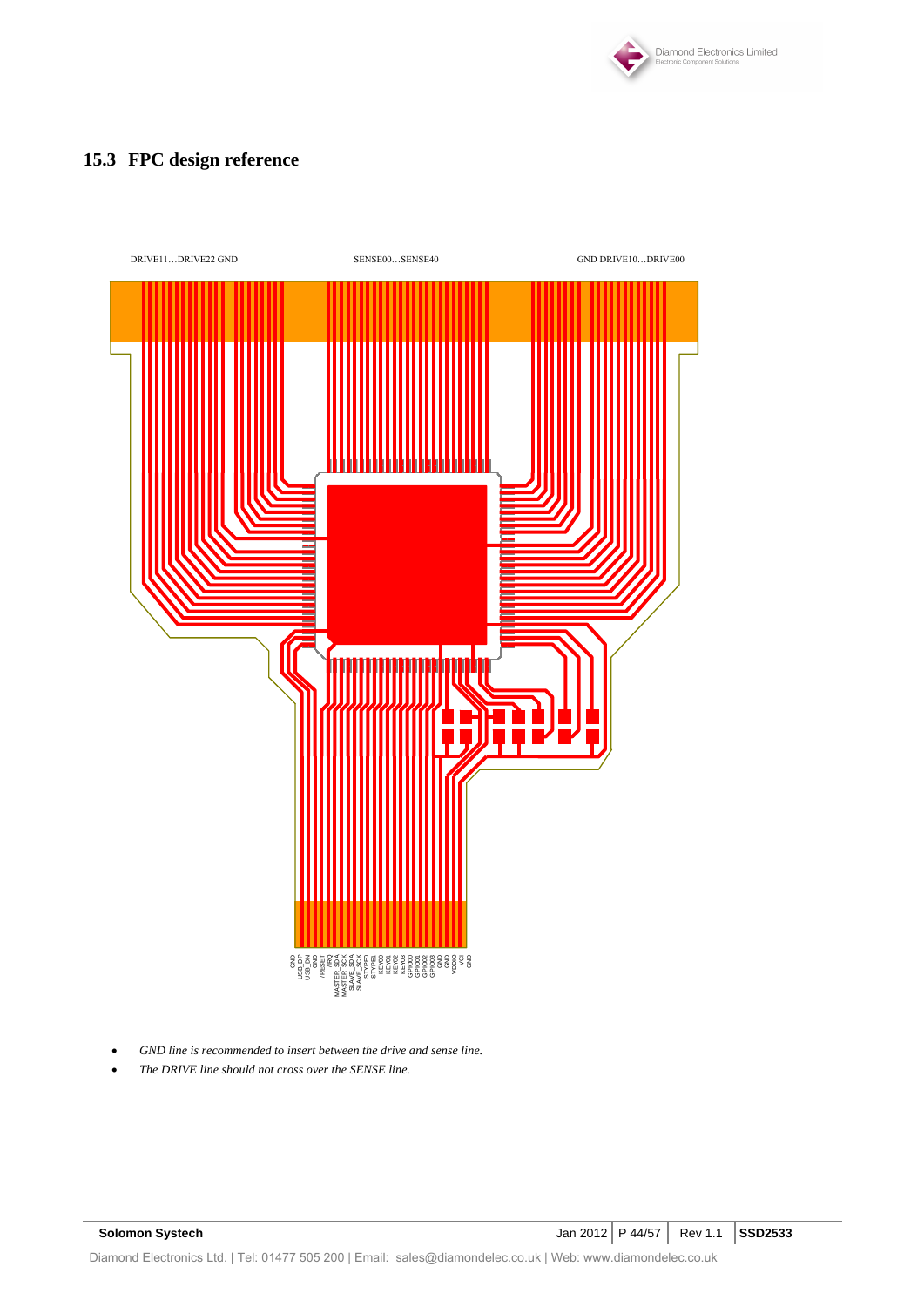



### **15.4 FPC Layout Example for QFP100 with EEPROM**

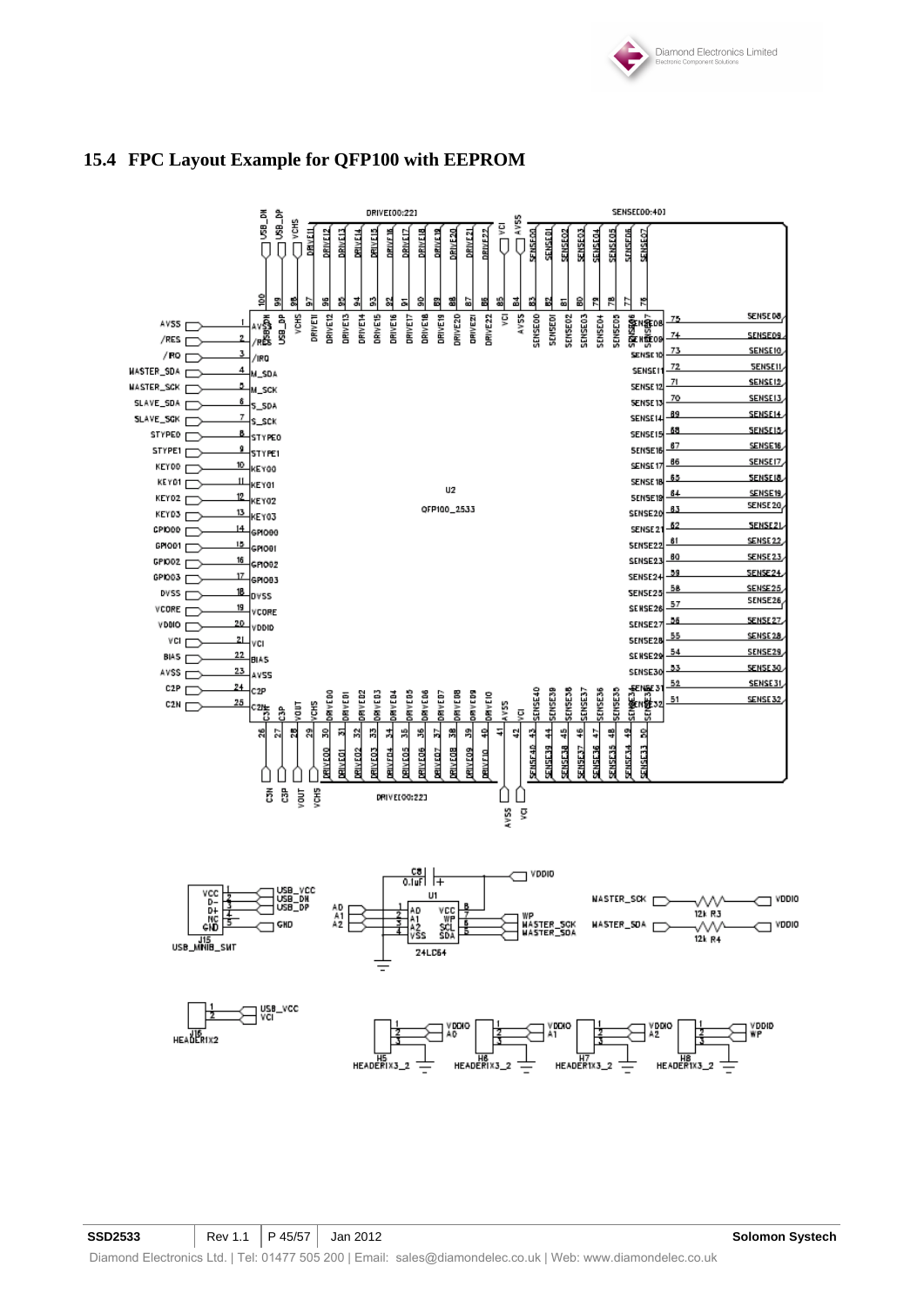



|                                 | H <sub>2</sub> |                                           |
|---------------------------------|----------------|-------------------------------------------|
| AVSS<br>3<br>DRIVE01            |                | $\overline{2}$<br>DRIVEOO<br>4<br>DRIVE02 |
| 5<br><b>ORIVEOS</b>             |                | 6<br><b>DRIVEG4</b>                       |
| г<br>7<br><b>DRIVEO5</b><br>г   |                | 8<br>DRIVEOS                              |
| 9<br>DRIVE 07                   |                | 10<br><b>DRIVEOS</b>                      |
| $\overline{11}$<br>DRIVEOS<br>г |                | 12<br>DRIVE10                             |
| 13<br>AVSS<br>г                 |                | 14<br><b>ZZVA</b>                         |
| 15                              |                | 16<br><b>SENSE40</b>                      |
| 17<br>SENSE39 F                 |                | 18<br><b>T SENSESB</b>                    |
| 19<br>SENSE37<br>г              |                | 20<br>SENSE36                             |
| 21<br>SENSE35                   |                | 22<br>SENSE34                             |
| 23<br><b>SENSE33</b><br>г       |                | 24<br>1 SENSE32                           |
| 25<br><b>SENSE31</b><br>г       |                | 26<br><b>SENSE30</b>                      |
| 27<br><b>SENSE29</b><br>г       |                | 28<br><b>SENSE28</b>                      |
| 29<br>SENSE27<br>г              |                | 30<br><b>SENSE26</b>                      |
| 31<br><b>SENSE25</b><br>г       |                | 32<br>SENSE24                             |
| 33<br>SENSE23<br>г              |                | 34<br>SENSE22                             |
| 35<br>SENSE21<br>г              |                | 36<br>SENSE20                             |
| 37<br>SENSE19<br>г              |                | 38<br><b>SENSE18</b>                      |
| 39<br>SENSE17<br>г              |                | 40<br><b>SENSE16</b>                      |
| 41<br>SENSE15<br>r              |                | 42<br><b>SENSE14</b>                      |
| 43<br><b>SENSE13</b><br>г       |                | $^{44}$<br>SENSE12                        |
| 45<br><b>SENSE11</b><br>г       |                | 46<br>SENSE10                             |
| 47<br><b>SENSE09</b>            |                | 48<br>SENSE08                             |
| 49<br><b>SENSE07</b><br>г       |                | 50<br><b>T SENSEOS</b>                    |
| 51<br><b>SENSE05</b><br>r       |                | 52<br>SENSE04                             |
| 53<br><b>SENSE03</b><br>г       |                | 54<br>SENSE02                             |
| 55<br><b>SENSE01</b><br>I       |                | 56<br><b>SENSE00</b>                      |
| 57<br>AVSS                      |                | 58<br>AVSS                                |
| 59<br>DRIVE <sub>22</sub>       |                | 60<br>DRIVE21                             |
| 61<br>DRIVE20                   |                | 62<br>DRIVE19                             |
| 63<br>DRIVE1B                   |                | 64<br>DRIVE17                             |
| 65<br>DRIVE16                   |                | 66<br>DRIVE15                             |
| 67<br>DRIVE14                   |                | 68<br>ORIVETS                             |
| 69<br>DRIVE12<br>ſ              |                | 70<br><b>DRIVE11</b>                      |
|                                 |                |                                           |

HEADER2X35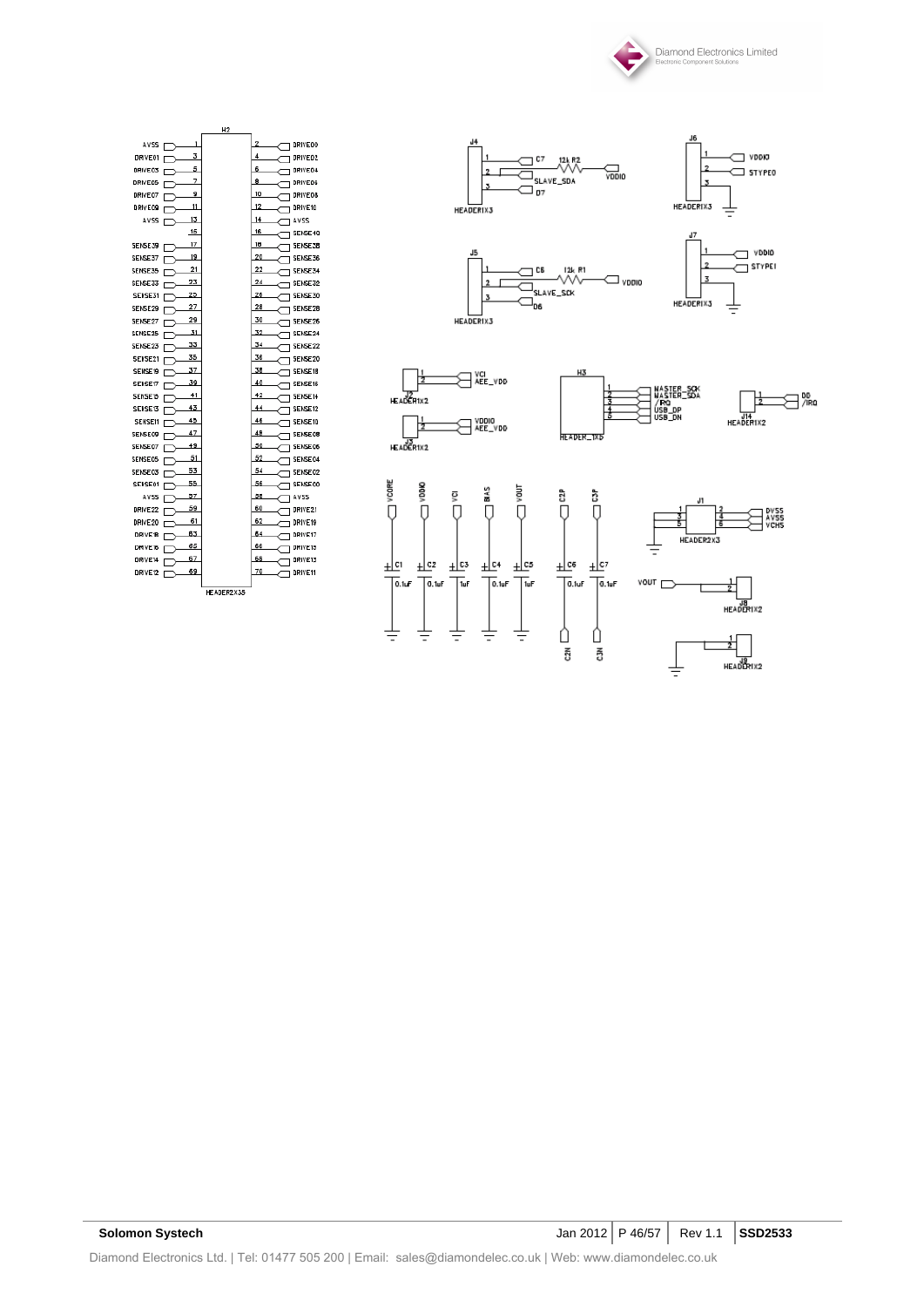

# **15.5 Initialization Program**

| AEE_IIC & HO4, & HOO<br>delay 300                                                                                                                                                                                                                                                                                                                                                                                                                                                                                                                                                                                                                                         | 'Exit Sleep mode          |
|---------------------------------------------------------------------------------------------------------------------------------------------------------------------------------------------------------------------------------------------------------------------------------------------------------------------------------------------------------------------------------------------------------------------------------------------------------------------------------------------------------------------------------------------------------------------------------------------------------------------------------------------------------------------------|---------------------------|
| AEE_IIC & HAC, & H01                                                                                                                                                                                                                                                                                                                                                                                                                                                                                                                                                                                                                                                      | 'SelfCap IIR filter       |
| AEE_IIC &HAD, & H03                                                                                                                                                                                                                                                                                                                                                                                                                                                                                                                                                                                                                                                       | 'Scan Rate                |
| AEE_IIC &HAE, &HOF                                                                                                                                                                                                                                                                                                                                                                                                                                                                                                                                                                                                                                                        | 'SelfCap Enable           |
| AEE_IIC &HAF, &H30                                                                                                                                                                                                                                                                                                                                                                                                                                                                                                                                                                                                                                                        | 'SelfCap Threshold        |
| 'AEE_IIC &HB0,&H00                                                                                                                                                                                                                                                                                                                                                                                                                                                                                                                                                                                                                                                        | 'SelfCap R                |
| 'AEE_IIC &HBB, & HOO                                                                                                                                                                                                                                                                                                                                                                                                                                                                                                                                                                                                                                                      | 'SelfCap Window           |
| AEE_IIC &HBC, &H01                                                                                                                                                                                                                                                                                                                                                                                                                                                                                                                                                                                                                                                        | 'Selfcap Enable           |
| AEE_IIC & HO6, & H16                                                                                                                                                                                                                                                                                                                                                                                                                                                                                                                                                                                                                                                      | 'Drive Line#              |
| AEE_IIC &H07,&H28                                                                                                                                                                                                                                                                                                                                                                                                                                                                                                                                                                                                                                                         | 'Sense Line#              |
| AEE_IIC2 &H08,&H00,&H80<br>AEE_IIC2 &H09,&H00,&H81<br>AEE_IIC2 &H0A, & H00, & H82<br>AEE_IIC2 &H0B, &H00, &H83<br>AEE_IIC2 &H0C, &H00, &H84<br>AEE_IIC2 &H0D, &H00, &H85<br>AEE_IIC2 &H0E, &H00, &H86<br>AEE_IIC2 &H0F, &H00, &H87<br>AEE_IIC2 &H10,&H00,&H88<br>AEE_IIC2 &H11,&H00,&H89<br>AEE_IIC2 &H12,&H00,&H8A<br>AEE_IIC2 &H13, &H01, &H8B<br>AEE_IIC2 &H14,&H01,&H8C<br>AEE_IIC2 &H15, & H01, & H8D<br>AEE_IIC2 &H16,&H01,&H8E<br>AEE_IIC2 &H17,&H01,&H8F<br>AEE_IIC2 &H18,&H01,&H90<br>AEE_IIC2 &H19,&H01,&H91<br>AEE_IIC2 &H1A, & H01, & H92<br>AEE_IIC2 &H1B, &H01, &H93<br>AEE_IIC2 &H1C, &H01, &H94<br>AEE_IIC2 &H1D, &H01, &H95<br>AEE_IIC2 &H1E, &H01, &H96 |                           |
| AEE_IIC &HD5,&H03                                                                                                                                                                                                                                                                                                                                                                                                                                                                                                                                                                                                                                                         | 'Vout Voltage             |
| AEE_IIC &HD8,&H07                                                                                                                                                                                                                                                                                                                                                                                                                                                                                                                                                                                                                                                         | 'Sense Bias R             |
| AEE_IIC &H2A, &H07                                                                                                                                                                                                                                                                                                                                                                                                                                                                                                                                                                                                                                                        | 'Sub-Frame                |
| AEE_IIC &H2C, &H01                                                                                                                                                                                                                                                                                                                                                                                                                                                                                                                                                                                                                                                        | 'Median Filter enable     |
| AEE_IIC &H2E, &H0B                                                                                                                                                                                                                                                                                                                                                                                                                                                                                                                                                                                                                                                        | 'Drive Pulse              |
| AEE_IIC &H2F, &H01                                                                                                                                                                                                                                                                                                                                                                                                                                                                                                                                                                                                                                                        | 'Integration Gain         |
| <b>AEE_IIC &amp;H30,&amp;H03</b>                                                                                                                                                                                                                                                                                                                                                                                                                                                                                                                                                                                                                                          | 'Integration Start Window |
| <b>AEE_IIC &amp;H31, &amp;H07</b>                                                                                                                                                                                                                                                                                                                                                                                                                                                                                                                                                                                                                                         | 'Integration Stop Window  |
| AEE_IIC &HD7,&H04                                                                                                                                                                                                                                                                                                                                                                                                                                                                                                                                                                                                                                                         | 'ADC Range                |
| AEE_IIC &HDB, &H04                                                                                                                                                                                                                                                                                                                                                                                                                                                                                                                                                                                                                                                        | 'Integration Cap          |
| AEE_IIC2 &H33,&H00,&H01                                                                                                                                                                                                                                                                                                                                                                                                                                                                                                                                                                                                                                                   | 'Min Finger Area          |
| AEE_IIC2 &H34, &H00, &H30                                                                                                                                                                                                                                                                                                                                                                                                                                                                                                                                                                                                                                                 | 'Min Finger level         |
| AEE_IIC2 &H35, &H00, &H00                                                                                                                                                                                                                                                                                                                                                                                                                                                                                                                                                                                                                                                 | 'Min Finger Weight        |
| AEE_IIC2 &H36, & H00, & H1F                                                                                                                                                                                                                                                                                                                                                                                                                                                                                                                                                                                                                                               | 'Max Finger Area          |
| AEE_IIC &H37,&H00                                                                                                                                                                                                                                                                                                                                                                                                                                                                                                                                                                                                                                                         | 'Segmentation Depth       |
| AEE_IIC &H3D, &H01                                                                                                                                                                                                                                                                                                                                                                                                                                                                                                                                                                                                                                                        | '2D filter                |

**SSD2533** Rev 1.1 P 47/57 Jan 2012 Rev 1.1 P 47/57 Jan 2012 Diamond Electronics Ltd. | Tel: 01477 505 200 | Email: sales@diamondelec.co.uk | Web: www.diamondelec.co.uk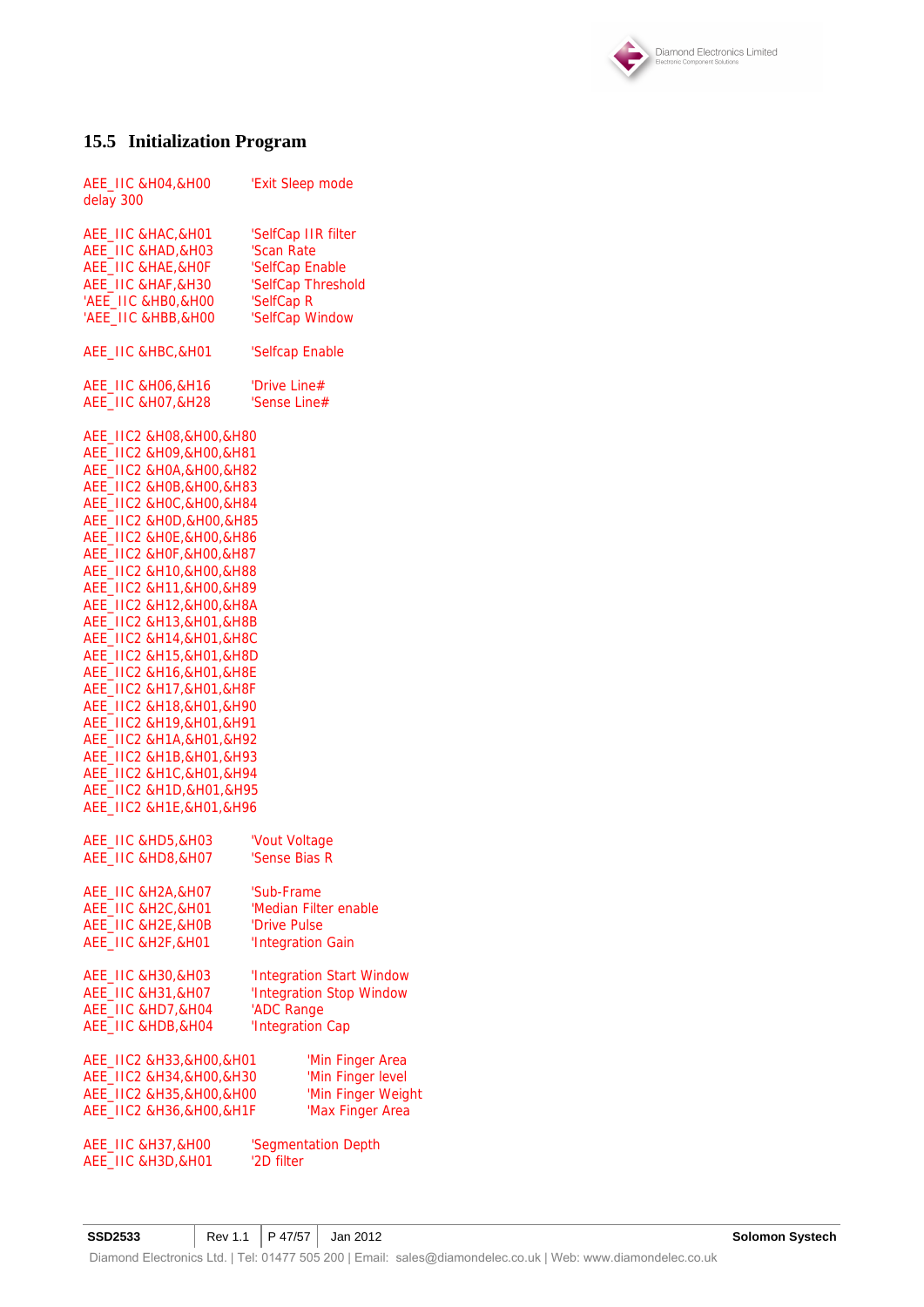

AEE\_IIC &H53,&H16 'Event move tolerance AEE\_IIC2 &H54,&H00,&H80 'X Tracking AEE\_IIC2 &H55,&H00,&H80 'Y Tracking

| AEE IIC & H56.& H02              | 'Moving Average         |
|----------------------------------|-------------------------|
| AEE IIC & H58,& HOO              | 'Finger Weight Scaling  |
| <b>AEE IIC &amp;H59.&amp;H01</b> | 'Enable Random Walk     |
| AEE IIC & H5B.& H20              | 'Set Random Walk window |

AEE\_IIC &H65,&H03 'XY Mapping 'AEE\_IIC2 &H66,&H63,&HE0 ' Y Scaling<br>'AEE\_IIC2 &H67,&H68,&H50 'Y Scaling 'AEE\_IIC2 &H67,&H68,&H50

| AEE IIC2 &H7A.&HFF.&HFF | 'Event Mask |
|-------------------------|-------------|
| AEE IIC2 &H7B.&HFF.&HFF | 'IRO Mask   |
|                         |             |

| AEE IIC & H89,& H01  | 'Enable Frame IRO mode |
|----------------------|------------------------|
| AEE IIC & H8A.& HOA  | 'Max Finger            |
| AEE IIC & H8B, & H10 | $'1.5X$ mode           |

AEE\_IIC &H8C,&HB0 'Edge compensation

AEE\_IIC &H25,&H02 'Scan Rate delay 300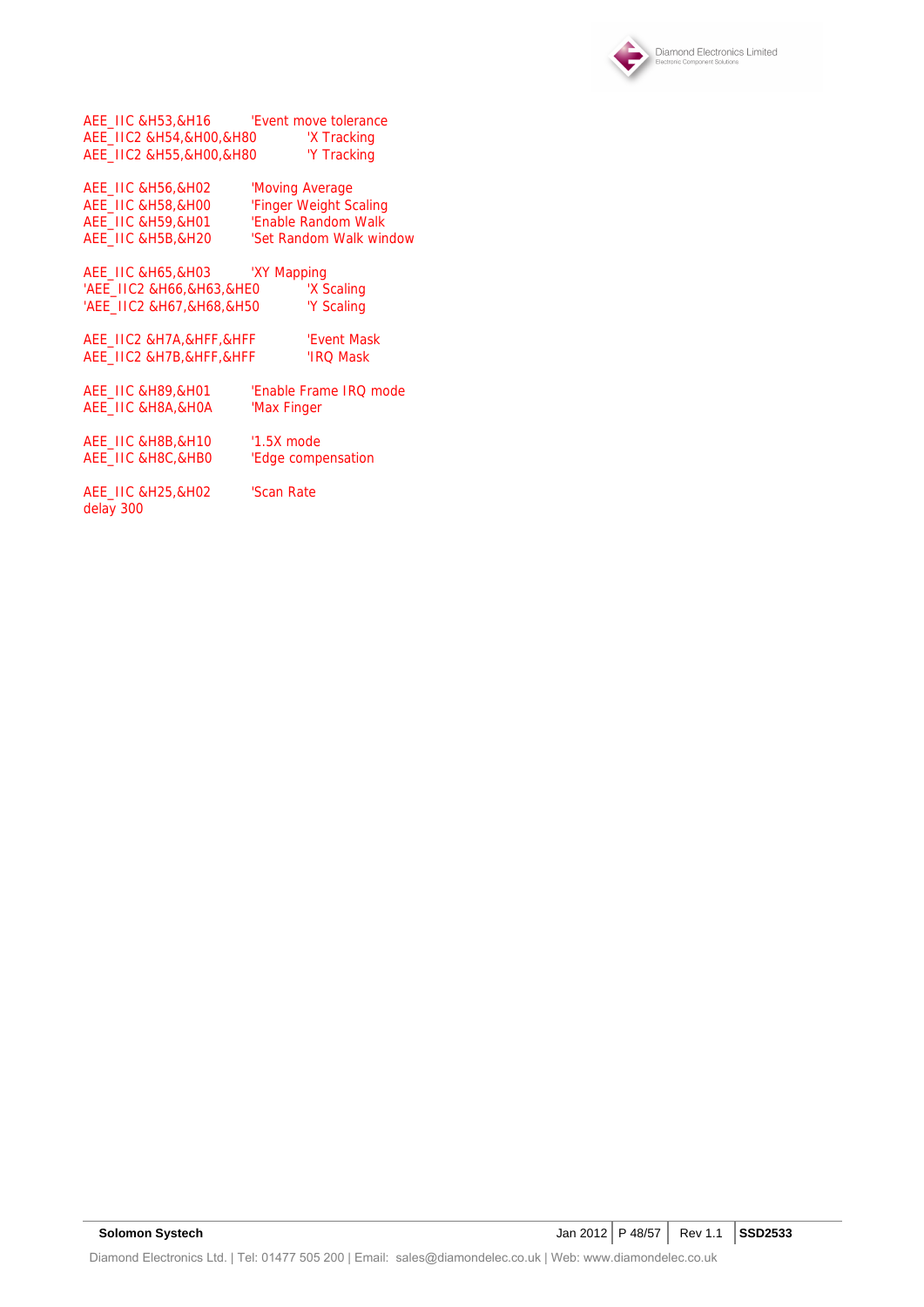

## **16 PACKAGE INFORMATION**

# **16.1 TQFP 100 pins (12x12mm)**

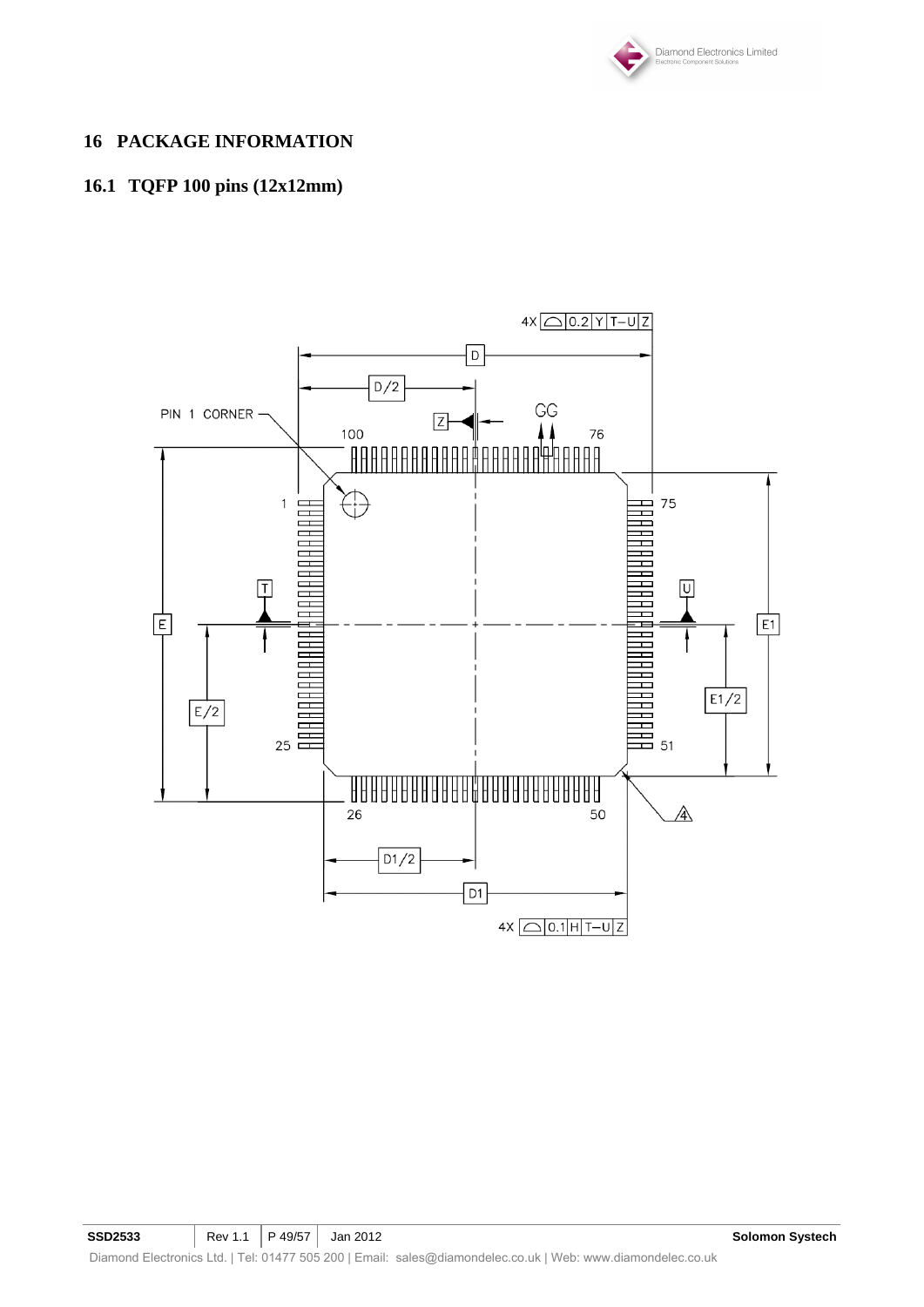





DETAIL F SCALE: 30/1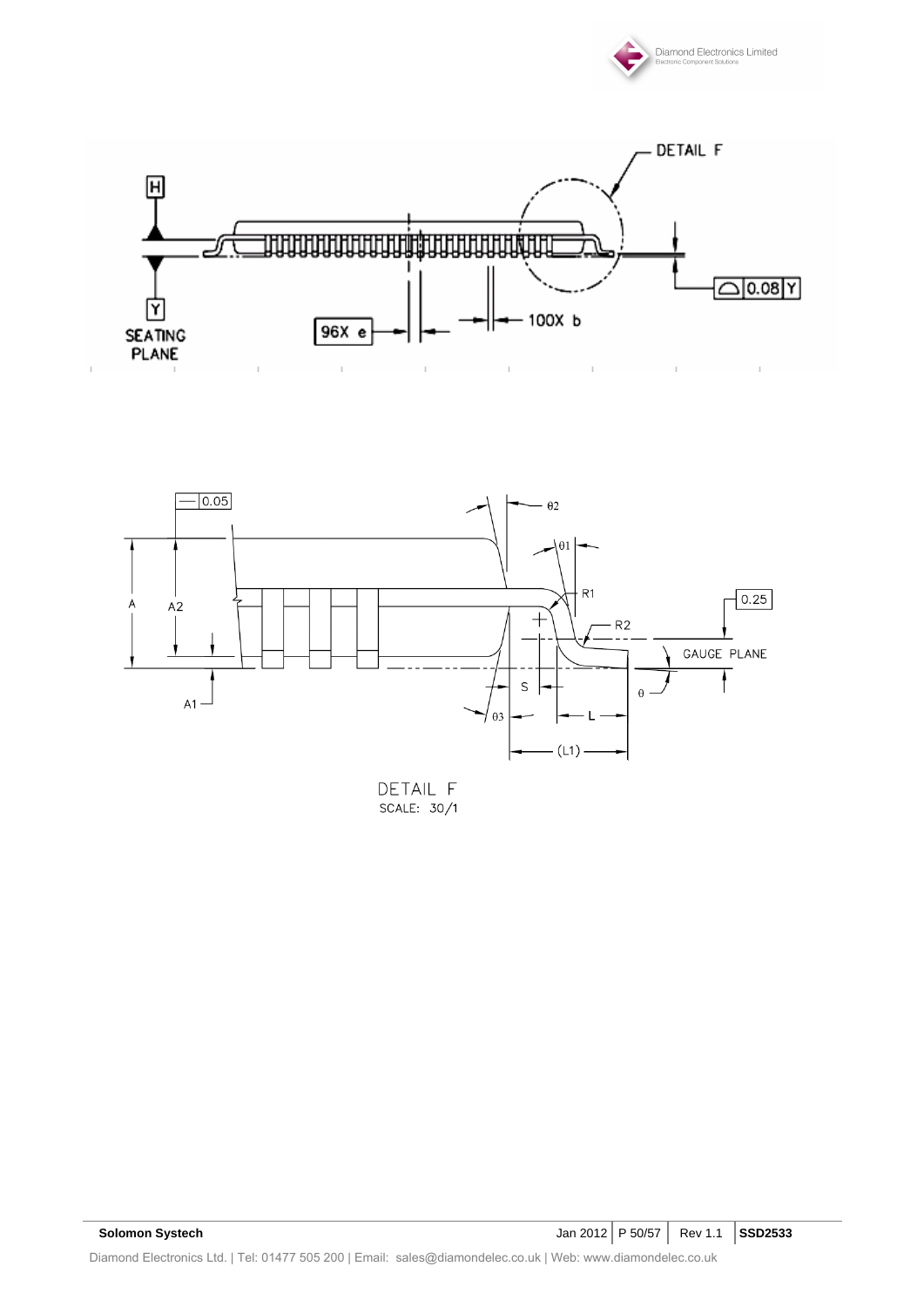

| <b>DIM</b> | MIN          | MAX  | dim            | MIN               |               | MAX |
|------------|--------------|------|----------------|-------------------|---------------|-----|
| A          |              | 1.2  | L1             |                   | 1 REF         |     |
| A1         | 0.05         | 0.15 | R1             | 0.08              |               |     |
| A2         | 0.95<br>1    | 1.05 | R <sub>2</sub> | 0.08              |               | 0.2 |
| b          | 0.13<br>0.18 | 0.23 | S              | 0.2               |               |     |
| b1         | 0.13<br>0.16 | 0.19 | θ              | 0.                | $3.5^{\circ}$ | 7.  |
| c          | 0.09         | 0.2  | $\theta$ l     | 0.                |               |     |
| c1         | 0.09         | 0.16 | θ2             | $11$ <sup>*</sup> | $12^{\circ}$  | 13" |
| D          | 14 BSC       |      | θ3             | $11^{\circ}$      | $12^{\circ}$  | 13" |
| D1         | 12 BSC       |      |                |                   |               |     |
| e          | 0.4 BSC      |      |                |                   |               |     |
| Ε          | 14 BSC       |      |                |                   |               |     |
| E1         | 12 BSC       |      |                |                   |               |     |
| L          | 0.45<br>0.6  | 0.75 |                |                   |               |     |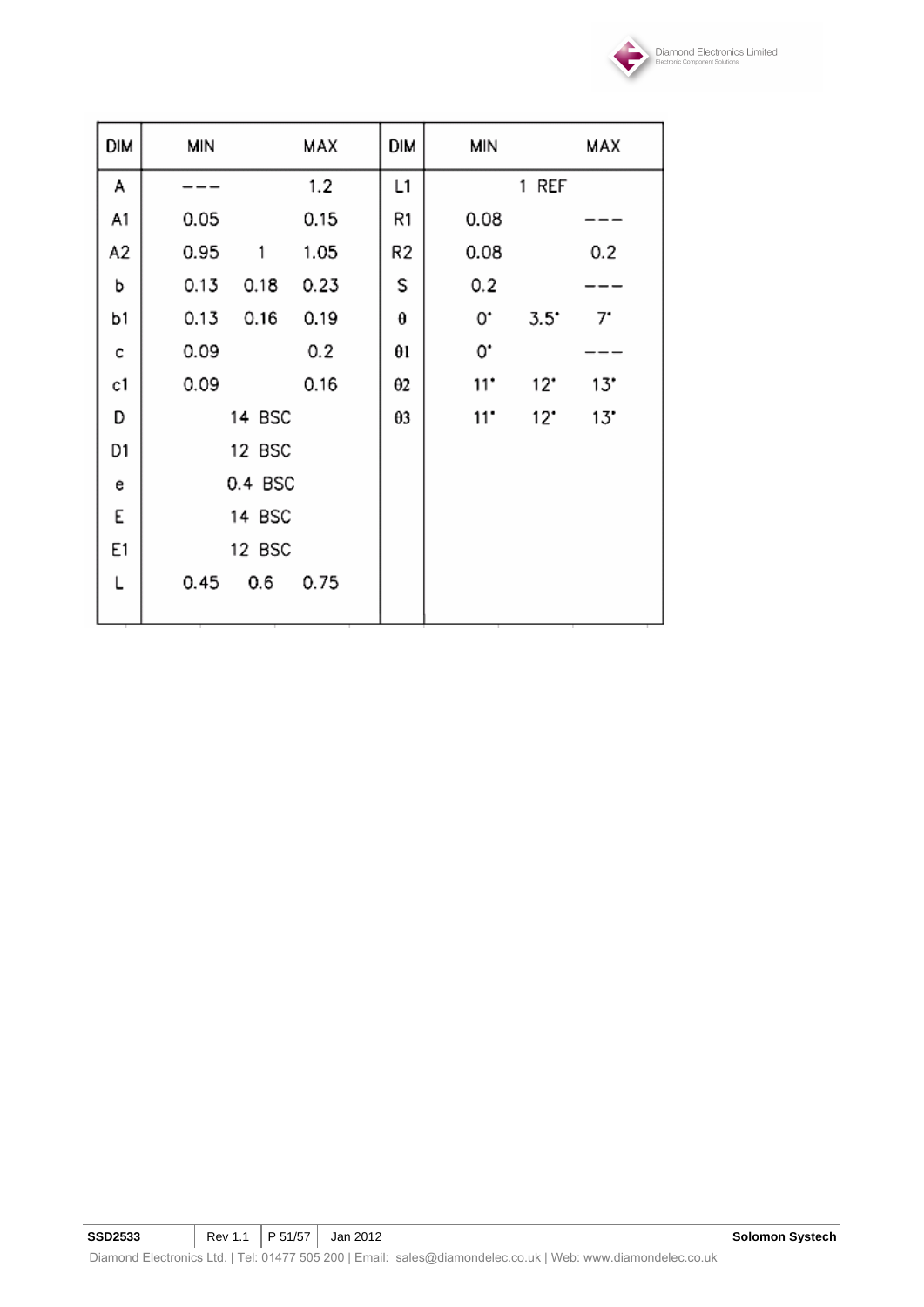

# **16.2 QFN 68 pins (8x8mm)**



|                        |     | <b>SYMBOL</b>     | <b>MIN</b> | <b>NOM</b> | <b>MAX</b> |  |
|------------------------|-----|-------------------|------------|------------|------------|--|
| <b>TOTAL THICKNESS</b> |     | A                 | 0.8        | 0.85       | 0.9        |  |
| <b>STAND OFF</b>       |     |                   |            | 0.035      | 0.05       |  |
| <b>MOLD THICKNESS</b>  |     | A2                | ---        | 0.65       | 0.67       |  |
| <b>L/F THICKNESS</b>   |     | A <sub>3</sub>    | 0.203 REF  |            |            |  |
| <b>LEAD WIDTH</b>      |     | b                 | 0.15       | 0.20       | 0.25       |  |
| <b>BODY SIZE</b>       | X   | D                 | 8 BSC      |            |            |  |
|                        | Y   | E                 | 8 BSC      |            |            |  |
| <b>LEAD PITCH</b>      |     | e                 | $0.4$ BSC  |            |            |  |
| <b>EP SIZE</b>         | X   |                   | 6.1        | 6.2        | 6.3        |  |
|                        | Y   | K                 | 6.1        | 6.2        | 6.3        |  |
| <b>LEAD LENGTH</b>     |     | $\mathbf{L}$      | 0.35       | 0.4        | 0.45       |  |
| PACKAGE EDGE TOLERANCE |     | aaa               | 0.1        |            |            |  |
| <b>MOLD FLATNESS</b>   |     | 0.1<br><b>bbb</b> |            |            |            |  |
| <b>COPLANARITY</b>     |     | ccc               | 0.08       |            |            |  |
| <b>LEAD OFFSET</b>     |     | ddd<br>0.1        |            |            |            |  |
| EXPOSED PAD OFFSET     | eee |                   | 0.1        |            |            |  |

**Solomon Systech Jan 2012** P 52/57 Rev 1.1 SSD2533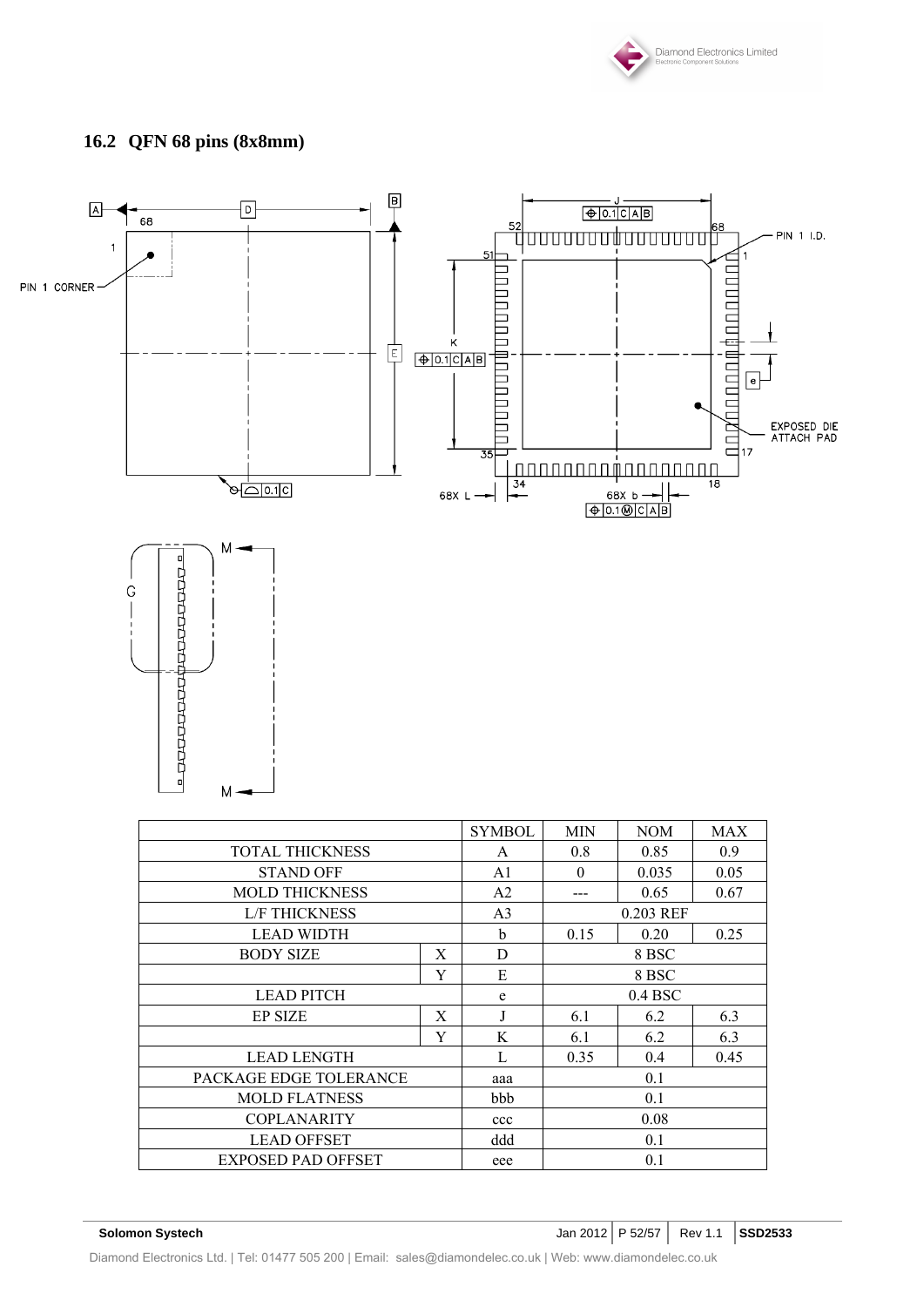

# **16.3 QFN 88 pins (10 x 10 mm)**

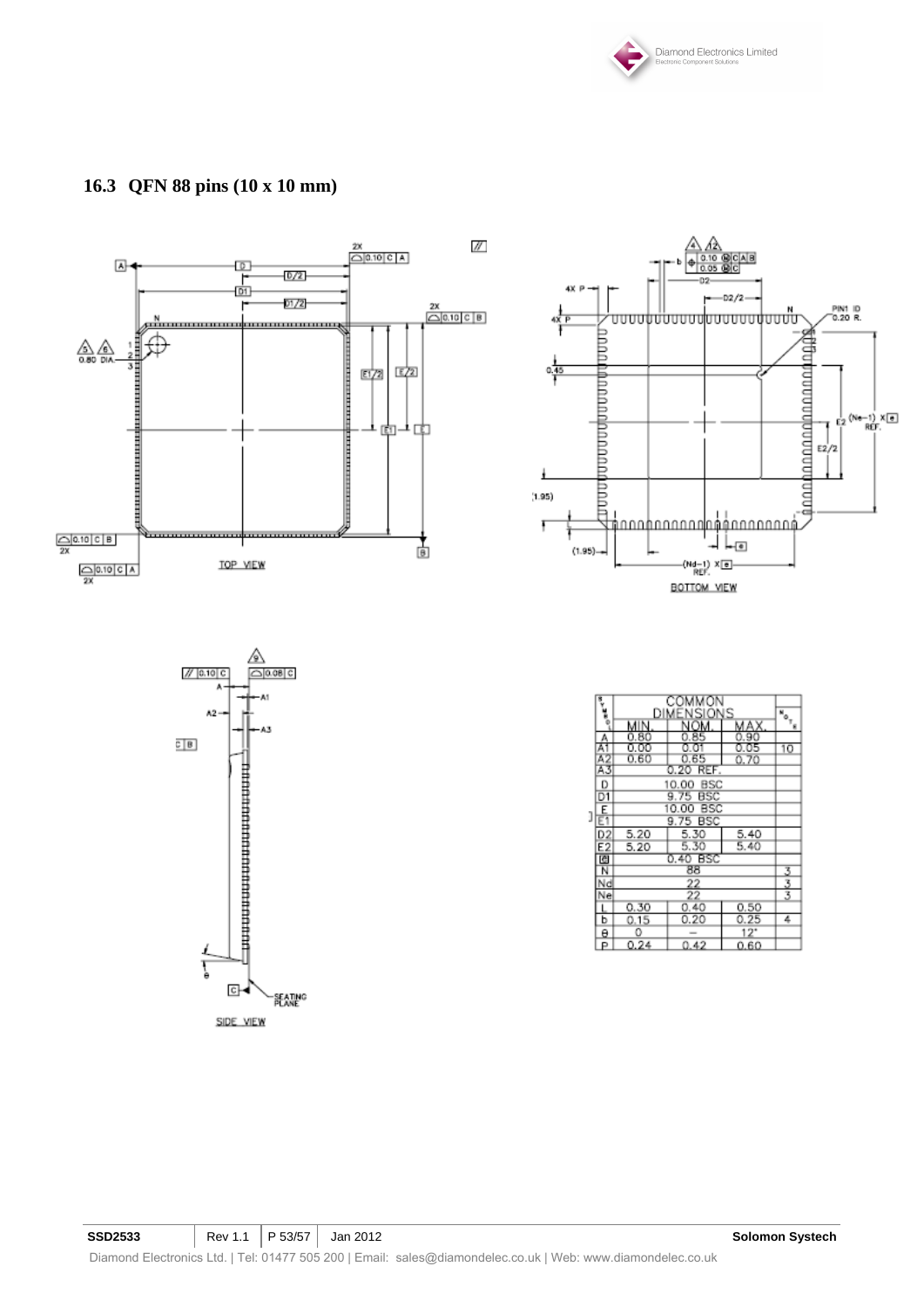

# **16.4 Package orientation**



**Figure 16-1 : SSD2533QT6 package orientation**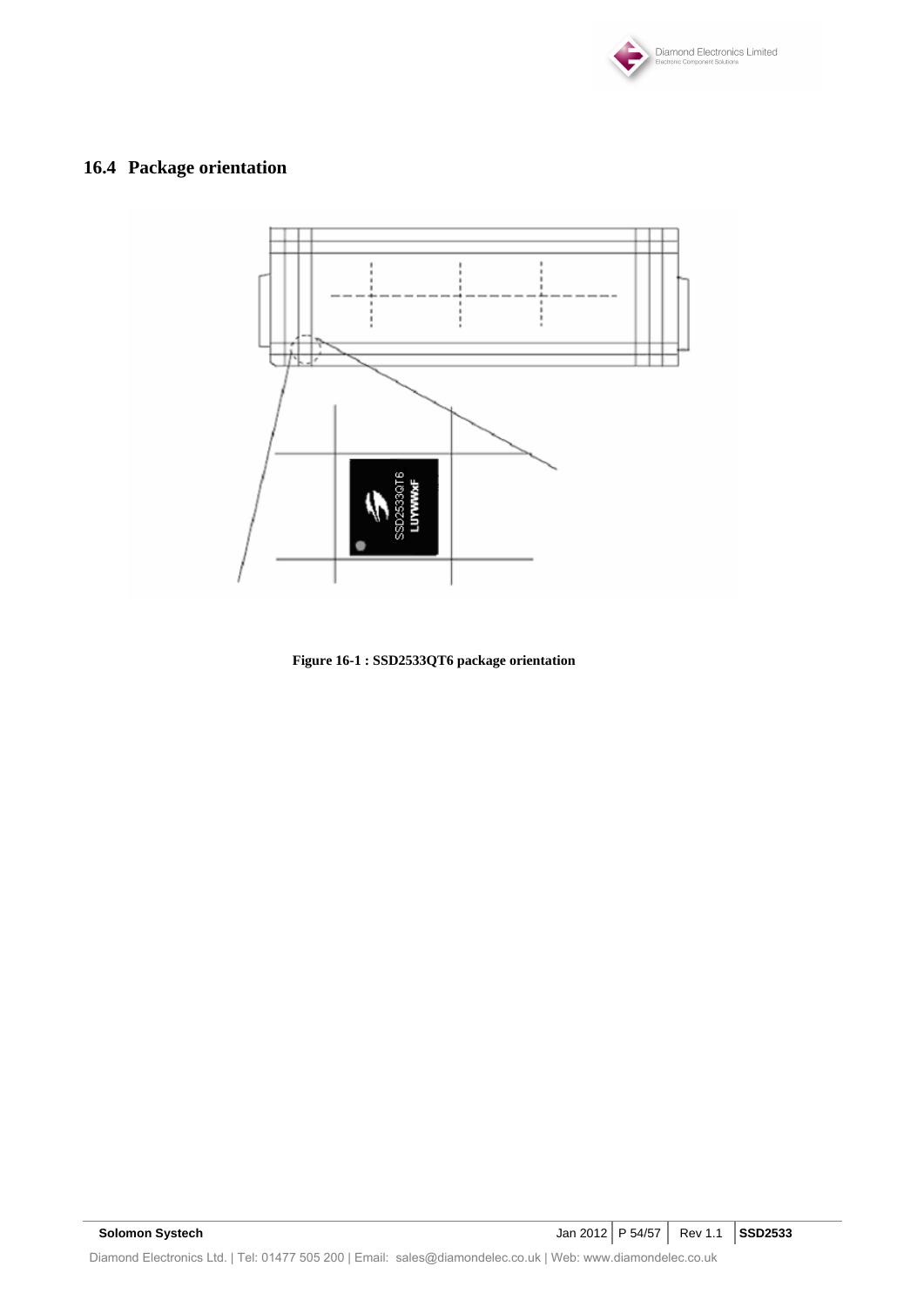



**Figure 16-2 : SSD2533QN4 package orientation**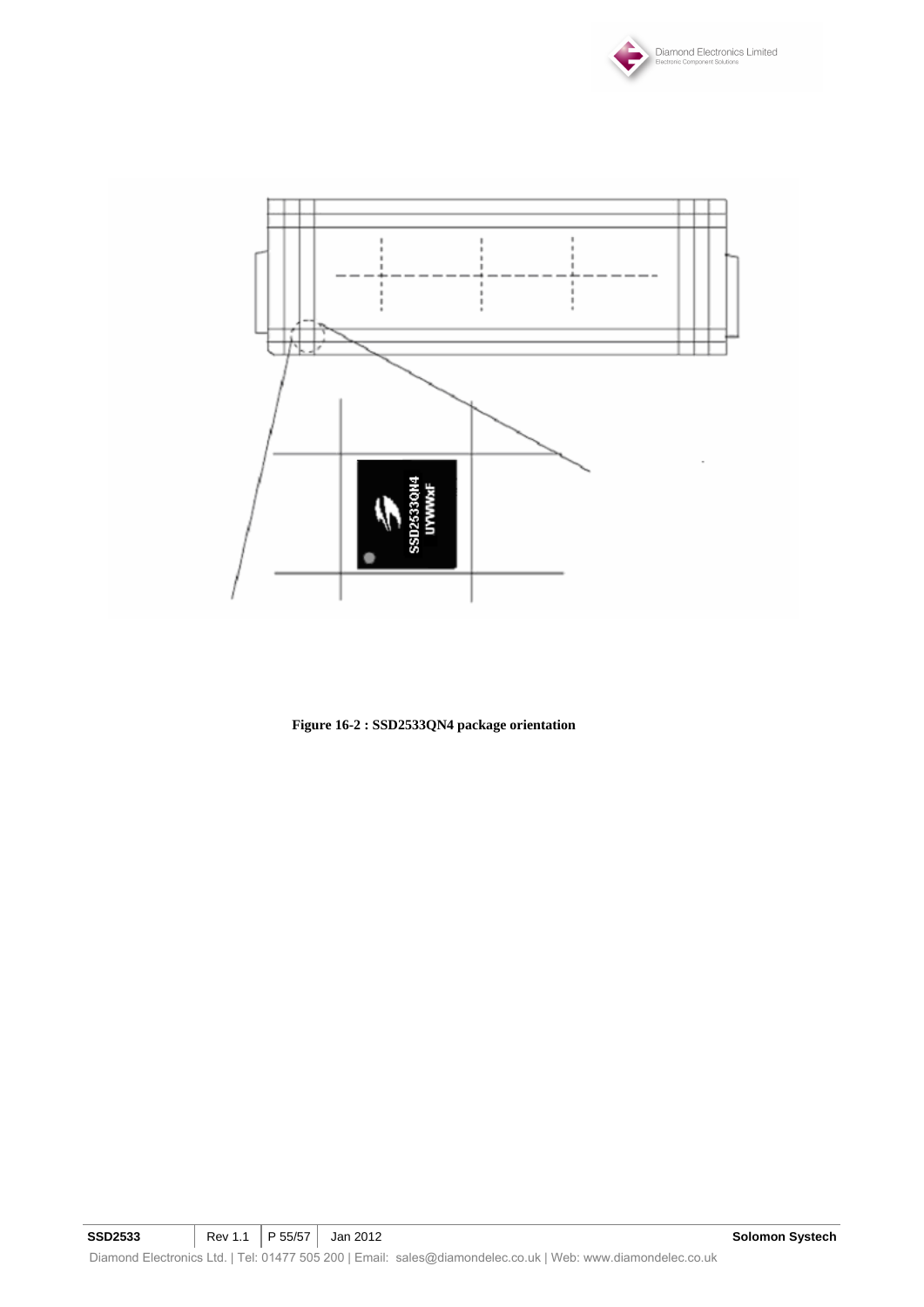



**Figure 16-3 : SSD2533QN10 package orientation**